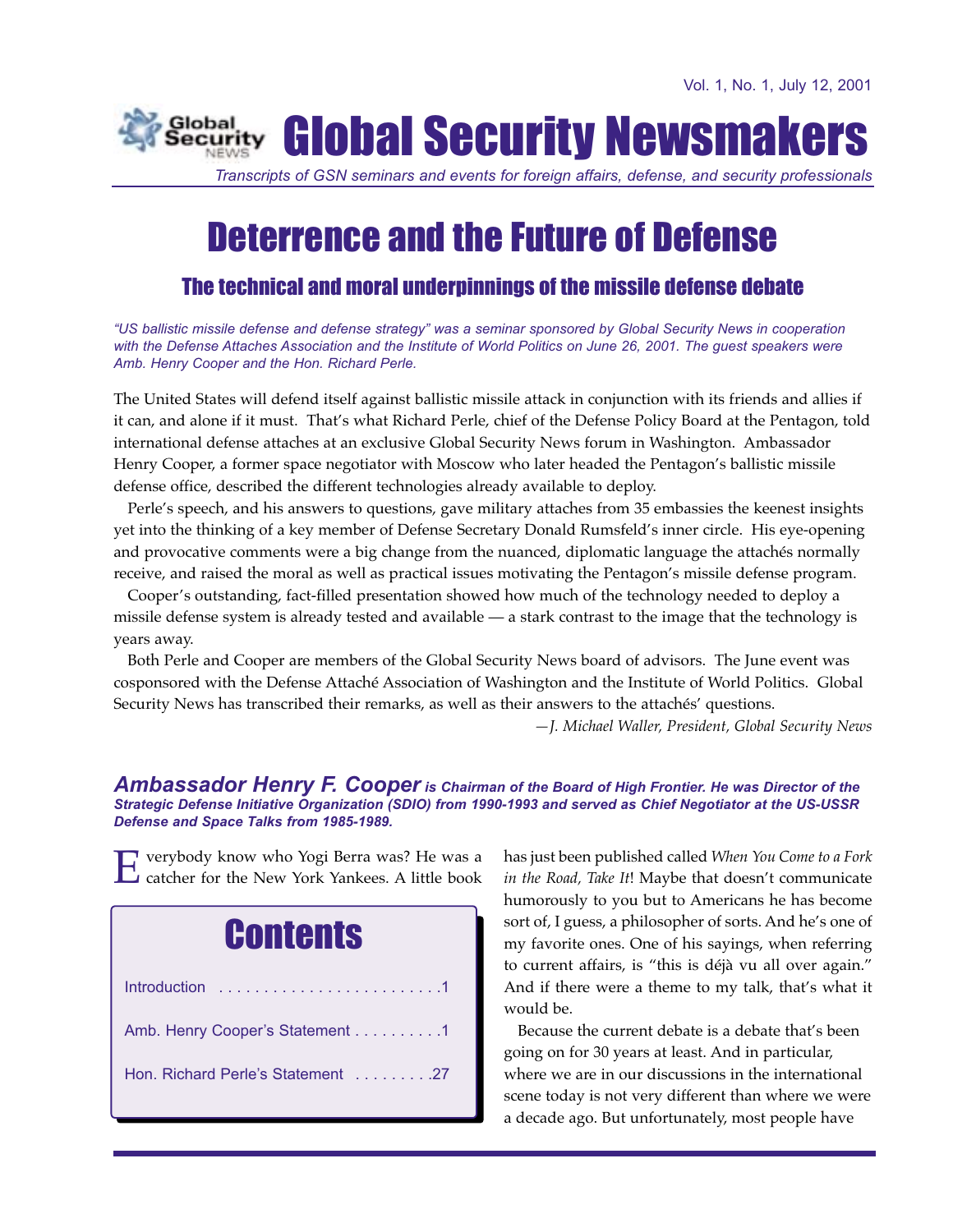forgotten that. The former Bush Administration was focused on a global missile defense. The allies were growing comfortable with the idea.

Congress had approved the programs. In fact they had approved them as a low to moderate risk program — something that was demanded by Sen. Carl Levin, who is now the Chairman of the Senate Armed Services Committee. And let me tell you, it was not easy to get through the Pentagon a program that met that standard by their definition, by the acquisition authorities of the Pentagon. And it was approved in the authorization bill of 1993 as a low to moderate risk concurrency program.

It mandated deployment with a long-range goal which I'll say a bit more about shortly — of a comprehensive system. What we call National Missile Defense now — multiple sites, up to 1,000 interceptors. It mandated the deployment, initially, of the first site in Grand Forks, ND with 100 interceptors. It directed comprehensive — and what was referred to as robust — funding be applied to a comprehensive program on space-based interceptors. There were multiple Theater Missile Defense programs that were approved and fully funded and that's the one thing that survives.

Many people think that it was the Clinton Administration that initiated Theater Missile Defense. Not so, and I'll say more about that as we go along and why that was. In fact, all of the current programs, plus several others, that were cancelled by the Clinton Administration were viable a decade ago or eight years ago. And there was a robust technology demonstration activity intended to deal with the complex subject of countermeasures, most of which was killed fairly early in the Clinton administration. And I hope will be revived.

Steve Hadley, who is Condi Rice's deputy at the National Security Council, was Dick Cheney's representative to high-level talks called the Ross-Mamedov talks, instituted by President Bush and President Boris Yeltsin in June of 1992. And there were several working groups. One to deal with the threat, which was then characterized as proliferation. There was a technology group to worry about what we might be able to share with the Russians, and with others at the time.

My deputy for technology — now Brig. Gen. Pete Worden — was a co-chair of that group. And I actually paid for programs that began research and development — including bringing Russian scientists to this country and setting up shop down in Albuquerque, NM — to worry on nuclear power for space applications. And a variety of other



*Amb. Henry Cooper speaking to Defense Attaches at the Global Security News headquarters.*

programs, some of which survive to this day.

The specific architecture, which I will say more about, was briefed by Barry McCaffrey — then a Lieutenant General who was an assistant to then Chairman of the Joint Chiefs Colin Powell. This was briefed to our friends and allies. It was also briefed in the Kremlin. This included the full architecture of ground-, sea-, space-based elements and air-based elements of a comprehensive missile defense program. I say this so that you understand that the current Secretary of State is well aware of where we were then, or should be in any case.

Russian officials publicly stated in 1992, at the last meeting of the Ross-Mamedov group, that the ABM Treaty would be irrelevant if there were cooperation on missile defense. And that we were working together in that direction.

Regrettably, President Clinton abandoned all this in April of 1993 when he met for the first time with president Yeltsin. Yeltsin wanted to continue these high-level talks. Apparently, there was no one on our side of the table who even knew what Mr. Yeltsin was bringing up, when he requested that this be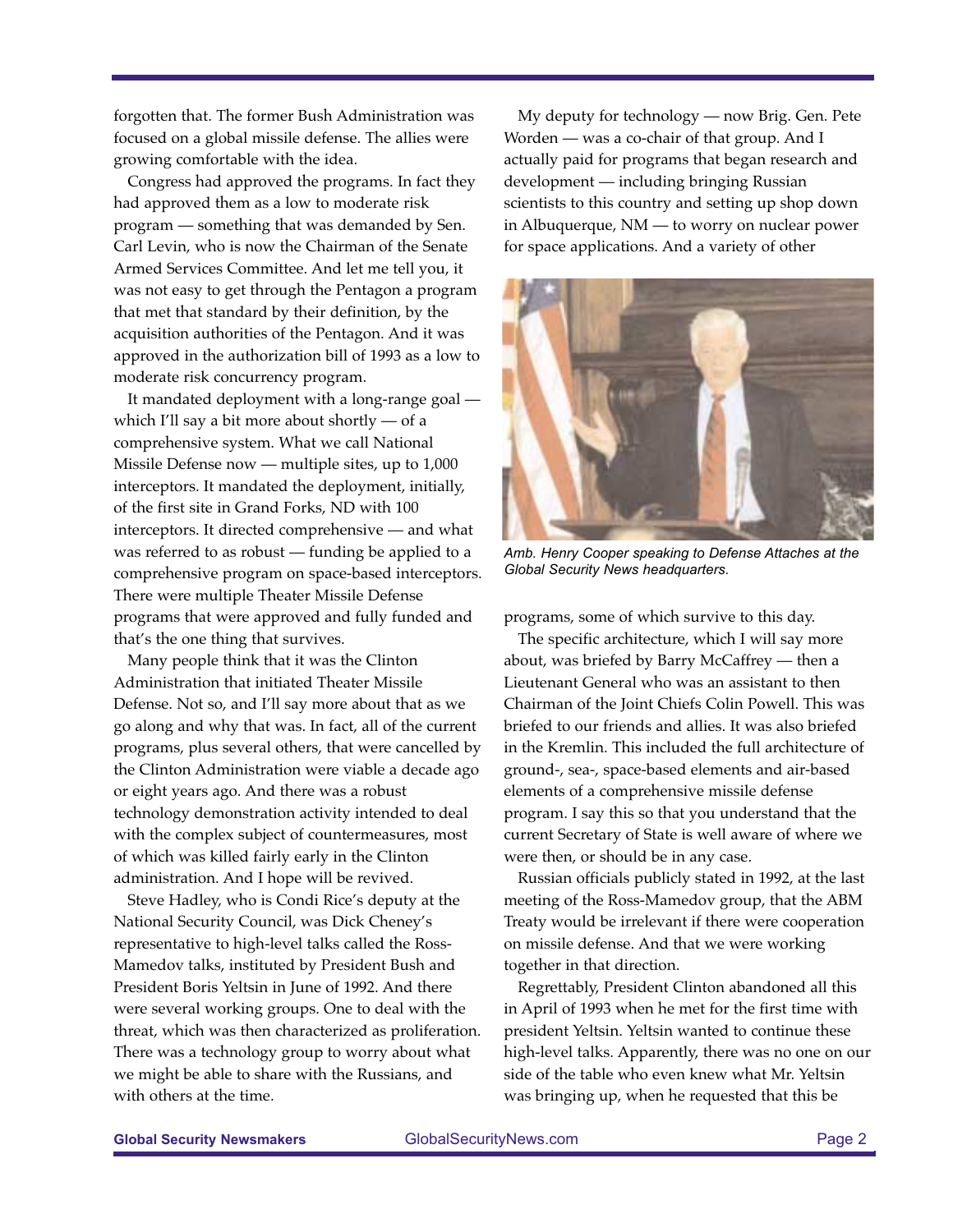done. Worse than that, the Clinton administration regressed to language that pre-dated the talks that I was a part of starting in 1985. And began talking, as a US position, about the ABM Treaty and Mutual Assured Destruction, its underlying doctrine, as the cornerstone of strategic stability. And declared its allegiance to that position.

This astounded our friends in Russia who had persuaded, previously, President Yeltsin to take an initiative in early 1992 to work together with the US. As he put it, to refocus the SDI program to take advantage of Russian technology and that we together build a global defense for the world community. And that was the subject of the Ross-Mamedov talks.

This undercut our friends in Russia. And it makes

things awkward now in terms of trying to reinstate a serious program in this area. Because many in Russia who, just like in the past administration, can't seem to get Cold War ideas out of their mind — are opposed to missile defenses. And our friends and the activities there have been put down for some eight years. Reviving that may not come easily.

But I believe that the current Bush administration is seeking to revive these concepts and programs and I personally think there needs to be a greater sense of the threat and the urgency with which we need to get on with it. Even though I recognize that what I just described to you as where we were eight years ago has been forgotten around the world. And it takes some time to get it through people's heads that this is a plausible way to proceed.

Among professionals like yourselves you should understand that there is a very strong basis for the arguments that I assume Richard Perle will be giving later on, as being more reflective of the current administration. I am not speaking for them. I am here to report to you where we were eight years ago. When it was clear then, as it is now, that the ABM Treaty is something we have to move beyond in

order to build effective defenses. I believe the clock is ticking and that needs to happen immediately.

Now I have charts — that I put together, that I want to speak from — that are drawn from three documents with which I was personally associated in the period eight years ago. And I'll make comments on this.

[*tape flipped*]

You will recall the Berlin Wall had come down. The Soviet Union was still in existence. But it was clear that things were changing and they were changing rapidly. So he asked for a review that looked at our policy, which was the arms control world that I had been involved with and related matters, and also the technologies of the SDI program, and to recommend how the program

*". . . the ABM Treaty is something we have to move beyond in order to build effective defenses."*

should be directed in the future.

As I'll show you momentarily, the budget was in decline at this point in the SDI program. And there was concern by those who wished to proceed with a serious defense program, what we should be thinking about.

And I gave my report to then Secretary of Defense

Dick Cheney on March 15, 1990. And the reason I emphasize that point is that global protection against limited strikes was the basic recommendation. And he asked me to come into the government and lead the SDI program in this direction after discussing it with President Bush. That predates the Gulf War. And what I'm going to be showing you, that was in the briefing at this time, was a strategy that we embarked upon earlier which I believe is every bit as applicable today as it was then.

This is after the Gulf War but the report I was referring to predates the Gulf War. In fact I took office just a few weeks prior to Saddam Hussein going into Kuwait on the second of August, 1990. In fact I was hosting Margaret Thatcher at the national test facility in Colorado Springs when that happened and she took the phone call from President Bush at which she is reported to have said, "Now is no time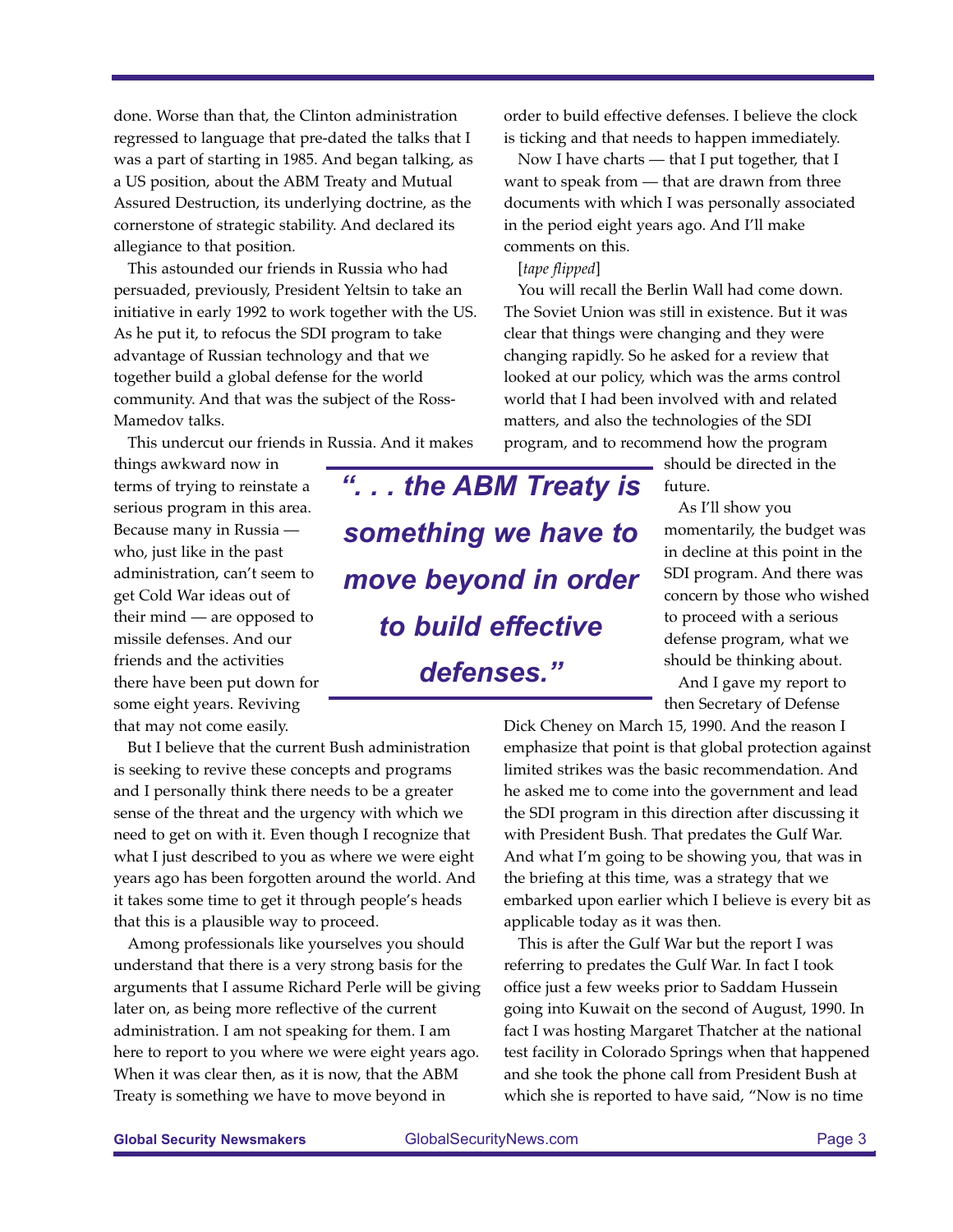to go wobbly George." My point is that the Gulf War was a validation of the strategy rather than a cause of the strategies I'm going to discuss.

After this period, three important things happened in addition to the Gulf War, which roughly coincided with the briefing. Two of them had to do with the Congress explicitly. This is the budget profile from the briefing that I just mentioned to you that we were going into. You can see that in fiscal year '89 there had been a big hit. [*see Chart 1 on page 5*] And this is what was recommended.

In '90 this was the origin of the Theater Missile Defense program as the first separate entity. Although there had been Theater Missile Defense activities in the original SDI program and all the way along at a lower level. You can see that my recommendations had led to a major ramping up of those programs. You'll also note some of those things that you wouldn't recognize. ERINT is now called PAC-3.

Israel's Arrow and our THAAD started at the same time. It is a bit embarrassing to notice that Arrow is operational and THAAD is some, depending on who's counting, six or seven years away from an operational date. Arrow costs less than \$2 billion, mostly of US taxpayer dollars.

THAAD is going to cost ten times that much. And that says something about acquisition strategy differences. THAAD will be better — when we get it — than Arrow to be sure. But until we get it we have nothing in the wide area defense field beyond Patriot and PAC-3 — which is a little better than Patriot but not substantially better, as THAAD will be.

And I believe that's because of lack of political will. It is a lack — even though THAAD has enjoyed wide support — so it's more importantly, perhaps, a lack of serious, steady, competent, technical management — programmatic management. And I think that we have to get our act together in the Pentagon and in industry. I think this is a black mark on us.

This country has been able to do extraordinary technical things in times past in four years, when the demand was there, when the political will was there and we put our best people on it. And I think it's outrageous that Arrow came in two years after this and THAAD is somewhere over here [mid-90s] in terms of operation capability. That's unacceptable.

The main point that I wanted to give you from this chart was that this reversed in 1991. You can say it was the Gulf War. I do believe that was a major



**Global Security Newsmakers** is an occasional publication of GlobalSecurityNews.com. Issues are available in our Online Store at www.GlobalSecurityNews.com

> Editor: Sandy Bostian editor@globalsecuritynews.com

For more information, see our website or contact us at: 1521 16th St., NW Washington, DC 20036 202-232-3369

> ©2001, Global Security News All rights reserved.

factor, without a doubt. But we were also talking with the Congress throughout this period and with our allies. And we were making headway at adopting a strategy where the threat was no longer the Soviet Union per se. It was proliferation. It was perhaps an accidental or unauthorized launch out of the Soviet Union, but it was not seeking to deter a massive attack from the Soviet Union involving many thousands of reentry vehicles.

The other significant thing that happened in 1991 was the Congress. The Missile Defense Act of 1991, passed by a democratic controlled Congress, was far more substantive, and specific and

**Global Security Newsmakers** GlobalSecurityNews.com Page 4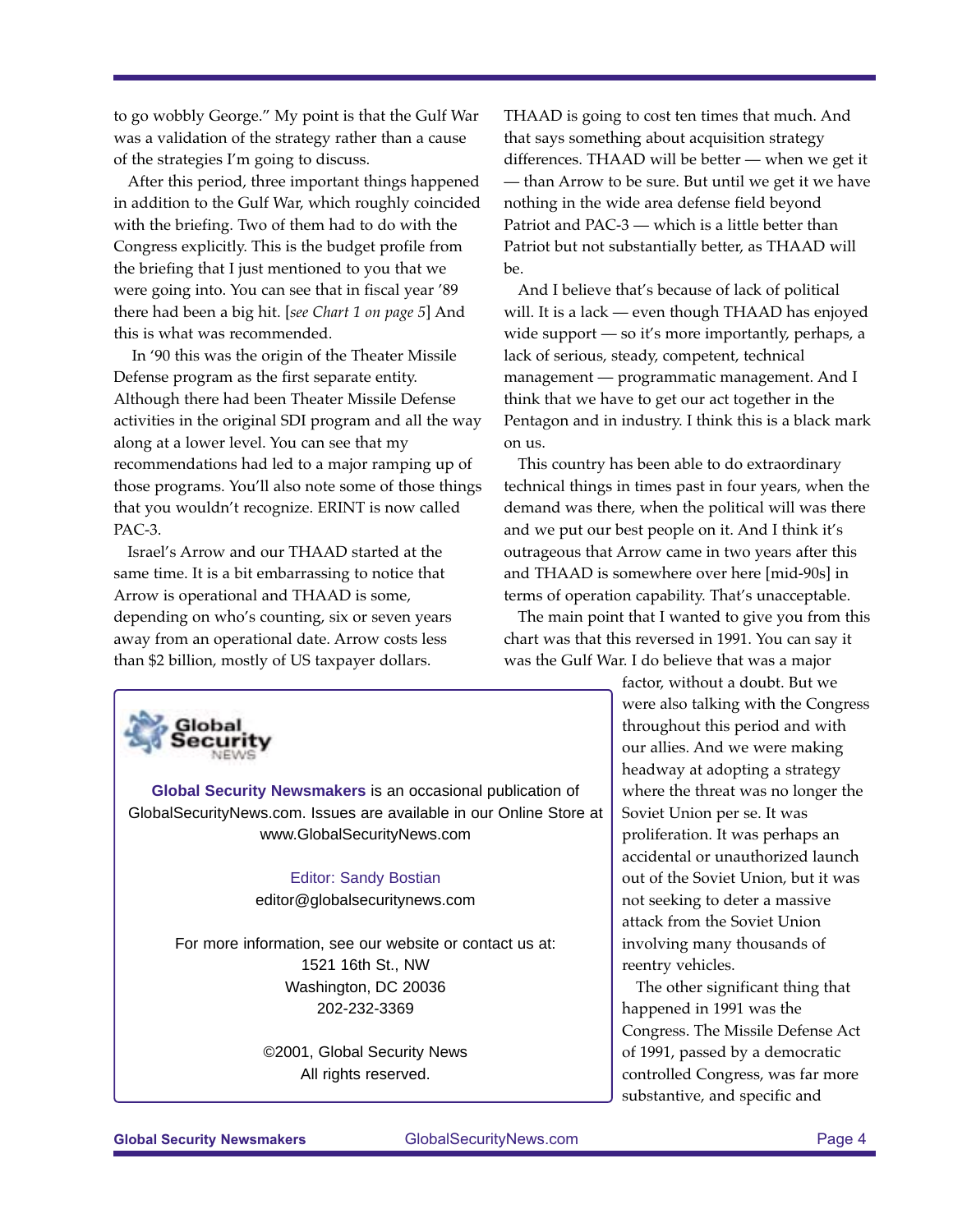Chart 1

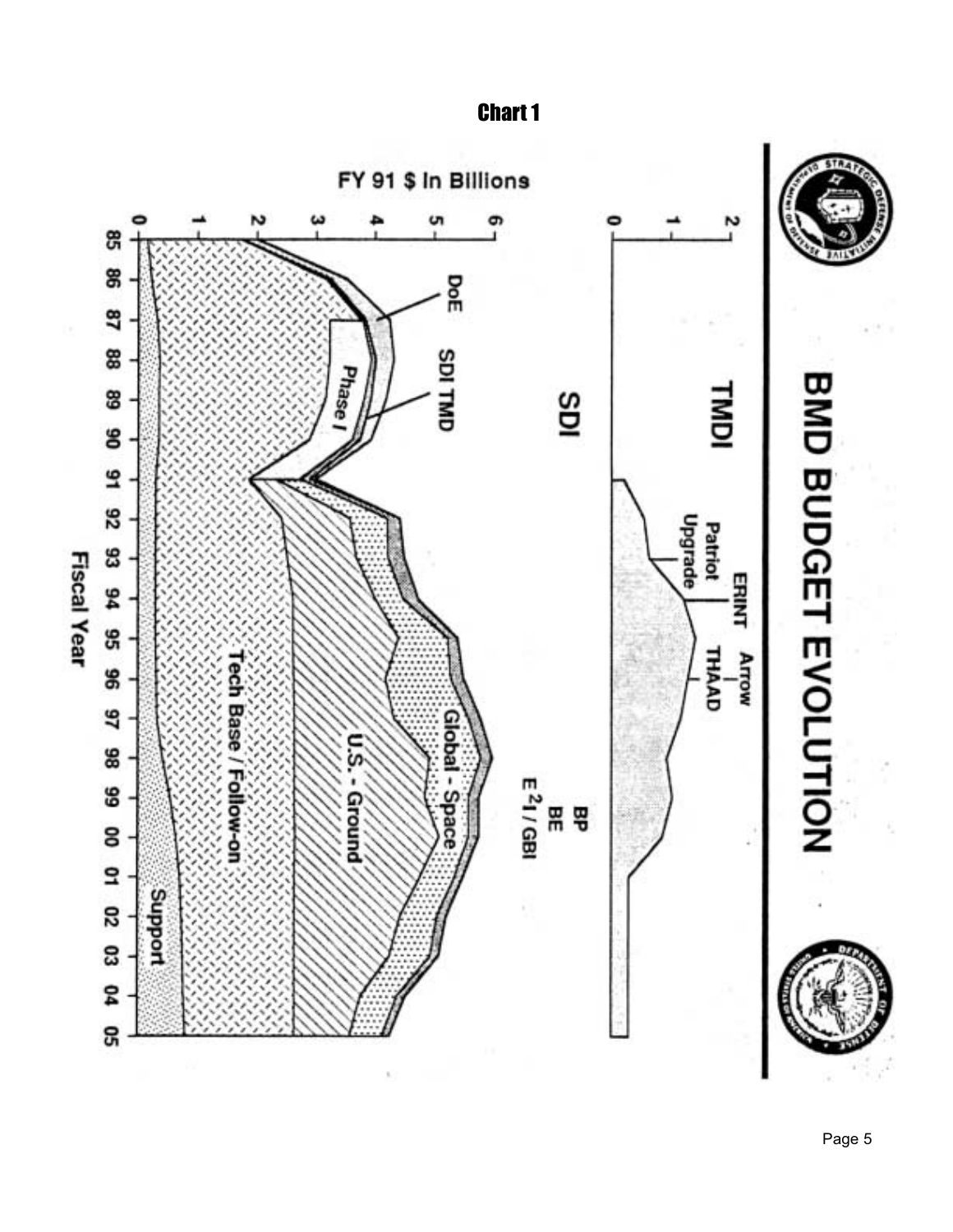supportive than what was possible for a Republican controlled Congress to get by the veto pen of President Bill Clinton, who really opposed building defenses.

That's to make the point that the executive in the United States' form of government has enormous power. We are a government of checks and balances.

The Congress does write the checks and its main instrument is dollars, the control of dollars. They can stop programs. They can start programs. They can give directions, but as was proved time and again in the last eight years, if the President doesn't want to go there, he can veto the bill and it takes 34 votes to

now called SBIRS-LO. At that time it was called Brilliant Eyes.

It talks about maintaining strategic stability and, of course, this was the result of a conflict at the time in the argument about the ABM Treaty. Although the goal here clearly goes beyond the Treaty. So it was a mandate that says you have to worry about the stability issues. Whatever that may mean. As Sven [Kraemer] was saying earlier, our position had been in Geneva for the five years I was there, and Dave Smith who was my successor was still carrying this message, that stability and deterrence include defenses. Mutual Assured Destruction is a concept

block a veto.

He can take executive action and hang up programs as he did the Navy theater-wide program for many years, where the Comptroller just sat on the money. The Congress would demand studies, and

there would be studies done, and they would just ignore the directions of Congress.

If the executive wants to go somewhere he has enormous leverage. A lot is being made right now about losing the Senate. The number of votes hasn't changed on either side. What's been lost is the power of controlling the agenda on Capitol Hill. But at the end of the day, what they have is money. And that's important, no question about it. And they can beat up on the executive by cutting the budget. They answer to the people next year, just like the President will answer in three years. The point I'm making to you is that you should go a little deeper than just the headlines about the political fights in the country. To understand what the potential for the President's program being accepted really is.

You'll notice here [chart not available] as I already said. This was for a comprehensive ABM system including one or an adequate number of ABM sites and space-based sensors. So space-based sensors were part of the mandate in the Missile Defense Act 10 years ago. That system has been screwed up beyond belief, to me, over the last eight years. This is

. . . space-based sensors were part of *the mandate in the Missile Defense Act 10 years ago. That system has been screwed up beyond belief . . ."*

> we want to put behind us. And so there needed to be a new discussion of what stability and deterrence were.

> Theater defenses were a major part of this. It says here to have highly effective theater defenses for our forward and expeditionary forces and for our friends and allies. So the Congress accepted this point of view then. And we had an aggressive program, which they supported — which was placed by Secretary Cheney under my leadership at SDI at the time — [that] called for an initial deployment, at the time, by 1996. Or as early as the appropriate technology would permit. Of the site in Grand Forks. Optimum utilization of space sensors, including a sensor's capability of killing groundbased ABM interceptors and providing initial targeting vectors. That's a curious line there but it's there because of the ambiguities of the ABM Treaty, and what's permitted or not.

And the Senate was on record as saying that we should be able to do something like the cooperative engagement concept, if you're familiar with the Navy's programs, with missile defense, including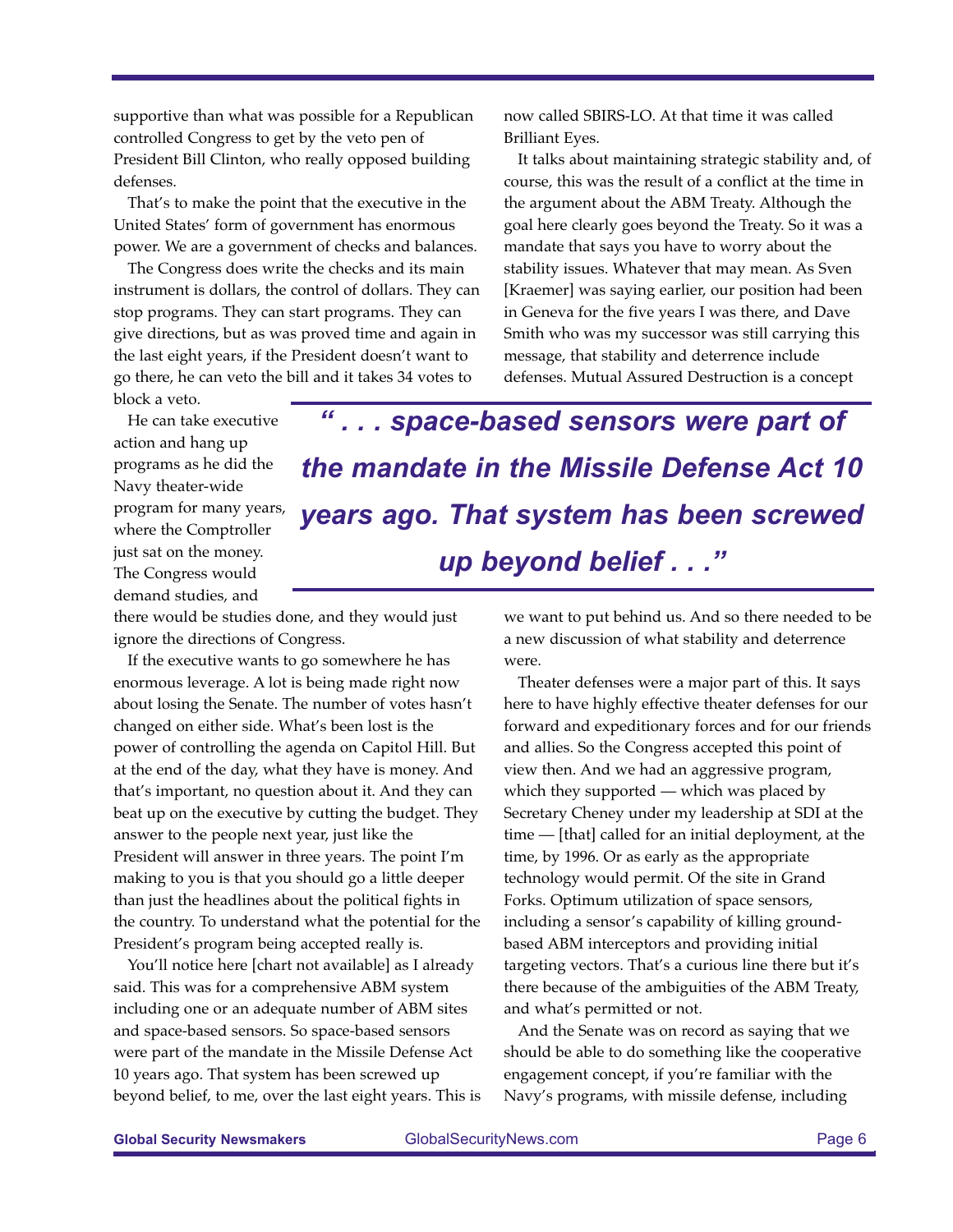homeland defense. We haven't gotten by that hurdle yet, in the last eight years. We lost the interest both in the Administration, I fear, and our friends on the Hill. The National Missile Defense system was called out, specifically space-based interceptors were to be robustly funded and the ABM Treaty negotiations were called for by 1994. There was a deadline, placed implicit in that law, that if an agreement were not reached, perhaps we would leave the Treaty. This was passed by a democratic controlled Congress. Of course, the executive wanted to go. May 1994 was the target. Of course the world changed.

So some of this argument that's going on right now is absolute nonsense.

Of course, if you're doing it together as I've said before and working together then that argument is moot. I think there's even more basic reasons for arguing with it. But that was the other important thing that happened that year. At that point even the most reluctant of our allies became interested in supporting the idea. Because if the Russians and the Americans were going to do it together, then, where are you? Somewhere else if you're not trying to get a piece of the action, as someone says. Now hopefully

*" . . . arguments that you can't have reductions, or reduce offensive weapons, while you're working on defenses is disputed by Russia's formal position declared openly to the world in 1992"*

that day will come again. That was a report, by the way, that was mandated by the Missile Defense Act. The title, as you saw, was the *Conceptual and Burden Sharing Issues Related to Space-based Missile Defenses*, which were then, and still are, the most effective defenses

The other important thing that happened, between the '91 briefing that Steve and I gave and the next report that I want to talk about the following year, was that Boris Yeltsin said yes. Now the situation was that the Congress had passed a bill mandating deployment, increasing the funding substantially. We of course had been talking with our allies and friends around the world for a year and a half by then.

But in January of 1992, Boris Yeltsin made a speech at the United Nations when he said, as I said before, we should refocus the SDI program and together build a global defense using Russian technology, as well as American, for the world community. So he said yes.

In the same speech he proposed the reductions which became START II. The important point I'm making to you is these arguments that you can't have reductions, or reduce offensive weapons, while you're working on defenses is disputed by Russia's formal position declared openly to the world in 1992. that you can deploy.

What is less well understood is the technology is mature to do that. It was mature eight years ago. And it's still mature. It has progressed over the last eight years more by the activities in private industry than by the Pentagon, I regret to say. But, nevertheless, that option is still very real today. And this was the report that was put together and submitted to the Congress to back that argument up.

And the final thing I'm going to take out of my end of tour report, which was January 20th, the day that President Clinton was sworn in in 1993. The main thing I'll get from that particular report is where the budgets were when I left the program. That's important because the substance of programs, of course, is controlled by how much money is available to do necessary research, development and so on. I'm going to just use some charts.

This was President Bush's State of the Union address, January 1991 [*see Chart 2 on page 8*]. He directed that it be refocused at limited missile strikes, whatever their source, from anywhere in the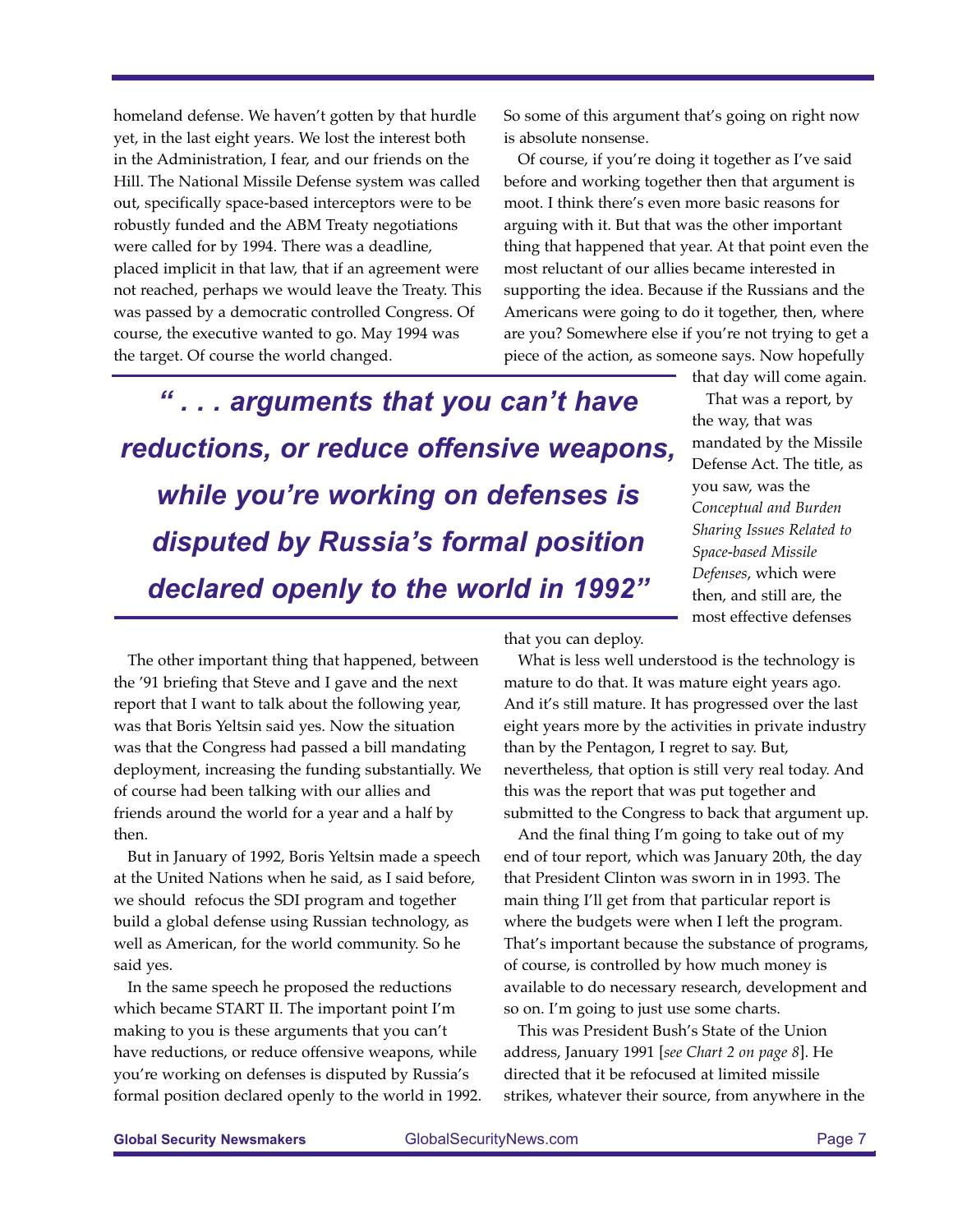

States, To Our Forces Overseas And To Our Can Deal With Any Future Threat To The United From Limited Ballistic Missile Strikes, Whatever **Program Be Refocused On Providing Protection** Friends And Allies." Their Source. Let Us Pursue An SDI Program That ... Looking Forward, I Have Directed That The SDI

State Of The Union Address President George Bush **16 NVr 62**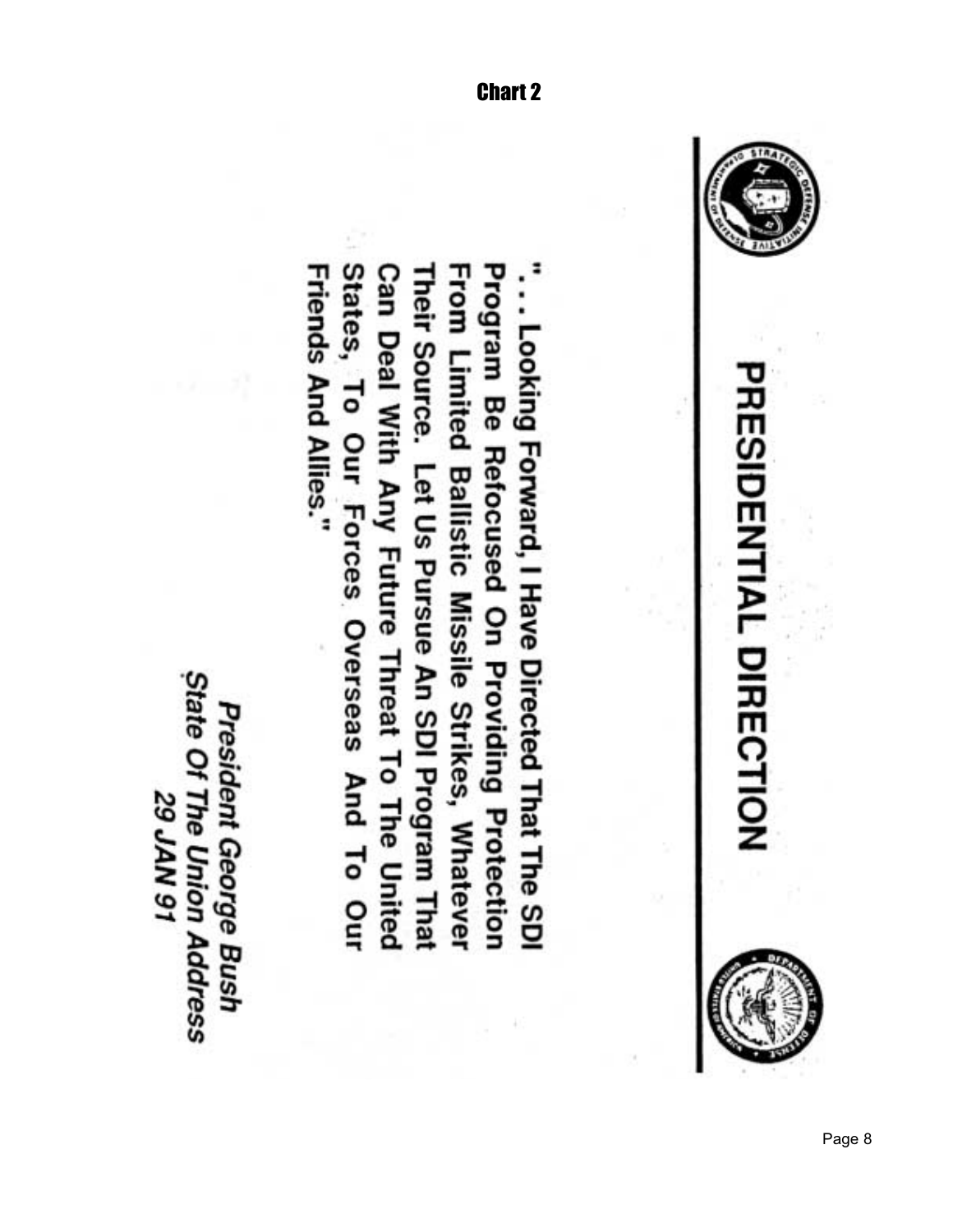world directed anywhere. Pursue an SDI program to deal with any future threat to the US, our armed forces overseas, and our friends and allies. Sound familiar?

What we mean by refocusing? Again out of the briefing [*see Chart 3 on page 10*] . . . Refocusing means moving from deterrence to protection. Deterrence in the Cold War meant attriting, a massive rate, perhaps reducing the number of incoming weapons by half, making it very difficult for a Soviet planner to have confidence in a debilitating strike at the United States. That was the point. We weren't trying to destroy them all. In spite of all the arguments you

protection for was 200.

That was the objective of the program that was accepted by the Joint Chiefs as a part of the requirements process. We switched from a focus on the United States as the object of the defense to a global focus. Including theater defenses as well as US homeland defenses. And then we moved from a large-scale deployment to a limited space and ground-based deployment. And this, we argued, was associated with the changing strategic environment.

This was in the days still of the Soviet Union, in '91 when this briefing was given, and we were saying that they'll retain large modern strategic

read in the papers now about needs for perfect defenses [*tape flipped*]

There are countries around the world who might, by that capability, seek to intimidate, blackmail or perhaps even attack the cities in our nation, and in the nation where our deployed troops might be at risk, or members of an

alliance with the United States might be at risk. And for the political leadership of those countries to have confidence in the defense, it had to be a very good defense and protection was the word for saying that. Not deterrence. Not that we don't believe serious defenses add to deterrent capability. But because our objective from a military-technical point of view was [that] we wanted high confidence that we could destroy essentially all of a relatively small attack. And that's the point here — from massive to limited strikes.

By limited strikes — I wrestled with what do we mean in the study I did in early 1990 for Dick Cheney. What I came up with as a rationale was, how many missiles might be controlled by an errant or rogue commander of a Russian submarine, or a Soviet submarine at that date? And the number was 200 weapons. A regimental commander who might go off the ranch or disobey orders was somewhat less than that. But in any case the number I picked for the GPALS that we wanted high confidence

*" . . . we moved from a large-scale deployment to a limited space and ground-based deployment. And this . . . was associated with the changing strategic environment."*

> forces into the indefinite future and we were worried about the instabilities.

At the time Sen. Sam Nunn, who chaired the Senate Armed Services Committee, and Congressman Les Aspin, who chaired the House Armed Services Committee, had both come out for accidental launch protection systems because of this problem and this concern about this problem. The Nunn-Lugar programs to deal with the residual nuclear weapons in the former Soviet Union, of course, had their genesis in this time period too.

Proliferation was recognized as a growing threat. The Defense Science Board in 1988, I believe it was or '87, had done a comprehensive study on this issue and had pointed us in this direction. The arguments about this being a current problem — it is more widely recognized now but the trends were in place fifteen years ago for the initial concerns and the instabilities about the proliferation problem. And it was noted that this threat would be one that in time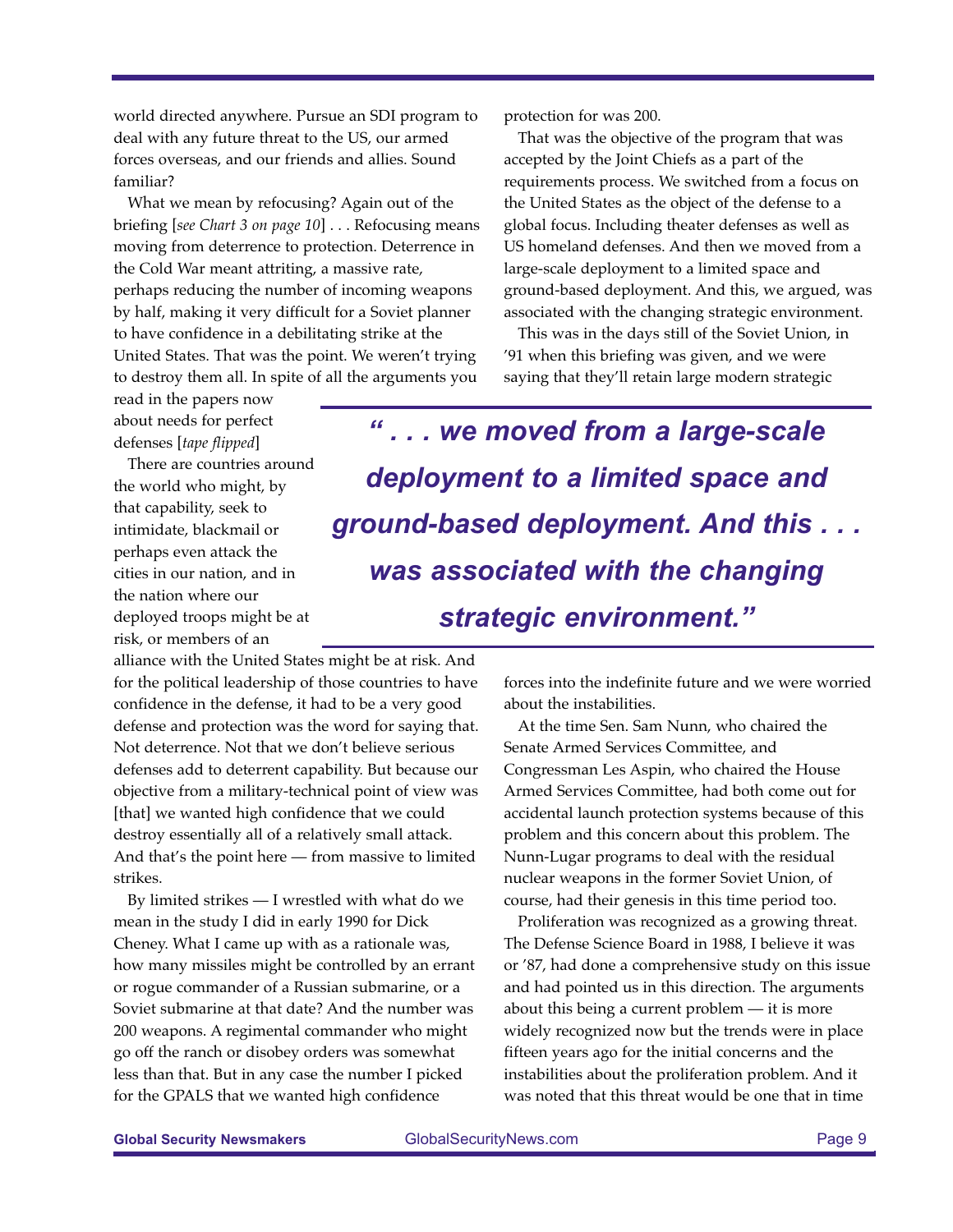





- Deterrence vs Protection
- Massive Attack vs Limited Strikes



Chart 3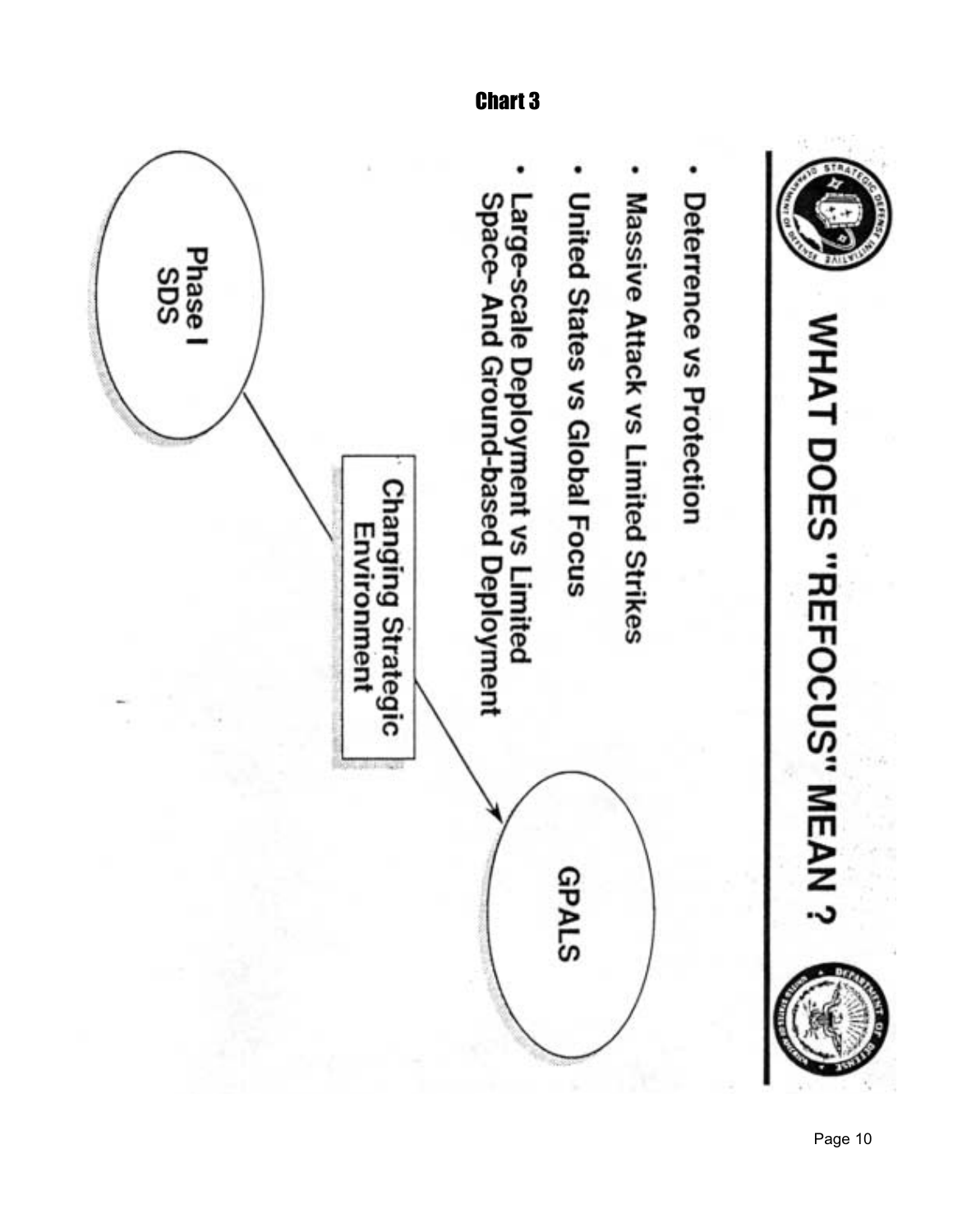the Soviet Union would perceive, as Mr. Putin has recently acknowledged, and that the threat was associated with a growing number of other countries.

We recognized the potential still of regional conflicts. Proliferation would raise the stakes. And by proliferation we had in mind chemical, biological, and nuclear weapons, of course. Under these conditions, traditional deterrence — central deterrence theory between the United States and the Soviet Union — would not apply.

To make our point in that briefing, we said "What if Saddam Hussein had had a 4,500 km range missile

and could have threatened the cities shown here?" [*see Chart 4 on page 12*] Would President Bush have been able to put together the alliance that performed as it did in the Gulf War? And I think the answer to that is no, he would not.

As it was, the US Senate supported him by a margin of three votes. Sam Nunn voted against him. And I think that's what ended Senator Nunn's political career.

But, if many of these cities —

and I assume your countries are represented within these rings — could be threatened, I think you can see that we would have had trouble pulling that alliance together. And if US cities — which are potentially under the gun as well — were threatened, that would have been the case. Bottom line, the objective of GPALS was to protect all of us against accidental and unauthorized launches and intended launches from a growing number of states other than the Soviet Union. [*see Chart 5 on page 13*]

Theater defenses — lest you think that all the current arguments are new arguments. There was clearly an increasing priority on the programs when Steve and I gave this briefing. Congress had appropriated programs to accelerate and they had done this following the invasion of Kuwait but, of course, before the shooting war. The Congress had acted in the previous fall. They supported the plans

to deploy in the near term and to seek increased cooperation with allies around the world — building on already existing programs, architectural and otherwise, that we had going in the SDI program. Including interceptor research, particularly with Israel.

We were open to other avenues of approach and the bottom line here is one that I hope you carry away. If any ally chooses to deploy theater defenses, the US envisions them having an autonomous system but one that is capable of operating with US systems. So that you could have a global defense architecture.

*"Bottom line, the objective of GPALS was to protect all of us against accidental and unauthorized launches and intended launches from a growing number of states other than the Soviet Union."*

> Now that's a challenge not unlike the air defenses within NATO. And I think we've been reasonably successful in NATO in building an extended air defense capability that all participating nations can interact with.

That vision was lost in the eight years preceding and is only now, I believe, being revived. Actually, I think the revival began, and we'll give all due credit, within the Clinton administration. But certainly defenses for the US theater, or I should say the North American theater to include Canada, were never seriously considered by the Clinton administration.

The point of strategic defenses (these are homeland using the old jargon, if you will, rather than the over-arching thing, it's really a misnomer), that:

- it's relevant to the new situation;
- it's technically feasible I'll say more about that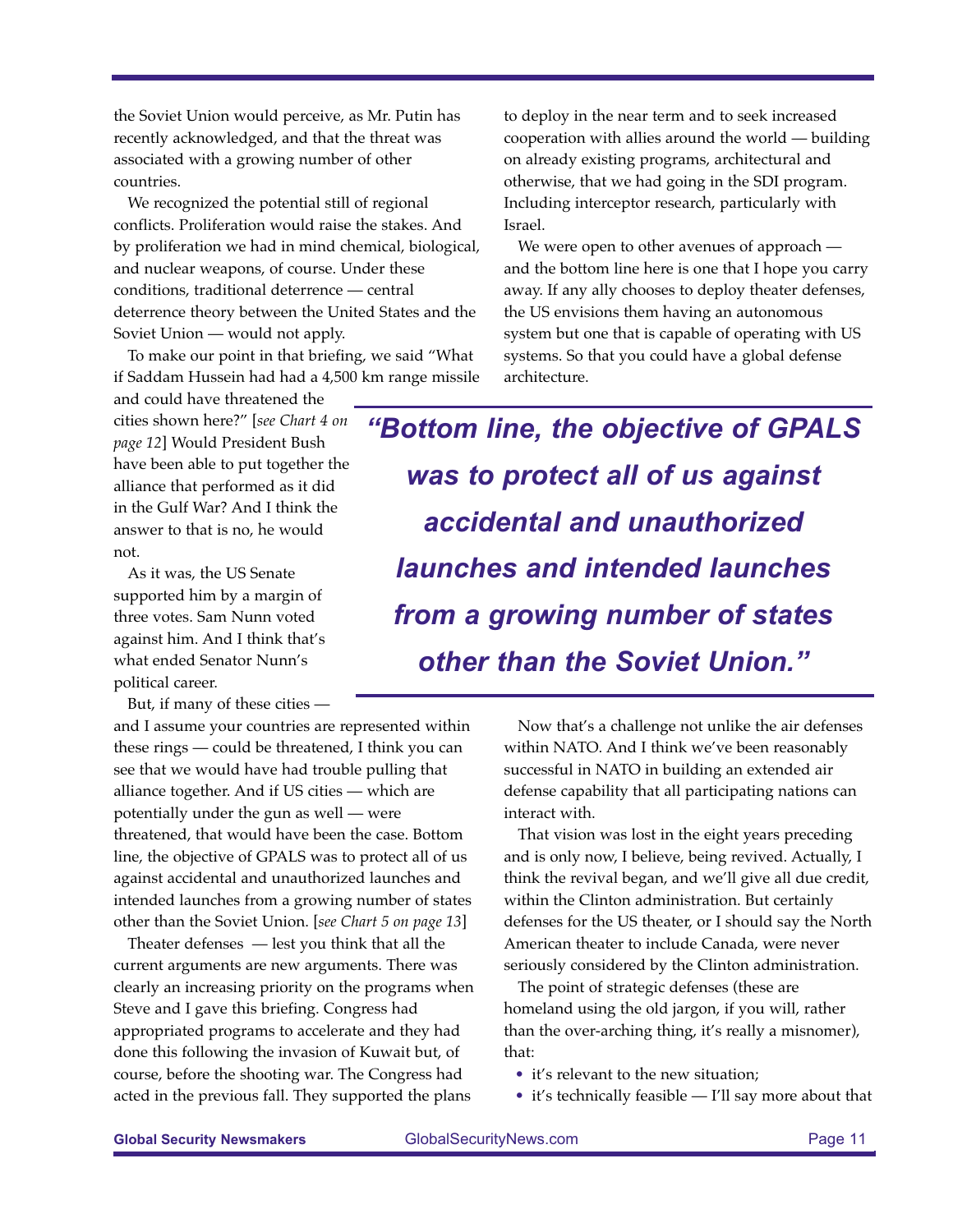

Chart 4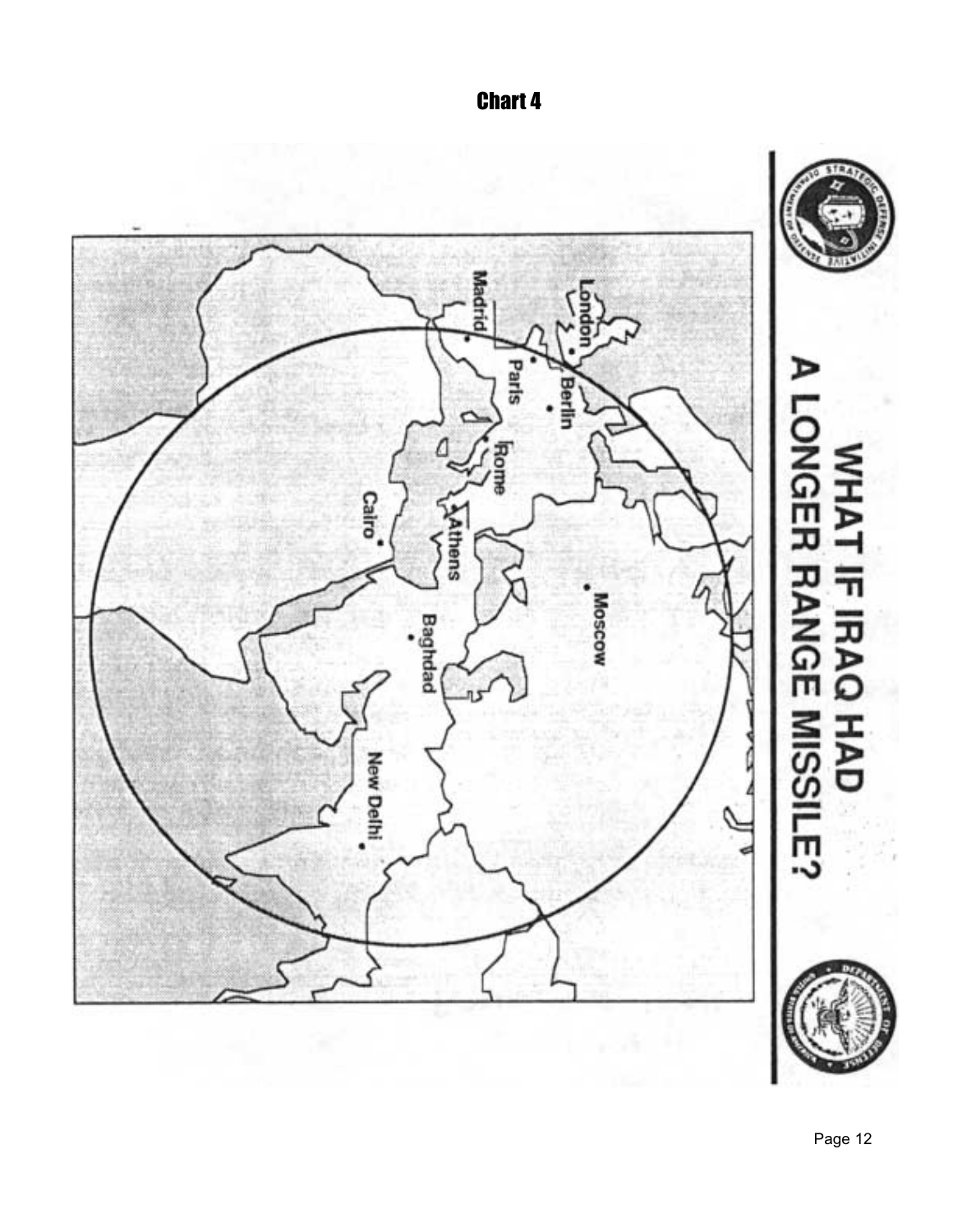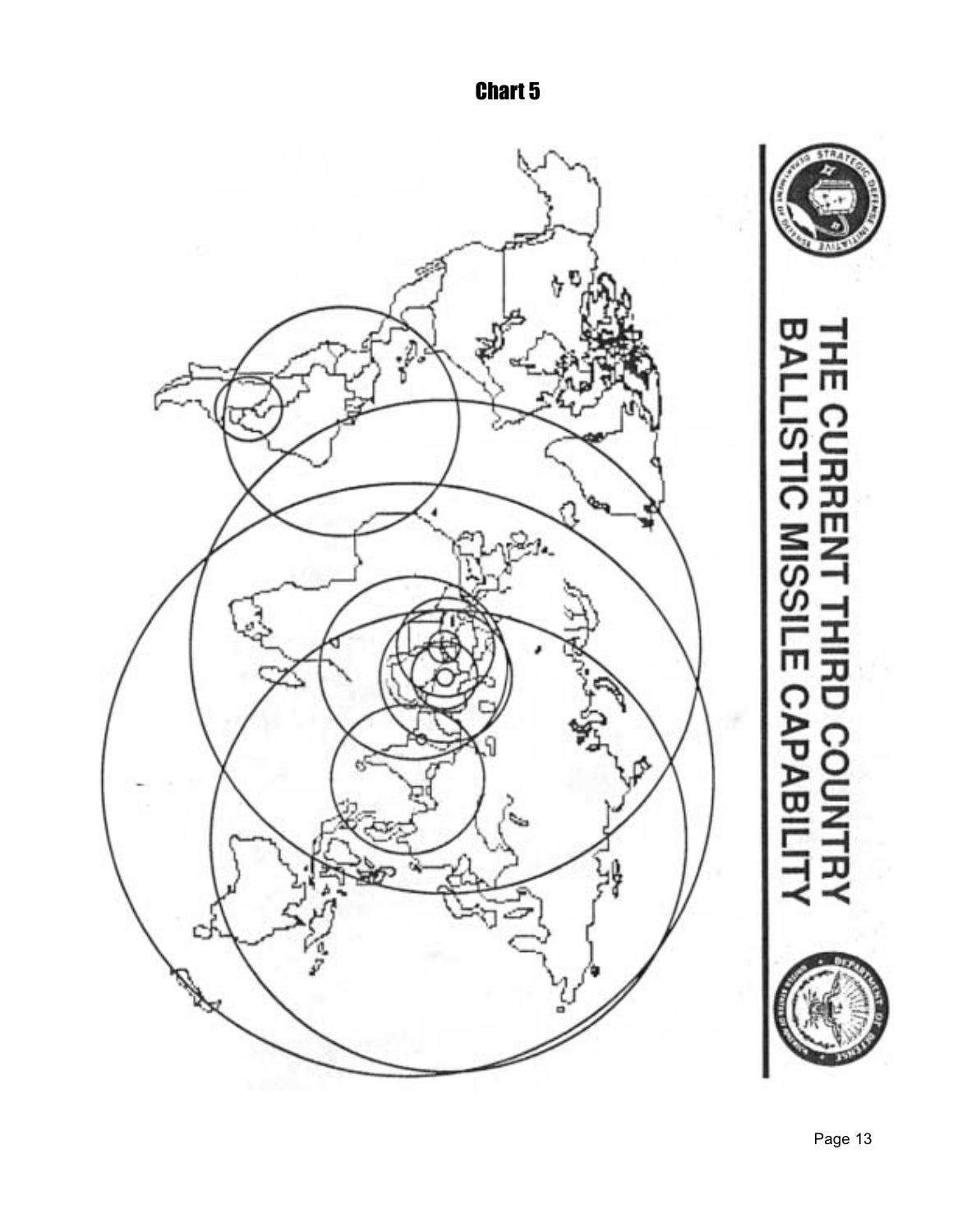in a moment; and

- there were opportunities to demonstrate and validate the technology where it was;
- we expected further cost reductions. The cost had been reduced from something well over \$100 billion for the Phase I architecture, down to something like \$41 billion, which was our estimate for homeland plus the theater defense programs at the time. That has since grown. In part because of program incoherence, I believe.
- we would have increased survivability for strategic forces and for population centers;
- increased effectiveness because of the advancing technology; and

defenses is, it's an important hedge against alleged resurgent Soviet threats. What happens if they break out of START II, as Mr. Putin has been talking earlier? Well if you have a space defense program that can shoot missiles down in boost phase, then there's no incentive to MIRV. This takes away the incentive to MIRV, if you have an effective boost phase intercept capability. Which if you can shoot missiles down while they're rising before they deploy their warheads. Which was always a primary objective of the SDI program and in particular our space defense components.

I mentioned the quantitative build-up of theater defense. Fewer interceptors for ground-based

# *" . . . space sensors are important adjuncts to any ground-based or seabased or air-based system*

homeland defense, and Brilliant Pebbles, which was a space-based interceptor program was reduced to a quarter of what had been carried in the old SDI architecture. From some 4,000 space interceptors to

• we wanted a reduced complexity in systems. Unfortunately, something that we've regressed on in the last eight years.

Now I mentioned earlier that the Congress had included space-based censors as a part of the mandate. It was understood then, as it should be understood now, that space sensors are important adjuncts to any ground-based or sea-based or airbased system because:

- they are ever-present;
- they can provide early initial warning information; and
- if they're designed correctly, track information.

In fact, during the Gulf War our defense support program, the geosynchronous satellite, provided sufficiently accurate track information that, had we had a space-based interceptor program, all of the SCUDS launched during the Gulf War could have been intercepted.

Space-based weapons were a part of our program and I believe should be a part now [*see Chart 6 on page 15*]. And I'll say a bit more about that in a moment.

One of the other things to remember about space

1,000.

And we had two contractor teams, that had been selected, working under a fully approved acquisition program in the Pentagon when I left it in 1993. Actually, it had been approved in early '92, I believe, by the acquisition executive.

Many people think that's far off, distant in the future. It was actually the first of the acquisition programs approved by the Pentagon's acquisition bureaucracy. The technology for space interceptors led the development rather than followed the development of defenses.

The homeland defense [*see Chart 7 on page 16*], which included the ground-based interceptor which you hear talked about now, is an exo-atmospheric interceptor only, outside the earth's atmosphere. Something that was called  $E^2I$ , which was an interceptor to do intercepts high in the earth's atmosphere after decoys are being slowed down by the increasing density of the upper atmosphere. The challenge then of course is the high temperatures and so on associated with reentry and hitting the target rather than going after a false target associated with the plume.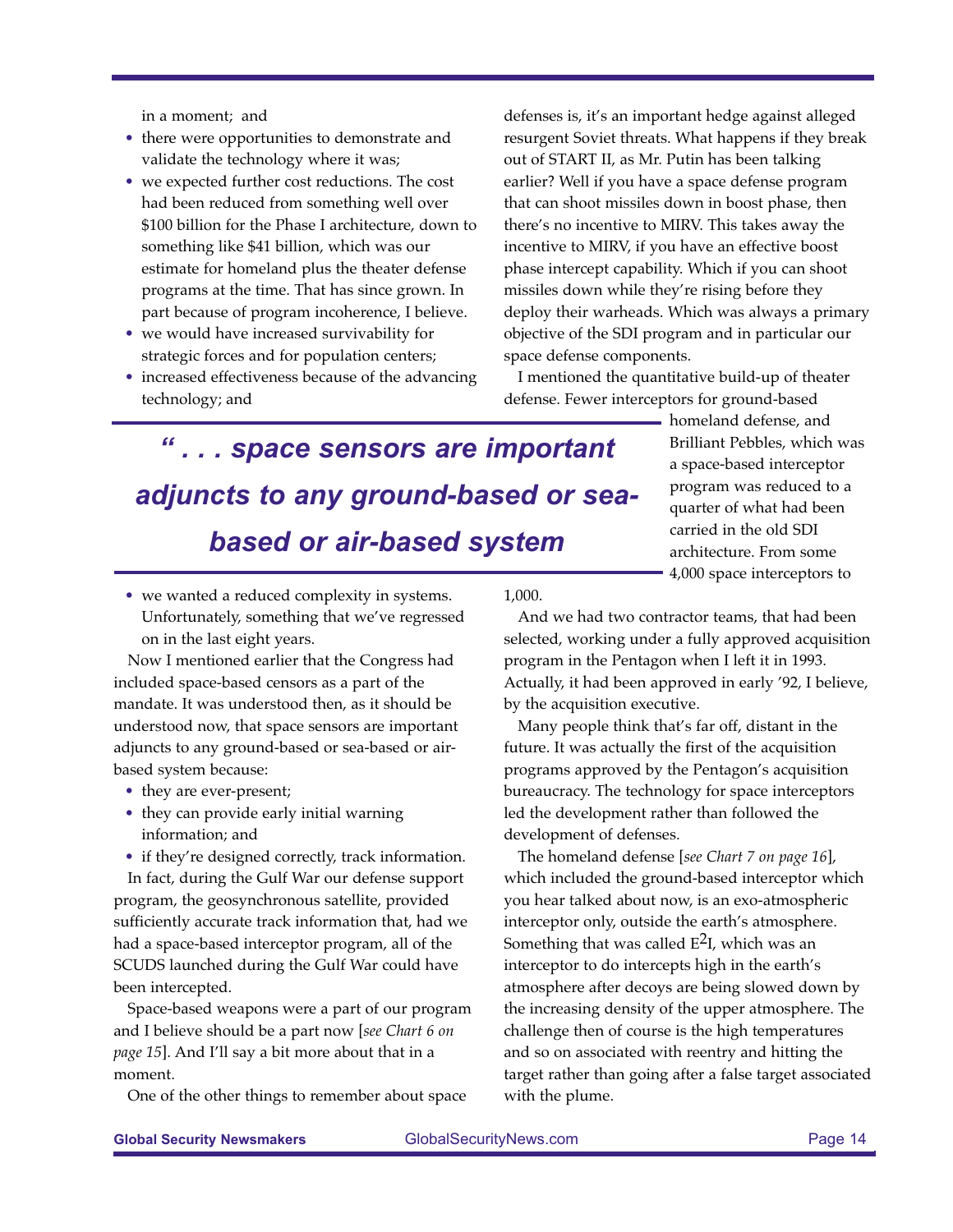

Chart 6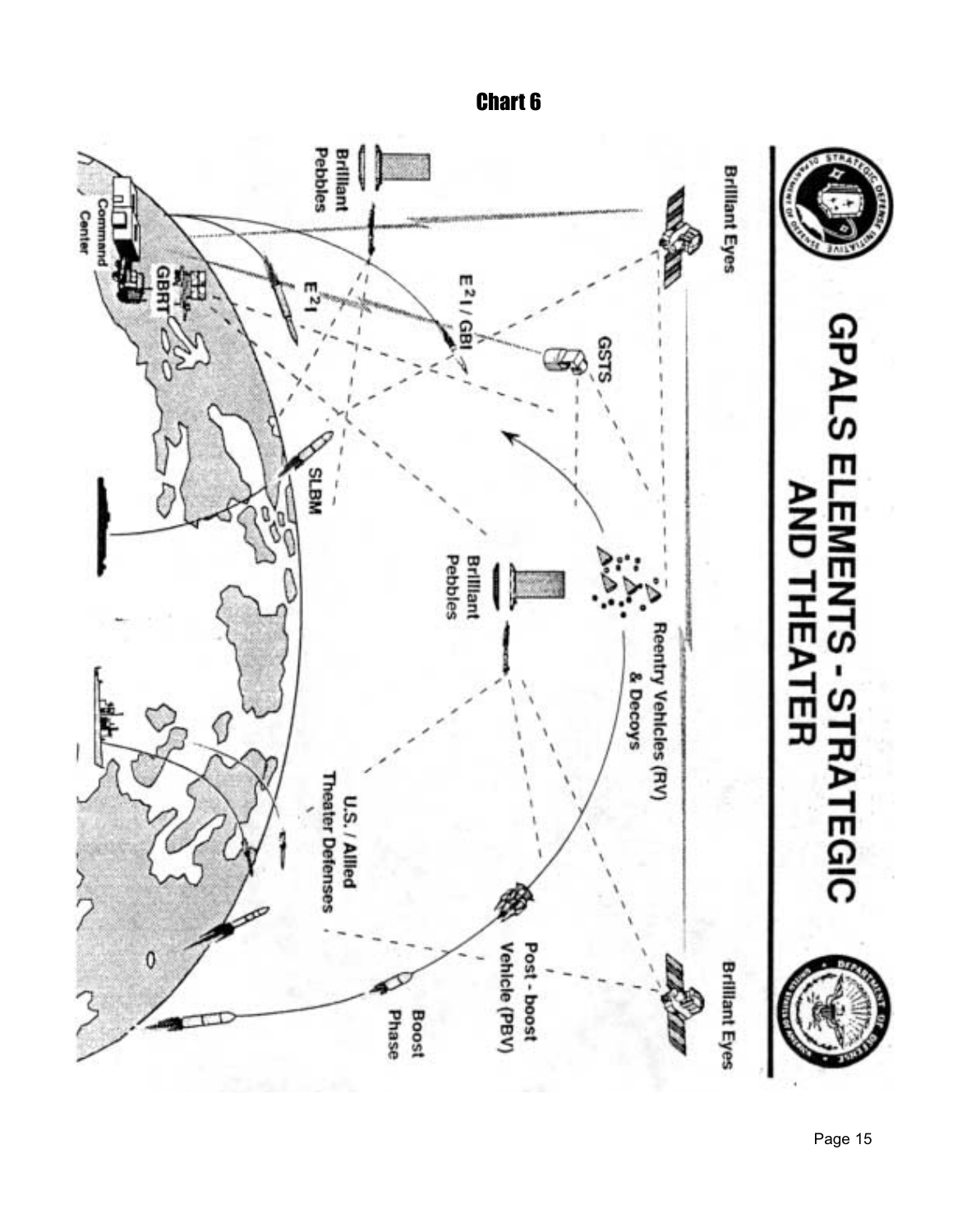

# Chart 7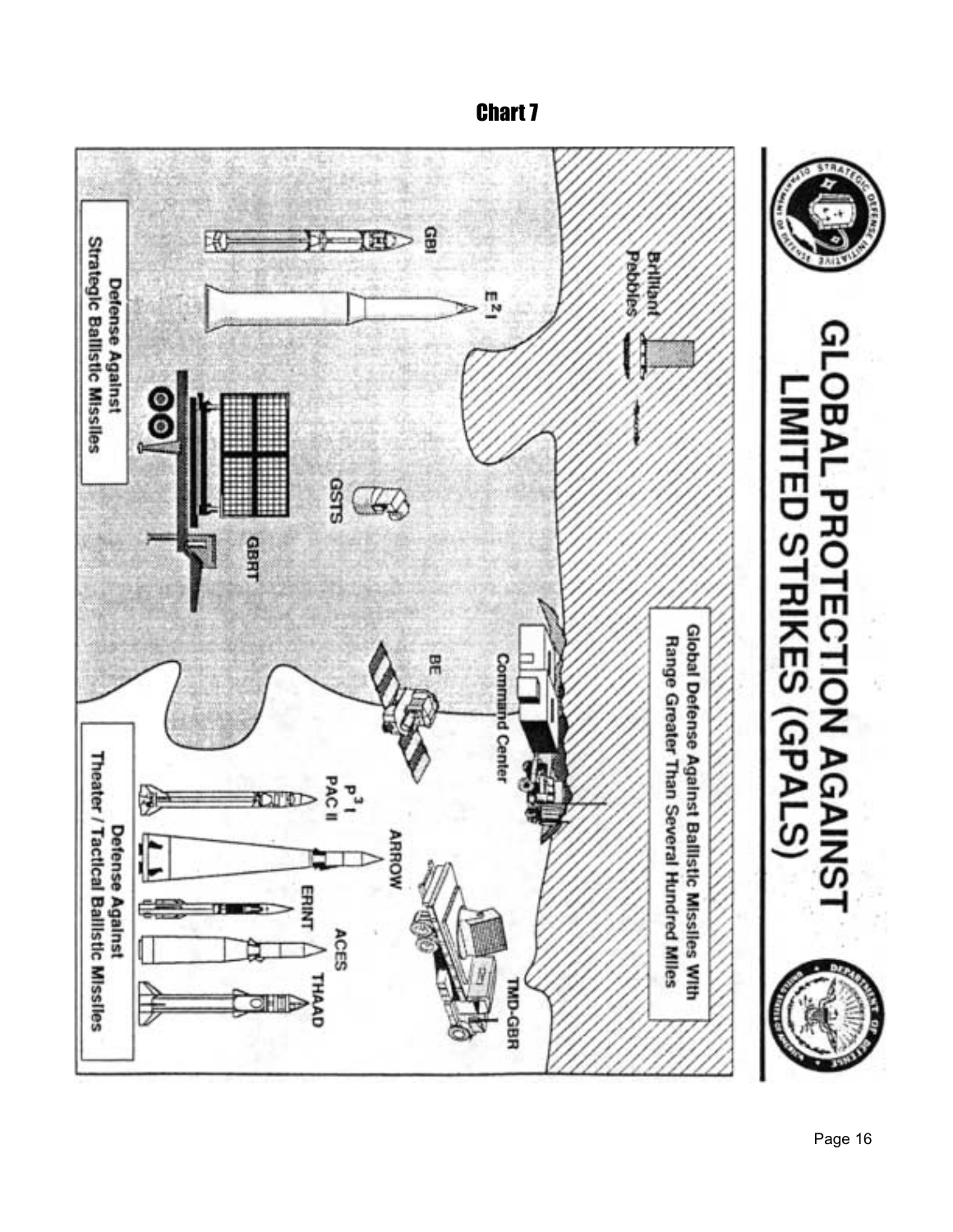The ground radar, which was a family of radars. It's the same elements of the ground-based radar involved in THAAD. On the right-hand side you'll see listed the various programs in theater defense that were intended for acquisition at this time period. And I've already made the point about ARROW delivering, ERINT became PAC-3, and the space interceptor was the overlay. Brilliant Eyes was here because it supports these other elements. I should note that it's somewhat redundant in the architecture because if you deploy the Brilliant Pebbles, it can accomplish the mission also of the Brilliant Eyes.

Now do people here remember the Clementine program? If I use that word does it ring a bell? It was clear to me in '92, after the congressional hearings, that the Congress was intent on killing this program. Even though they had passed a law and repeated it, actually, in 1992 (fiscal year 1993), that this program would be

robustly funded. It was clear to me they fully intended to kill it.

So, I called in our program director for this program and our technology guys and said invent for me a program that will demonstrate all the key technologies for this but which will have acceptance among even the wildest opponent of the SDI program.

And they created what we call Clementine, which was the first mission back to the moon. It cost \$80 million and was launched, within 2 years from the day in my office when I said go do it, by a very small team of people. Letting you know what can be accomplished. It involved all the first generation hardware for the Brilliant Pebbles. We mapped the entire surface of the moon in 15 spectral bands. I think it was 1.7 million frames of data that was on the web, that you could get off. The team that did this won awards from the National Academy of Sciences and from NASA. This program became the pathfinder for the faster, cheaper, better approach

that Dan Golden, the NASA administrator, has advocated for deep space exploration.

And because it was so successful — I think they let us do it because they expected we'd fail — the President used his line item veto to overrule the Senate when it wanted to do a follow-on mission to go to the next generation of technology. But all the technology to do the program was space qualified in 1994 by Clementine, with the exception of the rockets. And the rockets were validated, the propulsion part of the technology, was validated a year later in an Astrid program. So all the technology exists to do this today.

*"Clementine . . . involved all the first generation hardware for the Brilliant Pebbles."*

Just to make the point of the progression — the Homing Overlay Experiment, the size of a Volkswagen, in 1984 shot down a minuteman missile over Kwajelein island in the South Pacific [*see Chart 8 on page 18*]. ERIS repeated the feat in 1991, the size of a large trash can. These are the weights. This is 1200 kg,

about 200 here. GBIX was supposed to be at that stage in 1995 and be down in the 40 kg range and the one that was to be the baseline on the deployed system was much smaller.

That was the demands of technology. Because the technology program was killed, the current EKV that is being pursued for the National Missile Defense is between here and here.

So these programs did not meet their objectives or at least the objectives I laid out. And I believe that's because they did not adapt the technologies that were pursued under the space interceptor program — and demonstrated — which give you lighter weight intercept capability. It has to be lightweight because it costs a lot of money to put things into space. So there's a real incentive to reduce the weight. And it was done. But because it was politically incorrect, those who had worked on ground-based defenses did not include them.

This is just to point out where we were on the Brilliant Pebbles idea, which was a highly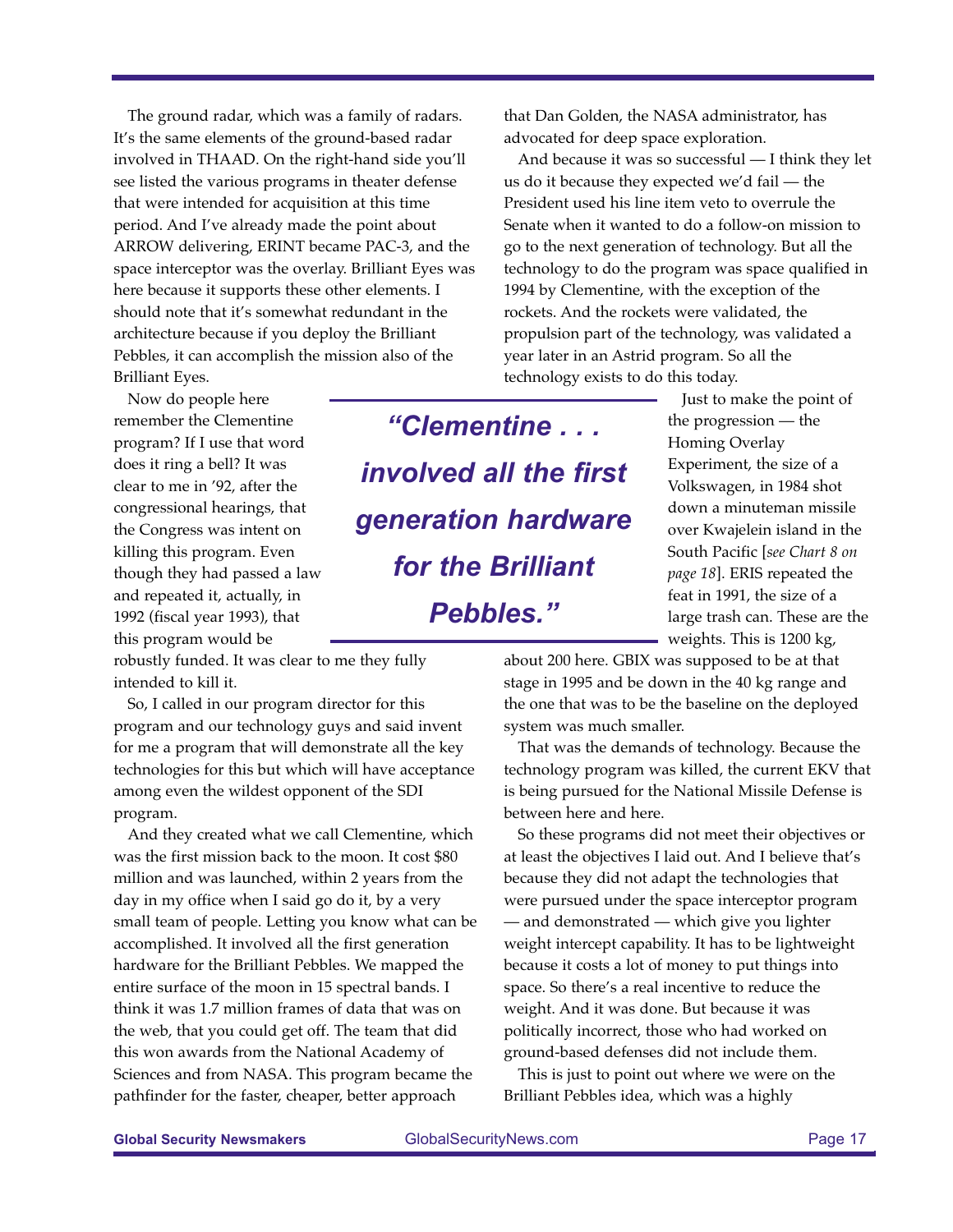

Chart 8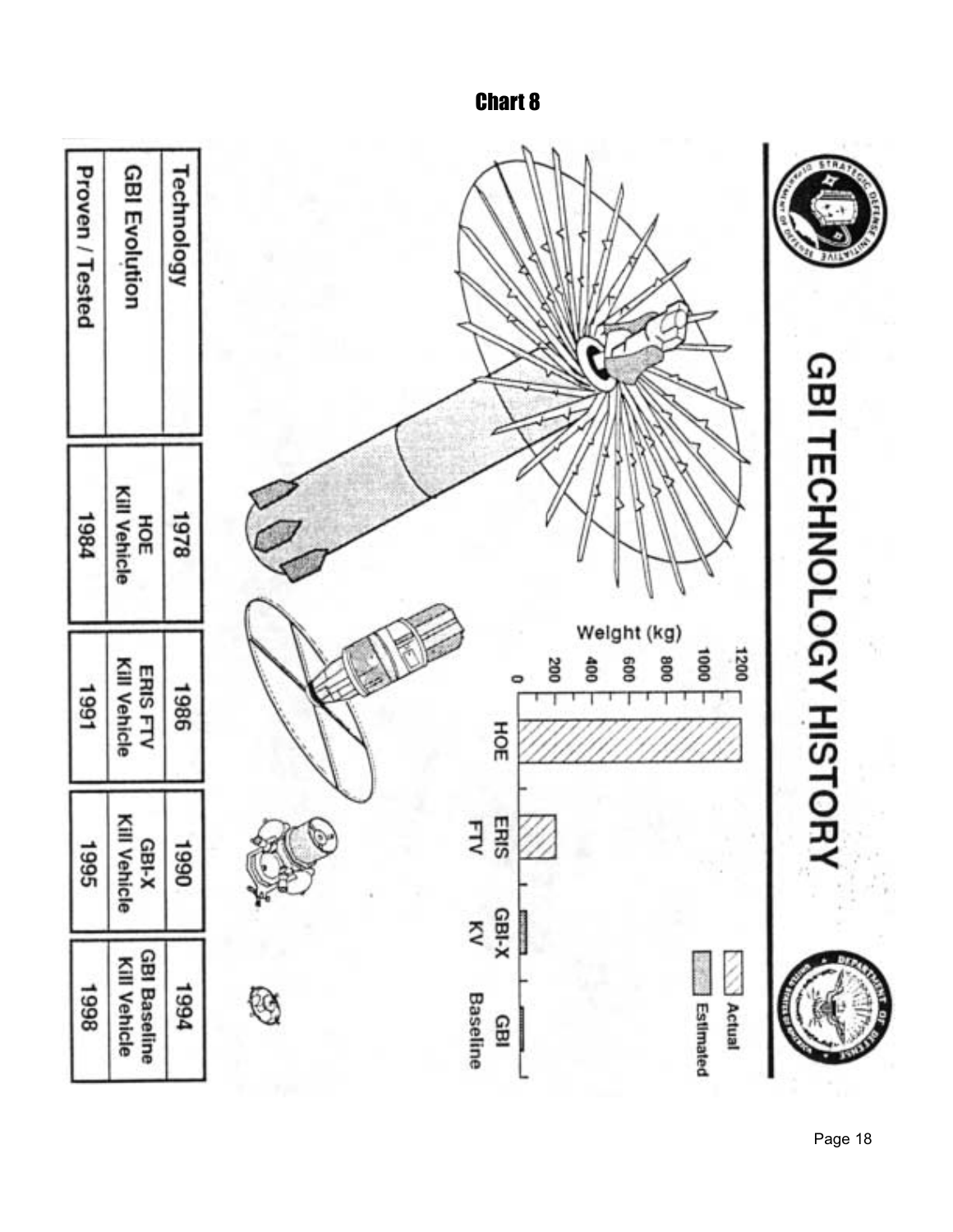autonomous system, which was given the requirement to shoot down 60% of the overall threat, that is 120 of the 200 that was established as the overall requirement.

This is notionally all of the pieces. You'll notice here that sea-based defenses were part of the architecture. I consider that to be one of the real innovations that happened on my watch. Its not really a great innovation if you say you want a global defense and you look at the globe and you see 2/3 of the earth's surface is water and you can get between your potential adversary in most instances.

This was discussed on my watch in military committee. Admiral Bill Smith, who was our military representative to NATO, he assembled admirals from numerous navies from around the world, even outside of NATO. I met with them and talked with them because this and the way the Navy thinks, in my judgement then and my judgement now, is the pathfinder to global defense. Including defense of the United States, if we can get beyond the political incorrectness.

 $E<sup>2</sup>I$  was canceled. That's part of the reason right now in the debate about decoys and so on, the Administration has no real comeback in their programs. Because they canceled all the boost phase intercept programs. And they canceled the  $E^2I$ program and they bet the entire farm on solving the mid-course discrimination problem.

And the study I did in 1990, my conclusion was that is a serous mistake from a programmatic point of view. Because that is a very difficult problem and, whether you beat it or not, there will be credible technical opponents who you will have great difficulty debating in public on this issue. And so any serious program that you want to build with defense has got to have options that cover you against the mid-course problem.

One more point I want to make, that I think is fundamental to this group, is to point out  $-$  as military people I'm sure you know. If you have terminal defenses, ground-based defenses, you don't get any shots in the early part of the mission and

you have to deal with the mid-course discrimination problem.

The best help you can get is when reentry begins and, by then, you begin to worry about whether the RV can maneuver. And if what you're trying to do is protect cities, the other guy has an advantage. It doesn't have to be a very complicated design.

Saddam Hussein's SCUD posed very difficult problems, even for the systems that are currently being built. And it was nothing more than a kluge, which broke up on reentry but pulled 8-10 G's as it corkscrewed in. That's why Patriot didn't intercept any. That's why most of the systems being worked

*"If you have . . . ground-based defenses, you don't get any shots in the early part of the mission and you have to deal with the midcourse discrimination problem."*

on today couldn't.

So hitting things inside the earth's atmosphere is not a picnic either. A layered defense is actually required. The point on this is here's your first engagement opportunity, you get three independent shots from a homeland defense in Alaska or the United States. That's shoot, look, shoot, look, shoot. If you have a space defense — this comes out of the report to Congress on Brilliant Pebbles — you see depending on whether it's short range or not, you can have 20-25 pre-apogee shots, even at a 2,500 km range missile. If it's very short range, of course, you can't intercept them.

But as I said earlier, SCUD-like range missiles can be intercepted from space. If it's a long-range missile aimed at the United States, you get a single shot in boost phase. You get 30-35 opportunities in post phase, this is with a 1,000 satellites in lower earth orbit; 55 in pre-apogee, mid-course outside the earth's atmosphere; 70-75 shots as it's coming in. So you have many, many shots and that's why we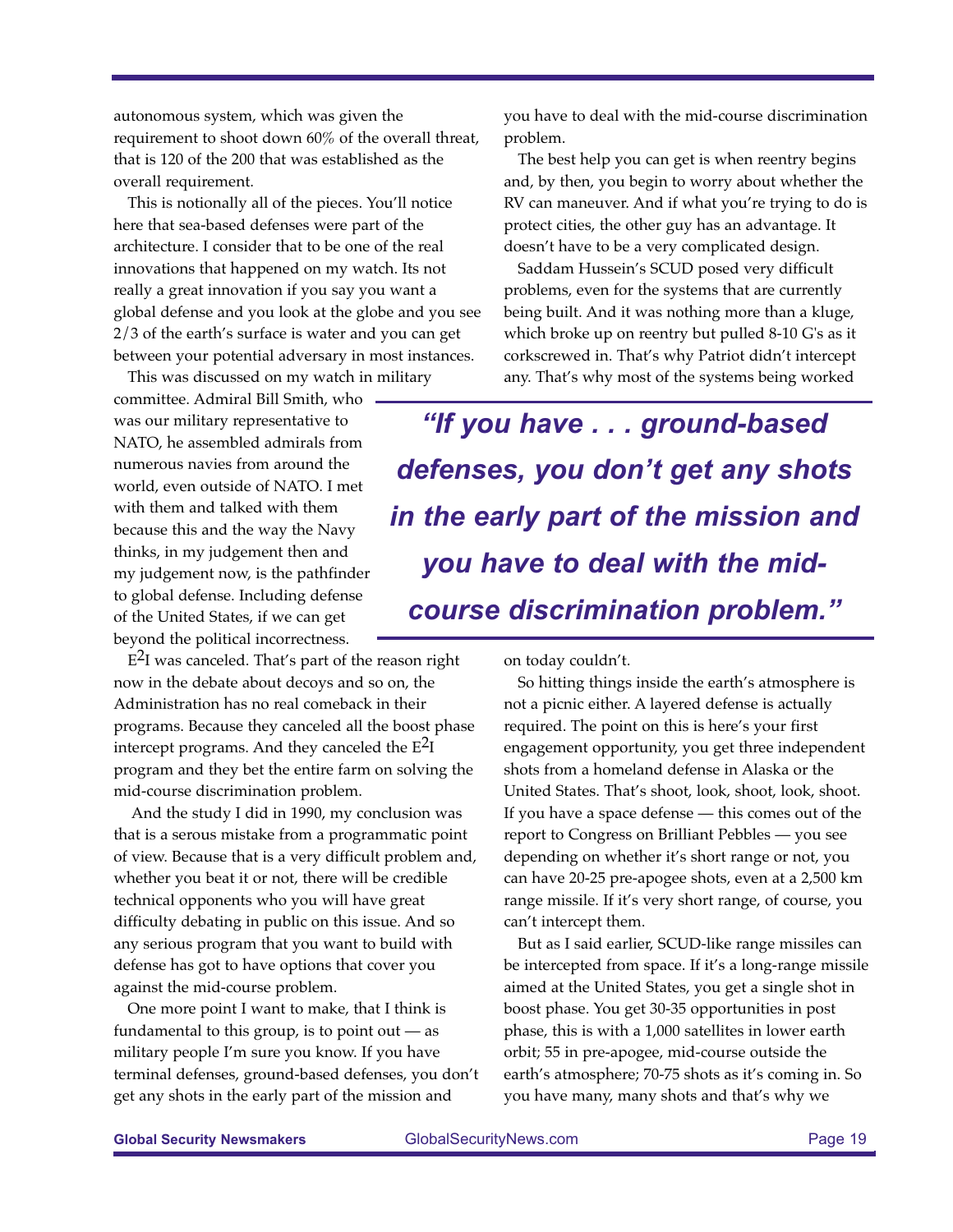**Global Security Newsmakers** GlobalSecurityNews.com Page 20

I want to just conclude now by pointing out where we were at the end of the program. These came out

assigned 60% of the mission to the space interceptor

for GPALS.

of my end of tour report, the budgets. Theater Missile Defense — as I said earlier, it is claimed that these programs started, and were given emphasis, by the Clinton Administration.

In fact, they cut these budgets by some 20-30% of what was in the program. You'll see a flat program on the order of \$3 billion a year in the out years These are all the elements — part of the space sensor program was funded under the Theater Missile

cut within the first year to \$400 million by the Clinton Administration.

Of course, money started coming back in the '97 time period and I'm not sure exactly what the current numbers are. I think they're probably approaching those levels now but the problem is that they have lost a big gap in between where the technologies that needed to be carried along were not carried.

And just to emphasize that point, as a separate line we had a billion dollar plus program that was going on research and development arbitrarily. But in order to get the political deal with the Congress to

*"Space is the least expensive, most effective defense that you can build. And you can build it quickly if you can figure out how to deal with the political hurdle — the arguments about the militarization of space . . ."*

support the program deployment of the Brilliant Pebbles, the space interceptors was deferred 'til late in the game, after the ground-based systems were deployed. But there was on the order of \$400 million a year. These are then-year dollars so under 400 actually, \$395 million designated against carrying along an intense technology demonstration for the space elements.

Defense line to provide incentive to those folk to work with the space component. And this included all the back-up technologies to worry about countermeasures for the various systems as well.

The homeland defense, now called NMD — this was the budget which had been approved by the Pentagon's bureaucracy and, at this stage, the National Missile Defense program had been approved by the acquisition authorities. Requests for Proposals had been issued. They were in Huntsville, Alabama and the new Administration told the Army to send the proposals back to industry.

And it was directed to designing the initial capability out in as early as in the year 2000. This program was to ramp up to something on the order of \$3-3.5 billion. It included the space sensors and the command and control elements, all of the management and so on to do this program. It was

The follow-on, which included lasers and so on, was also in here and various research elements. This was cut by the Clinton Administration to something on the order of \$30 million. I don't know what it is, so it will be a different program.

But buried in here, as well as in places in the other programs, was all of the red team activities — the countermeasure, measure-countermeasure-measure, counter-countermeasure activities that are necessary if you're serious about making defenses work. And that's a weakness, I believe, in the current program.

There's a lot of noise in the international scene about the militarization of space. And the defenses are about the militarization in space. Even from the very beginning (the cross-hatched here is the investment in space research and development), even at the beginning we were investing as much on ground or terrestrial elements of defenses as we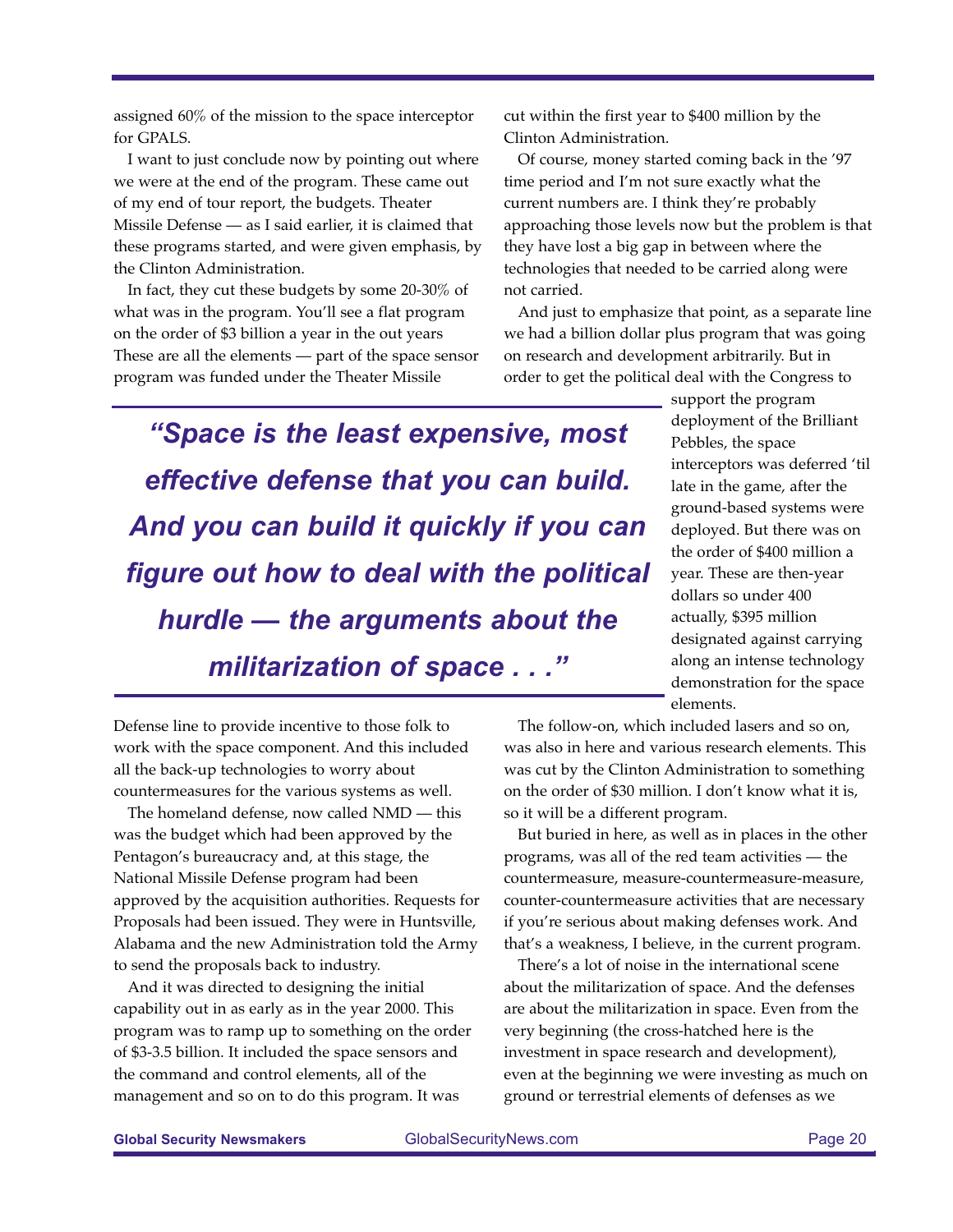

Chart 9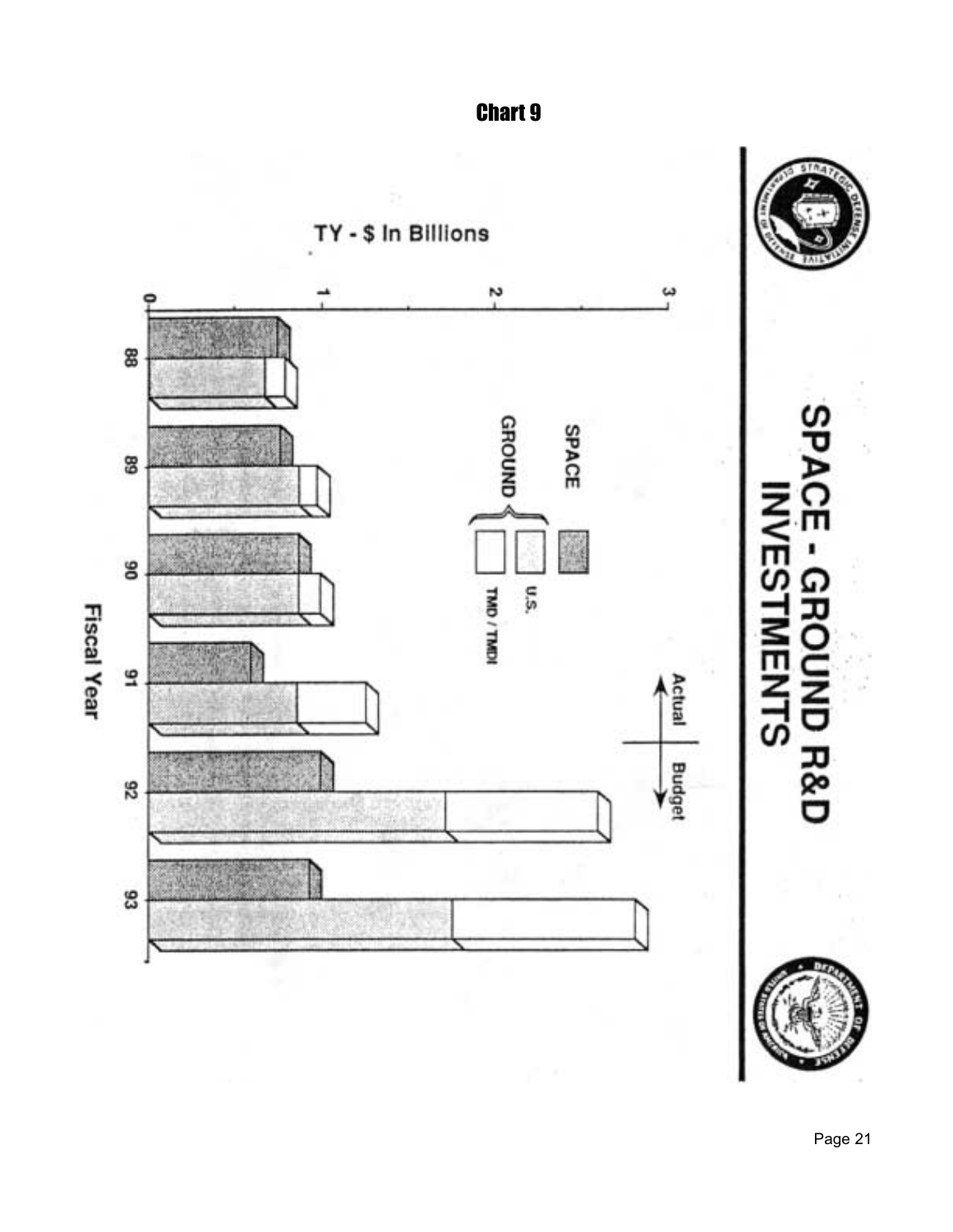were on space. [*see Chart 9 on page 21*]

Beginning on my watch when we froze the design on Brilliant Pebbles, which is a relatively inexpensive space option, and deferred work on space lasers, the designated program was less than a tenth of what the investment was on the ground-based elements. Space is the least expensive, most effective defense that you can build. And you can build it quickly if you can figure out how to deal with the political hurdle — the arguments about the militarization of space, which is a big international problem as I'm sure you know.

These are the bottom lines from Hadley's speech, which I think are still true. A global defense deals with changes in the strategic environment, deals with the proliferation threat and there are options remaining for expanded missions that would involve our allies. The dollars came down in this time period, substantially.

People are now elevating and exaggerating the costs again. It's like the mid-1980s, the arguments here. This kind of thing I think will sustain public support not only here but overseas. And at the time it was clear we had an executive and legislative consensus on moving ahead.

Just to quote Gen. Chuck Horner. I assume that people here remember that Chuck was the commander of the air campaign during the Gulf War. And he noted that the military, and he said he personified it himself, underestimated the importance of the SCUD. Some 30% of the missions flown in the Gulf War by the Allied forces had to deal with the SCUD. Not a single air campaign was successful.

Defenses are needed, as he said. And he said in 15- 20 years, when very accurate missiles with mass destruction warheads are available, the US would need a regional-wide air defense — and he included missile defense in that air defense — to duplicate on a grand scale the Patriot's pivotal role in defanging the SCUD. And I think that's where we are today, except we no longer have 15-20 years.

#### **Question and Answer Session**

*For technical reasons, many of the questions from participants were inaudible and are noted as such where applicable.*

#### **Q: [Inaudible]**

**Amb. Cooper:** The argument about the action-reaction dynamic is as old as worrying about all conflicts. This is not a new idea and, in that sense, it's certainly valid. What I would say about defenses to the degree that you're talking about them, is that it is a mistake, I believe, to leave ourselves defenseless against ballistic missiles. So that there is one avenue that's a cheap shot.

In my mind, that guarantees an escalation in the proliferation of ballistic missiles, which is a problem. And it has been a problem. I try to make the point that this is not a new trend. It has been going on for quite some time. The idea that we should be defenseless is — I find no basis for that in history.

The arguments that led to the current situation had to do with a bipolar world. And whether I agreed with it or not, the idea was that the whole world would be safer if we had a mutual hostage arrangement with the Soviet Union. Our troops have been in Europe for many years, most of that time as a hostage in that arrangement. And the argument was to keep the peace.

When we're dealing with threats as diverse as what we're talking about now. And where the incentives, I would argue, are already there — and history, I think, bears me out for building missiles. We invite a bigger problem if we remain defenseless.

And the asymmetric threat that you refer to, there's a mirror to that in the US strategy as we think about the problem. And it has to do with our ability to act to protect our interests and those of alliances with whom we have commitments around the world, if we leave ourselves vulnerable to this threat. And that was the point of the chart about what if Saddam Hussein had long-range missiles. I think that our ability to deal with that problem would have been severely constrained at a political level. And that was the point of Chuck Horner's words. It isn't just about military activity when you're dealing with a ballistic missile, which has the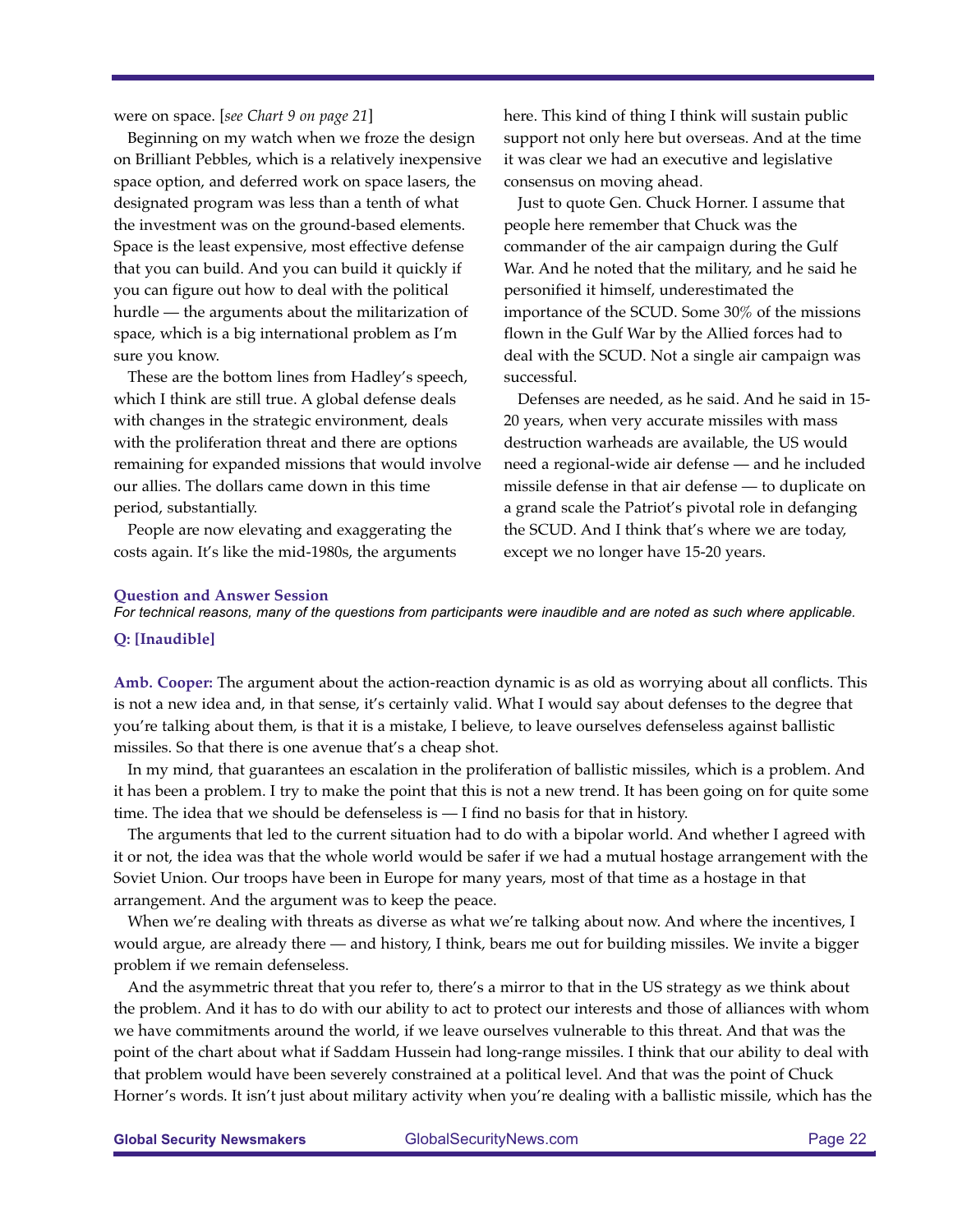potential of delivering weapons of mass destruction.

Deterrence as we thought about it in the Cold War notably failed in the Gulf War. I mean really did not work. There are people that may argue, and with some credibility, that that's why Saddam didn't use chemical or biological weapons. I would argue that had nothing to do with our nuclear capability, it had to do with Israel's. He turned deterrence theory on its head. He was trying to provoke retaliation when he sent missiles to Tel Aviv and Haifa. It wasn't about deterrence.

So we have to reexamine our thinking. I don't deny the measure-countermeasure aspect of this and the expense associated with it. I would just note, I know there are people that say there are ways we can be attacked — with a suitcase bomb and other things. We're spending 2-3 times as much to deal with other forms of terrorism as we are on missile defense. We're spending an order of magnitude more on air defense. Why should we remain defensive about defending ourselves against ballistic missiles? I think we need to reexamine the arguments that led us to this position both in the United States and among our friends and allies.

#### **Q: [inaudible]**

**Amb. Cooper:** There are people that argue, for example, that Homing Overlay and ERIS were done in cooperation with the target. I point to the F-15 anti-satellite system, which was tested in 1984, to counter that. Because, as you may recall, we launched a smaller interceptor than the ERIS, in fact, and even, I believe, than the EKV, you'd have to check that. That brought down a satellite that had been in orbit for many, many years. Against a dark sky, black ground in 1984 or '85. Maybe it was '85. But it was of that time frame, 15 years ago.

During the '86-'88 time period, there were a series of experiments called the Delta series —180, 181, and 183 — that won wide acclaim in this country for intercepts, in space, of programs that were carefully designed to skirt the ABM Treaty because they were not testing in an ABM mode. But any physicist that was looking at the speed of satellites — 7+ km/sec — and relates that to what an ICBM is doing when it transits space, which is slightly less than that. And you've got another satellite that with its onboard sensors and so on takes data — which to this day is some of the best data that we have — and performs a closing, pass-by or intercept. You're accomplishing, for an engineer anyway, a very significant demonstration that gives us confidence that we can do this job. So it's more than just the test I put on that sheet.

#### **Q: [inaudible]**

**Amb. Cooper:** The technology has moved forward [in the last decade]. I tried to make the point, not as fast as I thought it should have, and largely because we ceased to invest in the cutting edge. If you go over and try to find some of the best folks who were working for me, you'll find they're no longer working for the SDI program.

The emphasis turned to acquisition primarily of theater defenses and they turned off the basic technology support. And we're still running on the investments in missile defense that were made in the 1980s and early '90s, right now. To the degree that technology is pulling it, it's because that technology is mature. Again, I argue for political reasons we haven't used the best technology to get where we are right now in the acquisition program.

The EKV is much heavier than it needs to be, given where we were eight years ago with the Brilliant Pebbles. And one of the things that needs to happen particularly for the Navy program, just to make my point. That technology needs to be exported, and in the case of the Navy, employed on the standard missile which is their navy theater-wide interceptor. If they did, they would be able to reduce the weight of the payload sufficiently to where that velocity, which is now on the order of 3km/sec. You know the VBO, the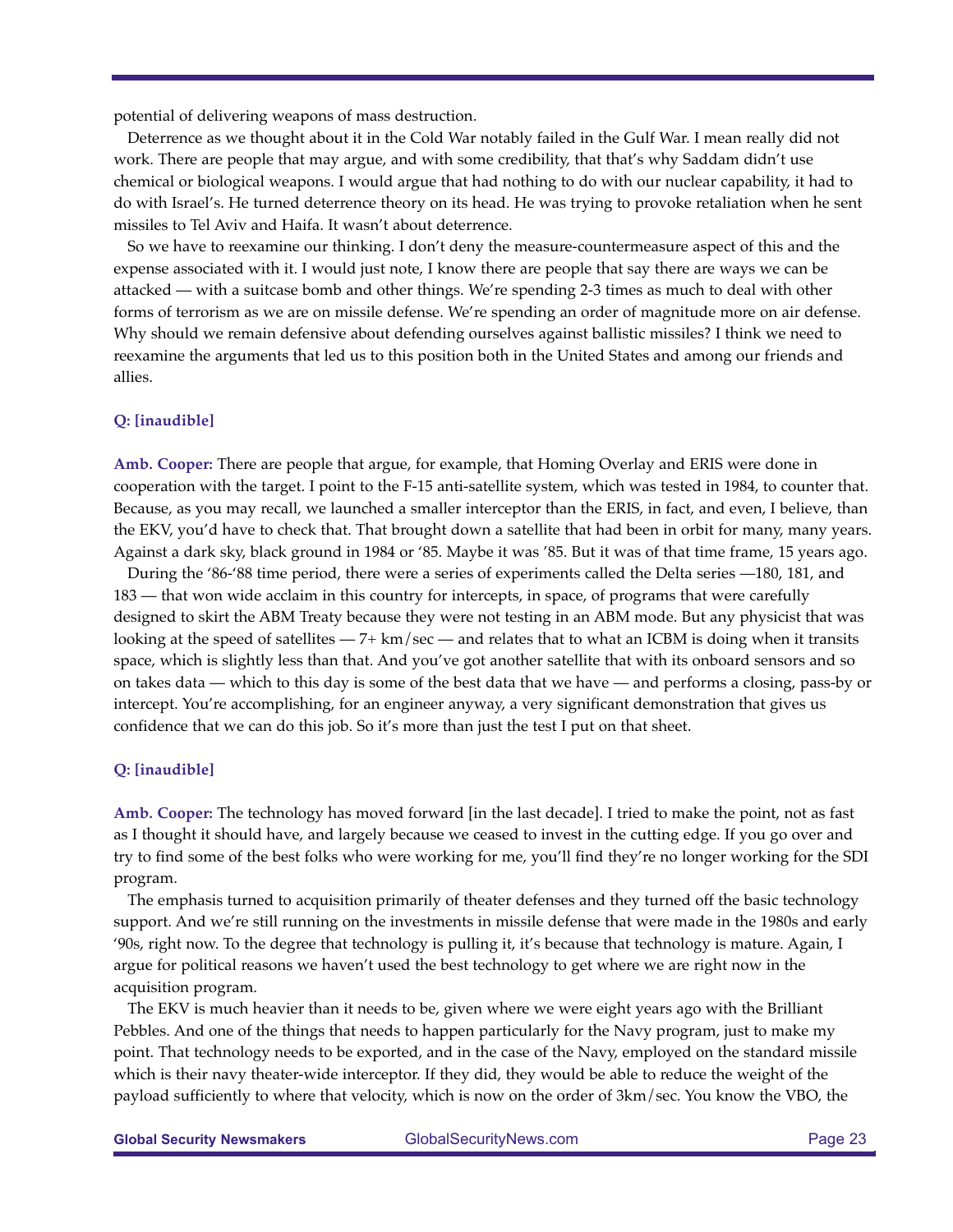burnout velocity could be increased by  $50\%$  — on the order of 4.5 to 5 km /sec. That technology is in hand.

It was demonstrated as part of the Clementine program in 1994, not politically correct so not allowed. A lot of other things not allowed on the Navy program as well. And it was designed so it could intercept missiles aimed at our friends and allies and our troops, but not missiles if they were aimed at the United States. It's a ludicrous proposition.

Its turning engineering on its head to say make sure the defense is not too good because if its too good then you see Article 5 of the ABM Treaty prevents you from even developing or testing it. And that's at the heart of what Don Rumsfeld is talking about, and others are talking about, when they say they need relaxation from the ABM Treaty. Because Article 5 prevents even the testing of these concepts.

And so the Navy has deliberately, whether the Navy has done it, put the blame in the right place, the policy of the last Administration deliberately dumbed downed the Navy theater-wide system. And the way they did it was they slowed the interceptor down from the 4.5 km that I left in place, to something on the order of 3. Which is close to what was agreed in an unratified agreement in September of 1997 at the United Nations that said 3 km / sec, suspiciously close to that, but that's permitted for theater defenses. Silent on what the Navy would do per se but that's the magic number. But they slowed it down and you understand what that does to your coverage, it's the square of that number.

They insisted on sensors being placed on the interceptor, which are basically near-sighted, to use a colloquial term. A single color sensor which will not have capability against reentry vehicles that might be aimed at the United States from some of the serious threats, and a single sensor at that. They refused to permit the integration of the external sensors beyond the collocated spy radar on board the cruiser which is near-sighted also. It's limited certainly by the earth's curvature and also by its own power.

And so we're not using what we're doing as a matter of course in designing to defend the fleet against cruise missiles. Because if we did, you see, we'd be able to shoot down a missile aimed at the United States. And the most ludicrous of all the constraints was a protocol placed on the captain of an Aegis cruiser where he can't launch his interceptor missile until after the target rocket burns out. He's in a tail chase and can't catch up with a faster rocket. And these were designed so that the Navy could proceed with a theater defense but at the same time not defend the United States.

It may be too cute for this audience but for the United States' population, it communicates to say that what we've done is we've made a situation where a captain of a cruiser in the Sea of Japan can shoot down a missile launched from North Korea at Tokyo but not if that same missile is launched at Hawaii. Which is the same track going overhead or the northwestern part of the United States or the whole West Coast. That's ludicrous. The President can't defend that if the American public knows that. They'll be outraged. And so obviously we have to have relaxation from the constraints of the Treaty.

And I respectfully disagree with the Secretary of State last Sunday when on Cokie Roberts' show *This Week* he said we don't need relaxation from the Treaty in the near term. It's just not so. If we're serious about defending the country and using sea- and air-based defenses as the President said, in his May 1 speech, was his objective, we have to have relaxation from the Treaty and we have to have it soon.

### **Q: [inaudible] Where did the word "national" missile defense come into [inaudible] which had an impact on quite a lot of allies thinking?**

**Amb. Cooper:** The reason the last charts talked about a limited defense system was because that's they way the Congress in 1992 (for the fiscal year '93) talked about it. But National Missile Defense, if you go back to the puzzle chart, that was the segment that dealt with defending the United States. There was National Missile Defense, Theater Missile Defense, and then the Global Missile Defense was the space segment.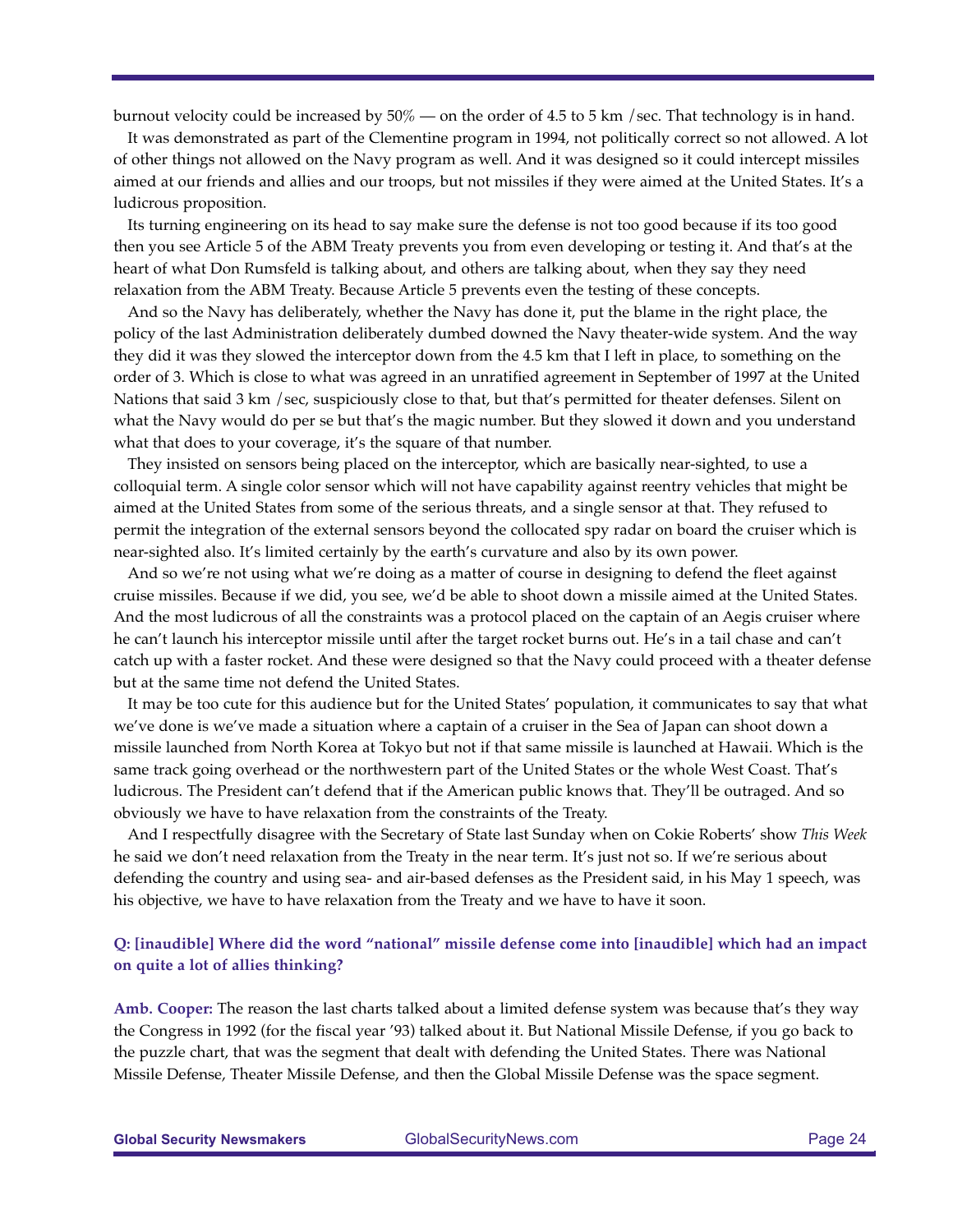#### **Q: But the politics has been called "national" sort of in/around the '97 period.**

**Amb. Cooper:** If I were to describe the politics of the last eight years, the pivotal change came in 1994, when the Congress became Republican and I learned my civics all over again. And we had as a part of the Contract With America, I think was what Newt Gingrich called it, a commitment by the Republicans coming in to reinitiate and reinvigorate the missile defense agenda that had been on the Reagan and Bush agenda earlier. And in 1995 which was the first time out, there was a bill that passed the Congress mandating deploying . . . [*tape flipped*]

. . . opened the doors in the intelligence community beyond anything that the analysts, the general analysts had seen. So even the folks who were very negative about missile defense signed up to the proposition that the United States was confronting a period, an uncertain period to be sure, but that within five years of a third country deciding to build missiles to threaten us, they could have them. On the basis of proliferation, the things you could buy and on the basis of indigenous capability as well. And that we wouldn't know when that clock started.

Immediately, the reaction out of the Administration was negative. But within six weeks North Korea launched a Taepo Dong. And it passed over Japan and almost to Hawaii. It was intended to put a satellite into orbit and it fell short. It was a failure in the third stage. The third stage caught the intelligence community totally by surprise.

And that result I think galvanized things on Capitol Hill. In 1999 there was a Missile Defense Act that passed and I think there were only three votes against it. Democrats and Republicans alike. To make sure it was not a campaign issue in 2000, Democrats had a program for missile defense.

My prejudiced view is it's designed to fail, both under its own weight technically and because of the money, which they lied about to begin with. But they could argue that "we're for missile defense too." It's just details and the public can't understand it so as to take it off the table in the 2000 campaign. But the technology has been there and is still there. And technology better, in fact, than was employed by the Clinton Administration in the current programs. I mean that's reality.

Whether the politics is leading or holding, or whatever right now, I don't know. Ask Richard [Perle]. He's going to be here later and he's a better judge of where things stand inside the current Bush Administration.

My own view is that the President really has to lead. And if he chooses to lead on this issue, just as his father did with a Congress that was controlled by the Democrats, he'll mostly get his way. He has the veto pen now. He has the bully pulpit with the American people.

And I hope last week's discussions with our allies and with Mr. Putin will be positive. It was interesting to me to read, in I believe it was the *Taipei Times* and I gather that there were other articles earlier, that Andrei Kozyrev, who was the foreign minister in 1992 under Yeltsin when the Ross-Mamedov talks were going on, had an article urging the Russians to get on the cooperation bandwagon again. So there are pressures inside of Russia today to move in this direction.

Mr. Putin last summer, it was curious to me why he did it, but he proposed cooperation in NATO on boost phase intercept programs. And as I understand it, something like that, although its fuzzy, has been reproposed to the Bush Administration. And while that was clearly intended to split the North American contingent away from the European contingent, I think there are things to build on there.

A ground site in Eastern Russia could protect the world against launches out of North Korea. That's just a fact. And that technology, in spite of what Gen. Larry Welch said recently, is not beyond our grasp in the near term. That job can be done. A site in Turkey would provide great protection from launches out of the Middle East. And by interceptions in boost phase.

And that's not to argue there aren't political issues to be dealt with, I'm just saying look at the globe and if we decide collectively that we want to do something about this, there are numerous ways to cooperate.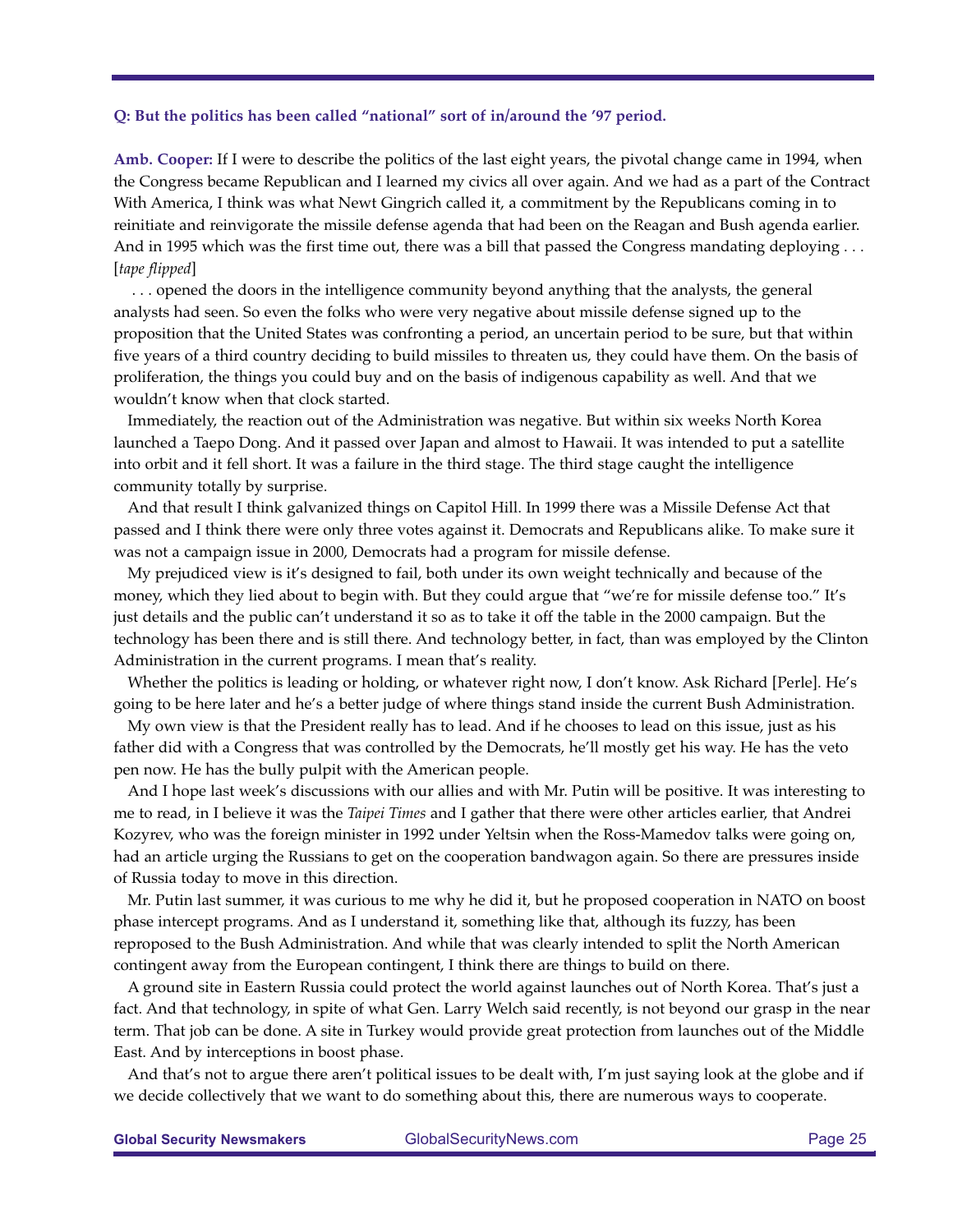Radar sites just as the Fyling Dales, and Thuli, could be incorporated in a homeland defense, they can be incorporated in a defense for NATO or in the Far East or the East for a defense that has its focus there. It could be airborne sensors, they could be space sensors, command centers in various and sundry places.

Logically, it is no more complex to do missile defense than to do air defense. In some sense you have less control over space because Keppler's laws dominate. Many people have the wrong idea about space. They imagine Star Wars literally and people flying space planes and so on but its not so easy to move things around in space.

#### **Q: [inaudible] What about a cyberwar in this context?**

**Amb. Cooper:** I think that's a serious problem. And I think its interesting that at the National Security Council, now as I understand the way this is being put together, Bob Joseph has a portfolio for homeland defense. That is being put in the right place with missile defense and counter-terrorism, counter-proliferation issues. I think that's a serious problem for the future. And it's going to come no matter what. As I said earlier I believe we're spending 2-3 times on these kinds of problems today and I believe that budget is going to go up and because it is clearly a growing problem.

We didn't design for it specifically but it is clear to me, that if you're serious, you can't take off-the-shelf software for the command and control of vital systems of the sort I'm talking about. Anymore than you would do it of our strategic forces. And it's not by Microsoft. That is a problem right now in at least our defense community because of a press, which I think is bipartisan — it's not to blame on one or the other, but to use commercial technology across the board.

And there are some missions that are extraordinarily important, that we have to be very careful about that. And this is one of them. It's not by chance, I believe, that US Space Command has been given the mission, that's not to say they know how to do it yet, but to worry about what's called computer network attack and defense. That's the whole computer network operations on the military front for dealing with, at an architectural level, how we deal with this problem.

#### **Q: [inaudible] How do you look at that question, how much is enough?**

**Amb. Cooper:** There are many ways to think about this. I guess people that just look at the bottom line, note that the overall defense budget — while it's an enormous amount of money in the United States, as the gentleman pointed out back here earlier — we have a very robust economy, I hope it's not failing on us. And we're spending less as a percentage of our Gross National Product today on defense overall, than at any time since before World War II. We can afford it. That's one comment I would make.

So the issue of acceptability has to do with the tradeoff among programs and projects in the United States — domestic politics vs. foreign affairs. Today in the United States, I think it's less than 20% of our Congressman and Senators have served in the military. So how the legislature thinks about these issues is a dynamic that is different now than it was even ten years ago as the Congress ages. That's a real affect, I believe, in the priorities.

The political arguments are dominant in this area too in ways that, for me as an engineer, are frustrating. One chart I didn't use to make the point. Space interceptors are unacceptable politically. I'm not here to try to debate that. The point I want to make to you is just a technical and economic point.

If that were not a problem, the technology is here, was here, was approved by the acquisition executives of the Pentagon, the bureaucracy that was there then is still there. George Snyder was the guy in the chair then, he's the guy in the chair now. That program to build a space-based interceptor, we believed then and I believe now, could be built in 5 years. For \$5-7 billion. A third the price of THAAD. Defend the entire world.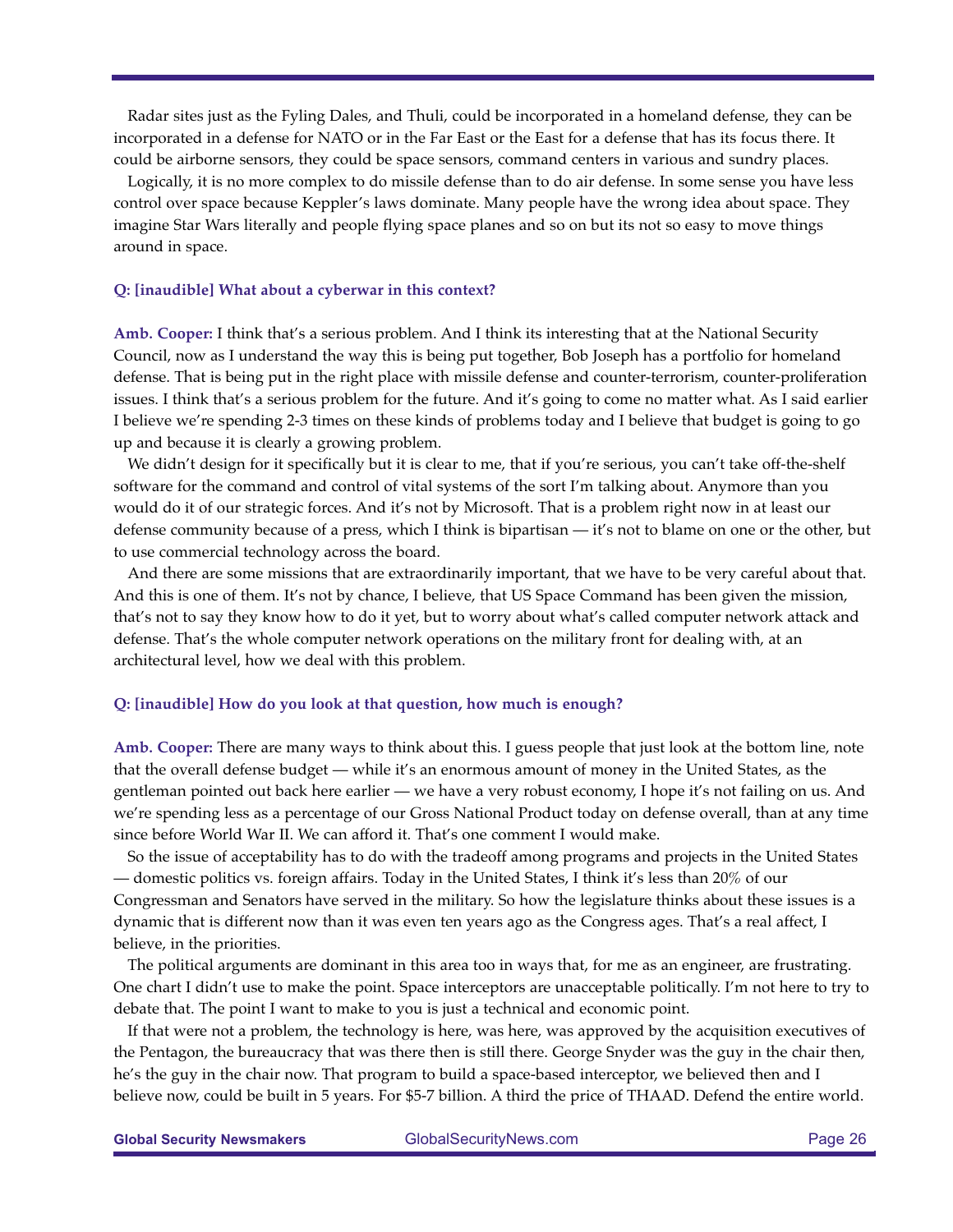A high probability of destruction of 120 missiles launched from anywhere with a range more than a few hundred miles.

If economics is the driving force, why don't we do that? Well, it's obvious that economics isn't the only driving force. There's the political argument, the militarization of space. Guys come out of the woodwork. They're not SDI arguments. They go back to the 1950s.

This is the percent of warheads killed vs. the range of a missile. Out here is 3,000 km. This is 100%. For a very short range missile you could do for one RV for 20 you get to 90% if the range is about 1,800. By the time you're up to about 3,000 RVs you get to 80-90% kill for somewhere between attacking 20-50 attacking missiles from that space constellation.

If you want to look at a nominal one where you're dealing with a threat of 20 missiles. And that's three times the largest raid in the Gulf War — seven SCUDS in a single salvo. This shows you what the percent of kill data says upon a range from depressed trajectories, which is getting as low and flying as fast as you can, to lofted trajectories. You can have a very effective defense inexpensively. And we know how to build this system.

Iridium, which was a financial disaster for its investors — Do you know what Iridium is? — was deployed for \$5 billion and its based on how we would operate and control this system in space. And it works just fine. The Pentagon is getting good use of that system for pennies on the dollar today. So I'm not talking about hypotheticals here. Hypothetical only in the sense that there is a political bar against doing this. It's not money. It's political.

#### **Q: If the politics still hold back from that cheaper system, what is the outcome?**

**Amb. Cooper:** Well, I'm worried, quite honestly. Because the most politically acceptable system is also the most expensive, least effective, takes longest to build system [land-based]. And the ABM Treaty was designed that way — to preclude building effective defenses. It succeeded as a political instrument. So I'm worried.

The nearest short term action which, I believe, has political support is the Navy program. And I strongly have favored that program because the Navy thinks right about these issues, naturally. The key to an effective global defense is what's called an open architecture. And the Navy captain is king on his ship. They think correctly about how you do command and control of a defense to begin with. And if this is internetted and woven into the air defense architecture, and we can relieve the constraints on the testing and development of the Navy system, I believe that system can also be built within three or four years and operating for under \$3 billion.

So it's cheap but you've got the Treaty, Article 5 of the Treaty. The same Article that blocks the space-based defense blocks the sea-based defense.  $\triangle$ 

*The Honorable Richard N. Perle is Chairman of Secretary of Defense Donald Rumsfeld's Defense Policy Board and a Resident Fellow at the American Enterprise Institute for Public Policy Research. During the Reagan Administration he served as Assistant Secretary of Defense for International Security Policy from 1981-1987 with senior responsibility for nuclear, NATO, technology control, strategic defense and arms control issues.*

Let me begin by taking what I think is probably<br>the most controversial issue. You've already had what I know from experience over many years with [Ambassador Henry] Hank Cooper, a clear and intelligent and forceful presentation on the technology side of ballistic missile defense.

The first and most important point about an American ballistic missile defense program is that it is going to happen.

It is going to happen if no one else in the world wants it to happen except the President of the United States and the majorities he will have to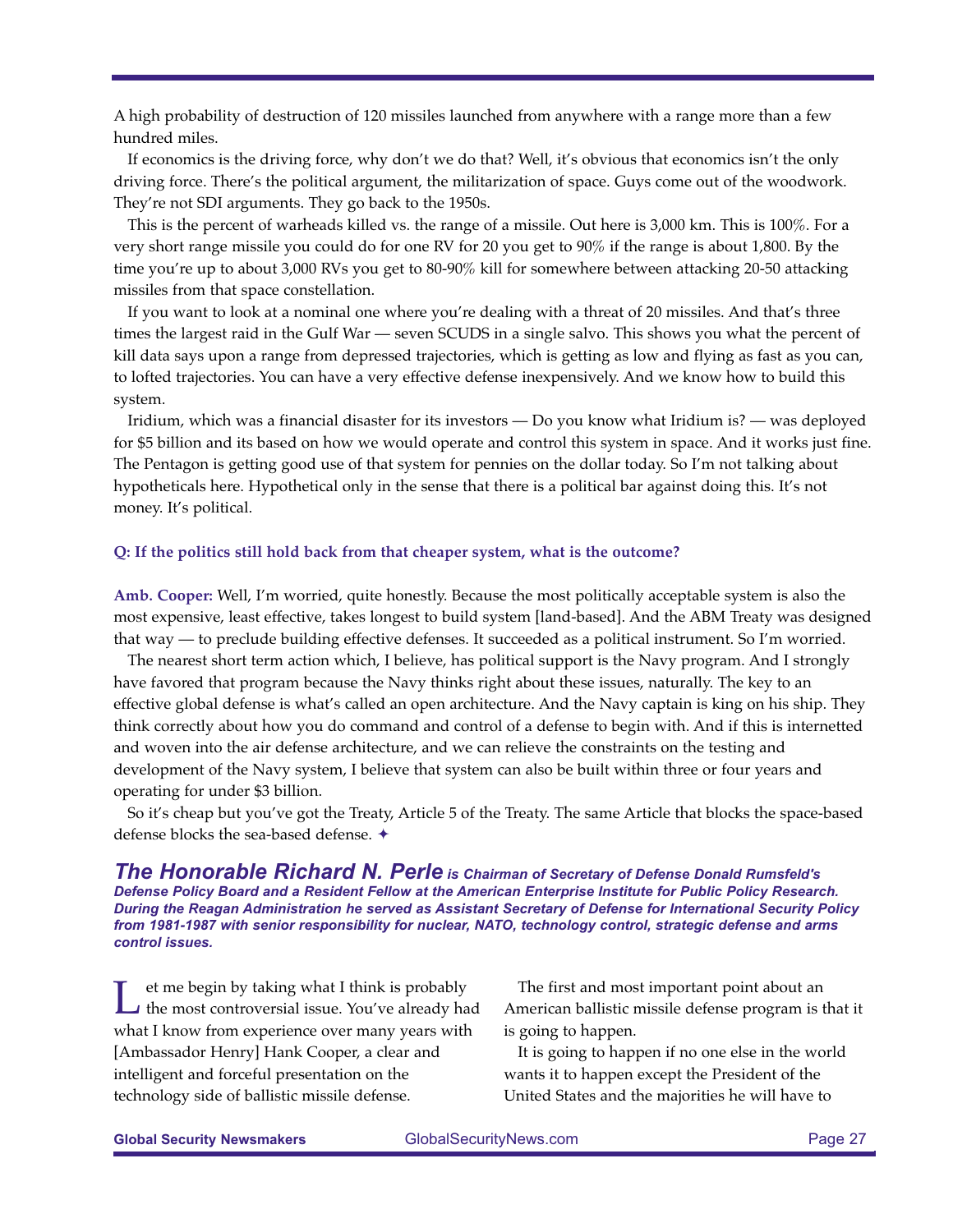assemble in Congress. And I have no doubt that substantial majorities are there. It is inevitable. I can't tell you exactly what the architecture will look like. Maybe you've heard some ideas about architecture today. And the architecture will in any case evolve.

But it is a certainty that this country will not continue its current abject vulnerability to anyone who can lay his hands on a single ballistic missile capable of reaching our territory. It's an intolerable situation to be in. It's an abnormal situation to be as vulnerable as we are to a known threat. And we are going to do something about it.

should. So if I sound unilateralist, it is without apology.

It is entirely appropriate that every country decide for itself what is in its own best interest. And I know that each of you is dedicated to make the best judgement you can about the best interests of your country. And that's something that, obviously, we need to do too.

This does not mean that we're insensitive to the consequences of our action in the world. And if we were to embark on policies that met with universal disapproval, and if that disapproval manifested itself in a way that prevented us from achieving our

And we will do something about it ideally with encouragement and support from others who can look at our situation and come to the obvious and logical conclusion

*"The first and most important point about an American ballistic missile defense program is that it is going to happen."*

that, of course, we wish to be defended. Or it can go forward in the face of criticism from those who do not share our interests or our situation.

We are not all in the same situation and we each have to do what we have to do to provide for our own defense. That is normal. That is natural. That is how it has always been. And I am sometimes astonished by an idea that seems to have emerged in recent months, because it's very fresh. This idea that there is an approach to international security affairs known as unilateralism that is somehow illegitimate.

I was raised on the idea that there is a thing called the national interest and it differs from one country to another. And it is the responsibility of the leadership of any country to protect its national interest. And I would be surprised if anyone in this room would disagree with that.

When the United States asserts its national interest it is sometimes, now, criticized, principally by Americans because we are our own most vociferous critics. It is sometimes criticized as unilateralism. Well, we are not about to submit our most sensitive security interests to a vote by other interested parties. It makes no sense. There's no history, there's no tradition, there's no logic that suggests we

objectives, we would have embarked upon foolish policies. But the point about them would not be that they were unilateral. It would be that they were foolish. So we are going to make the best decisions, the best judgements we can about our security.

And one of the judgements we have made is that permanent vulnerability to ballistic missiles is not an acceptable condition for the United States. It may be acceptable for other countries. There are countries in the world who are not threatened by ballistic missiles now and are unlikely to be threatened by them in the future. There are other countries that may not have the means with which to provide a defense. But a country that is both threatened and has the means, it seems to me, can be expected to do the obvious thing, and that is provide a defense.

What is extraordinary about the controversy surrounding ballistic missile defense is that it reflects the persistence of thinking that developed in the long half-century of the Cold War. And in particular in the last thirty years of the Cold War. The Treaty in 1972 that banned the deployment of missile defense was intended to regulate a balance between offensive and defensive forces in such a way that neither the United State nor the Soviet Union could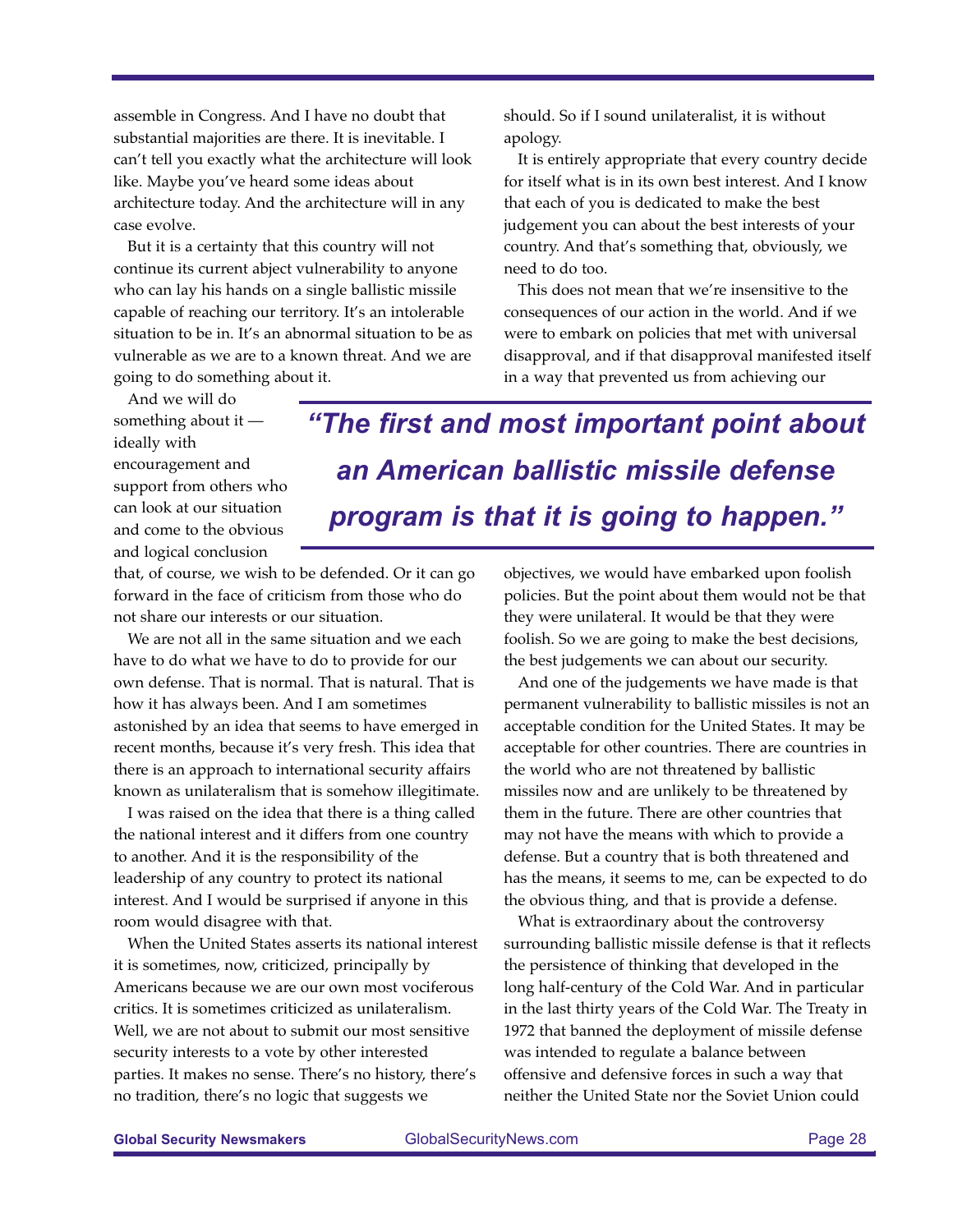expect to launch a massive, disarming first strike and avoid retaliation by absorbing the retaliatory blow with a defense system in place.

In other words, it was part of the structure of the relationship between two mortal adversaries. And I think there's no question that from the point of view of the United States, and I expect from the point of view of the Soviet Leadership as well, we were locked in mortal combat. It happily never erupted in the use of weapons against one another. But it might have. And everyone understood that it might have.

And in that context, without arguing the history, there was a case to be made. That if one side or the other deployed a defense, it could empower the side with the defense — particularly if it had defense alone — to act with impunity on the offensive side, confident that it could not be retaliated against.

So the notion of Mutual Assured Destruction became the central doctrinal feature of the Cold War.

And happily the context of the Cold War is gone. And the most important point about the change in that context is not simply that the Soviet Union no longer exists. It is that the United States and Russia are not, and need not be, enemies and, in my view, need not even be adversaries. There is no reason now why, after the Cold War, the relationship between the United State and Russia cannot be a normal relationship between two countries — whose interests are not identical but who have a common interest in resolving any problems that may exist between them in a peaceful way and a way that is beneficial to both sides.

In the 1980s when I was part of the Reagan administration — it's a metaphor but not too far from the truth to say — we went to bed at night not knowing the precise nature of the threat we faced. We saw a very large military program. We saw a military program that included tens of thousands of

*"I don't know anyone, any American official at the Department of Defense or elsewhere, who worries that Russia is capable, politically capable, of launching a massive nuclear strike on the United States."*

nuclear weapons. And in that condition of uncertainty, we resorted to a series of programs that we considered necessary to our defense. And we worried what a leader, whoever he might be, in the Kremlin might decide to do. We

This was an abnormal situation. I think one would be hard-pressed in reviewing past history, prior to the Cold War, to find the notion that the path to security was the ability to destroy the civilian population of the other side and that stability in that context required that one make oneself vulnerable.

And I remember the earliest conversations between American and Soviet officials in which the Soviet officials took the position — as we proposed limits on defensive forces — how can you limit the freedom to defend your country? They were, I think, genuinely mystified that anyone would propose the idea that vulnerability was a good thing.

But if it was a good thing in the context of the Cold War, it is certainly not a good thing today.

don't go to bed with those worries any longer.

I don't know anyone, any American official at the Department of Defense or elsewhere, who worries that Russia is capable, politically capable, of launching a massive nuclear strike on the United States. No one can conceive that it would be in the Russian interest to do that. And I hope that people go to bed in Moscow not worrying about whether George W. Bush might contemplate a massive nuclear strike against Russia. That is a world that no longer exists. Some people would say it was misperceived even during the Cold War. But today we are not threatened by Russia and Russia is not threatened by us.

And in those circumstances it makes no sense for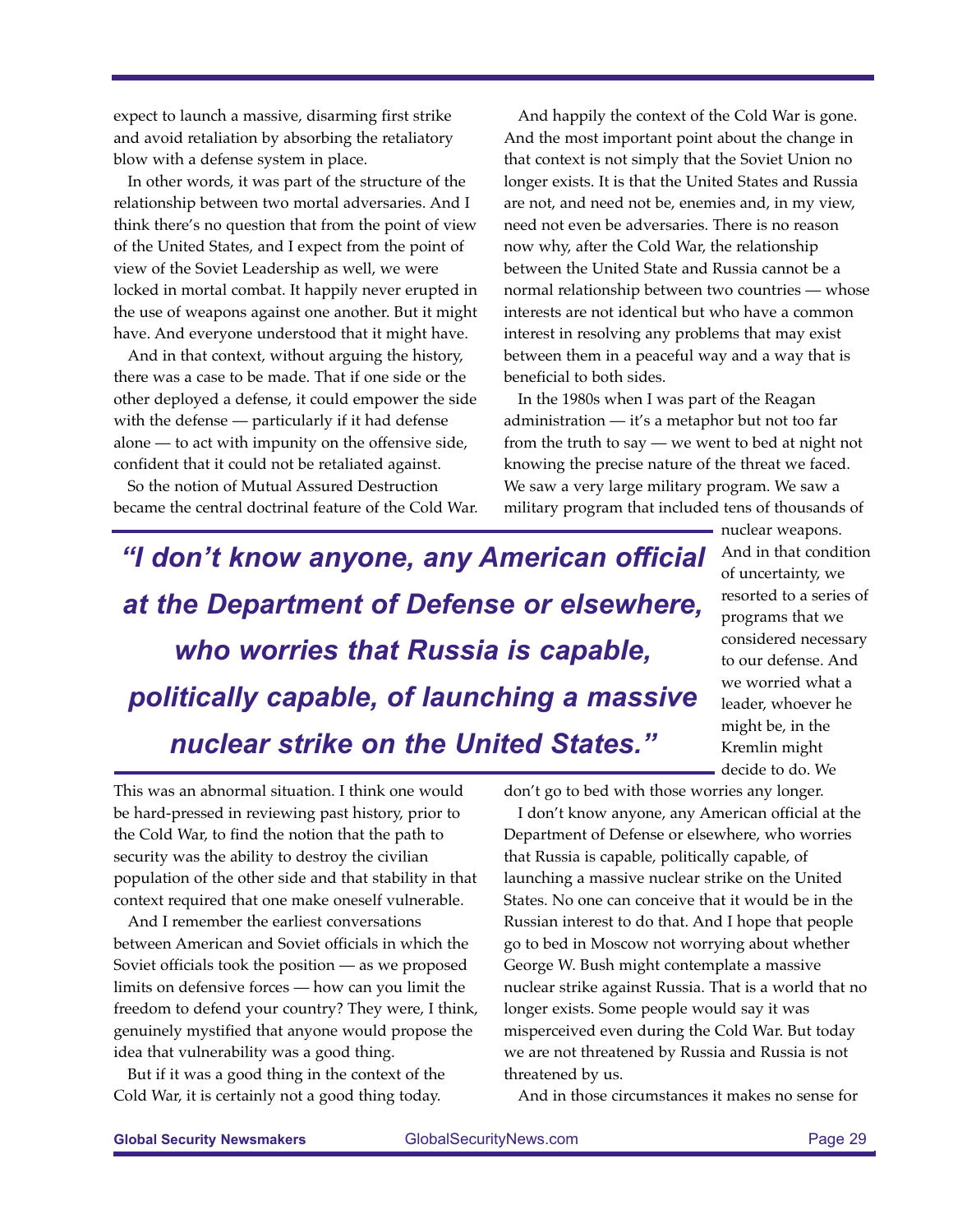the United States to subordinate the requirement to defend itself against ballistic missiles, that may originate elsewhere, to the preferences or desires of any other country, Russia included. President Putin is reported to have said recently that if the United States acts unilaterally with respect to the ABM Treaty — which is to say if it exercises its rights under the Treaty to withdraw upon 180 days notice — that this would cause Russia to keep more nuclear weapons than it would otherwise keep. Maybe even to build new nuclear weapons.

Some of you may have seen Jim Woolsey's piece in

decide what we need, and build what we need and no more than that. And adjust our forces up or down accordingly as we see necessary, whether they are nuclear or conventional forces. And the same applies to the mix of offensive and defensive forces.

Now just a word about why we consider it intolerable to be vulnerable to any ballistic missile. And that, of course, is the current situation. We are vulnerable to even a single ballistic missile. And I just want to raise two issues in this connection because we can talk all day about this subject. One is a practical question and the other is a moral

the *Washington Post* this morning. I think Jim was exactly right in his comment on that idea. If Mr. Putin decides he wants more nuclear weapons, that's OK with us. Because we don't feel threatened by those nuclear weapons. I think it would be a foolish decision from a financial

point of view because there are much better ways to employ the limited resources of any nation, than in an excess of nuclear weapons.

But if he chooses to keep more nuclear weapons, or even add to the total number of nuclear weapons he has, or alter the structure of the Russian Strategic Force, I for one would be indifferent to that. It makes no difference to us. It in no way affects our security. Similarly, Russian security is not going to be affected by decisions we make with respect to our offensive or our defensive forces.

With respect to the offensive forces, I can tell you that we will be reducing the total size of our nuclear force — significantly, substantially. And ideally we will do so not in the context of a lengthy negotiating process. Who would we negotiate with? But by making — unilateral, if you like — determinations about what nuclear force is in the best interests of the United States. And without delay, without negotiation, reducing to that level.

Now that may sound aggressive. It's not meant to sound aggressive and it isn't aggressive. And it only sounds aggressive, in my view, if we allow the penumbra of the Cold War to dominate our thinking. Because once you set the Cold War aside, it seems to me entirely logical and reasonable that we should

*" . . . frankly, treaties with the likes of Saddam Hussein and Kim Jong Il are worthless scraps of paper."*

question.

The practical question is simple enough. In our current situation, the threshold for achieving the ability to threaten the United States, or others, with a ballistic missile and a weapon of mass destruction which could be nuclear, it could be chemical or biological. The threshold is one missile. Without a defense, even a single missile places the country, or even the group, that acquires it in a position in relation to its victim, or potential victim, that is radically different from the situation they're in without that weapon.

So the development of a defense is, among other things, a powerful discouragement to building that weapon in the first place. Because if all you need to do is to build one, that might be a plausible proposition for a Saddam Hussein or a Kim Jong Il. But suppose instead of building one, you have to build a significant number, 50 or 100 or 200. Maybe 400 if the likelihood that they're going to work is only 50%.

That is a barrier to proliferation which is far more effective in my view than any round of treaties that we might sign. Because, frankly, treaties with the likes of Saddam Hussein and Kim Jong Il are worthless scraps of paper. So I would like to see —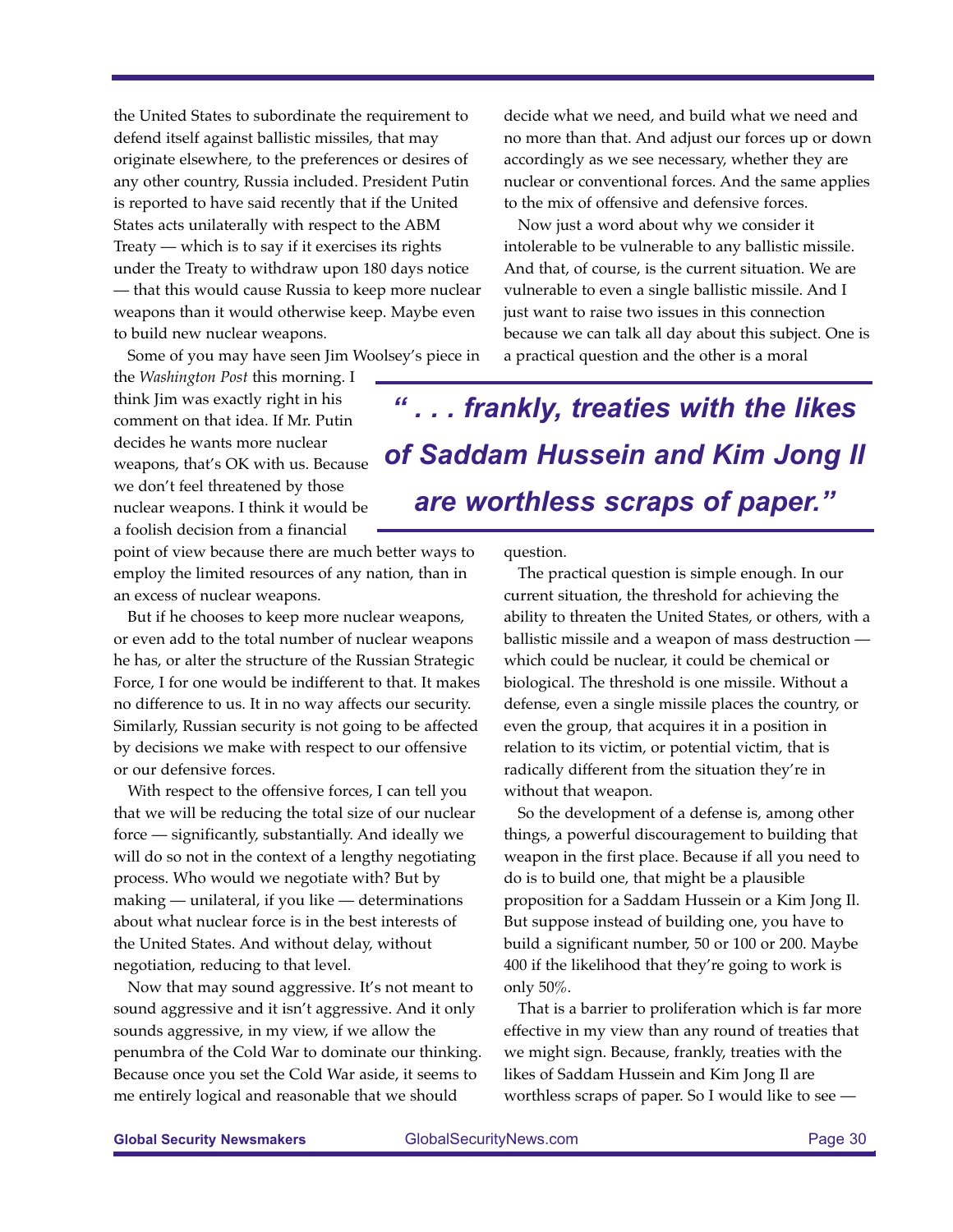and I think the whole world should welcome raising the proliferation barrier. So that tomorrow, which could be 10 or 20 or 50 years from now when somebody acquires the ability to attack and destroy another country — there is a means of coping with that, other than retaliating against the territory from which that missile may have originated.

And this is a protection that, in principle, we should be prepared — I think are prepared — to extend to the world. If a missile is fired at Pakistan who so cavalierly suggest that deterrence is just fine. All we need is deterrence. And what deterrence really means is that if a Saddam Hussein should do something crazy, that the women and children of Baghdad should be destroyed. And I think that is a morally untenable position. And the sooner we put in place an alternative to reliance on deterrence alone, the prouder we can be of our effort to provide for our own security without having to rely on the threat to destroy women and children. Which is the situation we are in today.

or at India or at South Korea, wouldn't the world be better off if there was a defensive missile that might intercept it? So we have begun to think in global terms and I think that's right and proper.

And this brings me to the moral point. As

things now stand, the only ability we have to discourage the exploitation of that vulnerability is the threat to retaliate. And the threat to retaliate became accepted during the Cold War. I think in part because the stakes were so high and in part because there was no plausible alternative. So, many of us swallowed very hard and accepted what is really a monstrous policy.

Had we been attacked, our response would have destroyed tens of millions of people. Almost all of whom would have had no responsibility for that attack. That is to say, we would have punished the innocents for the sins of the guilty. It's a moral nightmare. After the Cold War, when we have the alternative of a defense, I don't see how we can sustain reliance on that policy. That policy of the threat to destroy.

Now I am sometimes astonished at friends and colleagues, Senators, Congressmen, editorial writers,

*" . . . what deterrence really means is that if a Saddam Hussein should do something crazy, that the women and children of Baghdad should be destroyed. And I think that is a morally untenable position."*

> Now I've chosen to focus these remarks rather narrowly. And there is a great deal going on in Washington at the moment in the defense area. There are reviews underway. So what I suggest is that in the question period we follow the rules of the United States Senate. Which is to say that your questions, comments need not be relevant or pertinent to anything I've had to say [laughter] and I'm happy to discuss any topic that's of interest to you.

Let me just say something I should have said at the outset that what you have just heard me say reflects my own view and Secretary Rumsfeld, as Sven[Kraemer] indicated, has very kindly asked me to serve as Chairman of the Defense Policy Board. That is the one job in the Pentagon that permits me to speak for myself because the Board has no corporate view. And I'm certainly not speaking for the government. Thank you very much.

#### **Question and Answer Session**

*For technical reasons, many of the questions from participants were inaudible and are noted as such where applicable.*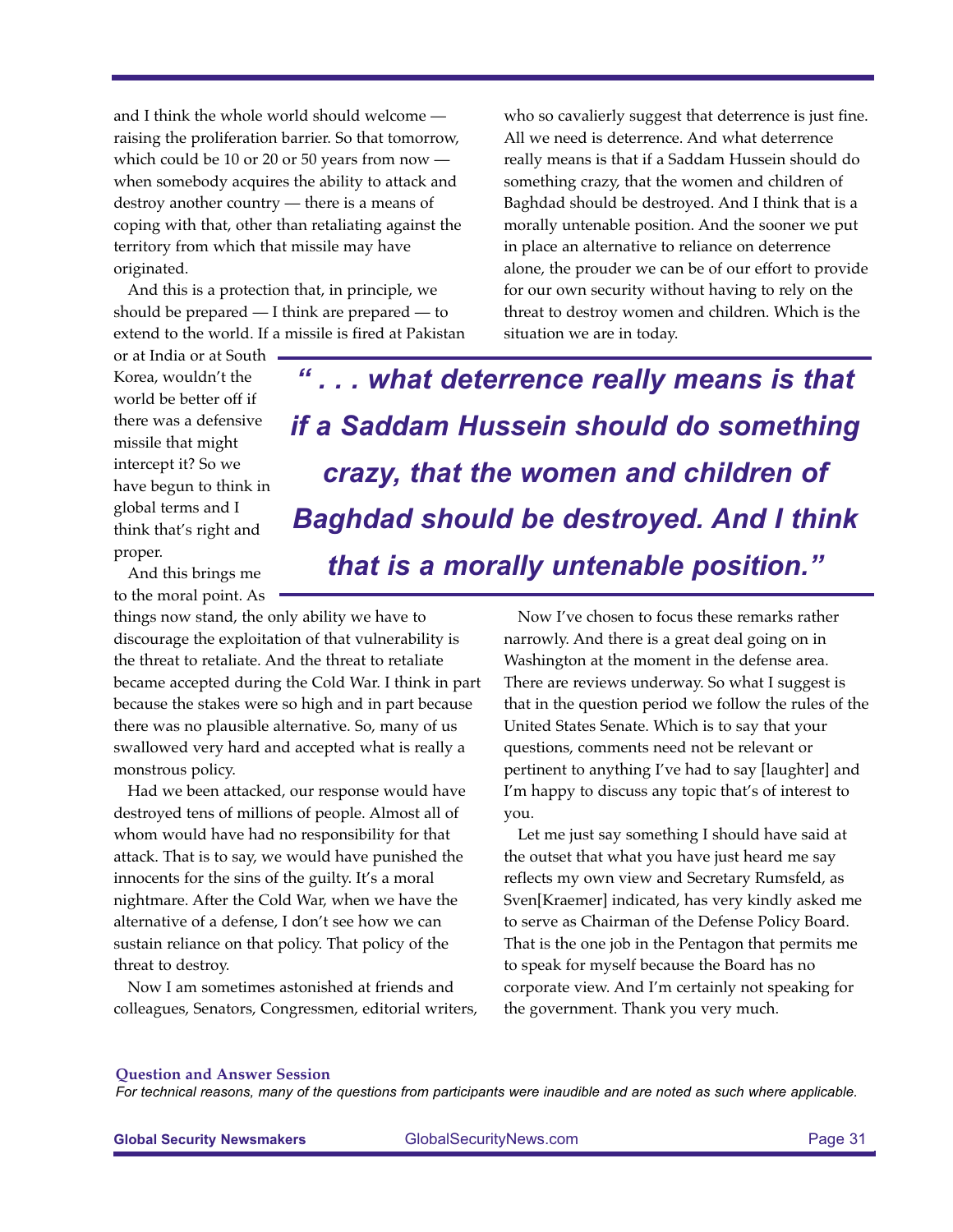#### **Q: [Inaudible]**

**Mr. Perle:** It seems to me that the ABM Treaty prevents Russia and the US from deploying a defense. We believe that's unacceptable, not least of all because we have enemies, unfortunately. We'd rather we didn't but we do. Saddam Hussein is an enemy of the United States. So I believe is Kim Jong Il, despite the diplomatic process underway. And there may be others and there undoubtedly are others.

So how do we deal with that? Well, one way to deal with it, and it deals only partially with it, is to deploy a defense. Russia may have enemies too. In which case Russia would be well advised to have a defense as well. Now if we end the ABM Treaty, and my view is that we should end it mutually. That treaty is not only not in the American interest, it is not in the Russian interest either. And it doesn't bind anyone else. It doesn't bind any potential adversary of either Russia or the United States. The people we worry about are not parties to that treaty. They're not bound by it.

My own view is ending that barrier to the provision of our own defense should not, and logically will not, cause anyone to increase the threat to either Russia or the US. If anything it will discourage that threat. For the reason I was arguing a moment ago. If all you need to do is get a missile or two, that could be a very appealing proposition. And when we talk about obtaining a missile or two, we're not talking about having the scientific and technological base to . . .

[*Tape switch*]

Look, in principle if we had a perfect defense, it would be a perfect response to proliferation. We are not going to have a perfect defense, we will have a partial defense. But against the sort of proliferators we are worried about, a partial defense is enough to make this a very unattractive proposition.

Look at it this way, if you were in a budget meeting with Saddam Hussein whether Saddam has budget meetings or not, I don't know. And the head of the Republican Guard is arguing for more money for tanks and the head of the Iraqi nuclear missile program is arguing for more money for nuclear missiles. I would like to be in

*" . . . [the ABM Treaty] doesn't bind anyone else. It doesn't bind any potential adversary of either Russia or the United States. The people we worry about are not parties to that treaty."*

the position, if I were arguing for more tanks, to say, "you know, even if you get these missiles, they are going to be intercepted anyway. So let's put the money in tanks which can actually accomplish something." So I think it is very much in our interest to discourage proliferation, in part by rendering that mammoth effort ineffective.

Now, if Russia decided it needed more offensive weapons, I don't see the logical connection. I really don't. For one thing Russia's got a lot of offensive weapons anyway. And the kind of deterrence we are talking about, against the kind of threats we are talking about, is in any case very different from what it was during the cold war. Russia had, and still has, a very sophisticated nuclear capability. As you know we all worried about these mathematical calculations of how many of our weapons would survive that theoretical first strike.

When I first came to Washington in 1969, I had a little slide rule, a circular slide rule, that was called a bomb damage calculator. I'm sure Hank [Cooper] had one, you might have had them. I don't know if you had one of ours or one of your own, but probably both. This enabled you, by turning the wheels, to calculate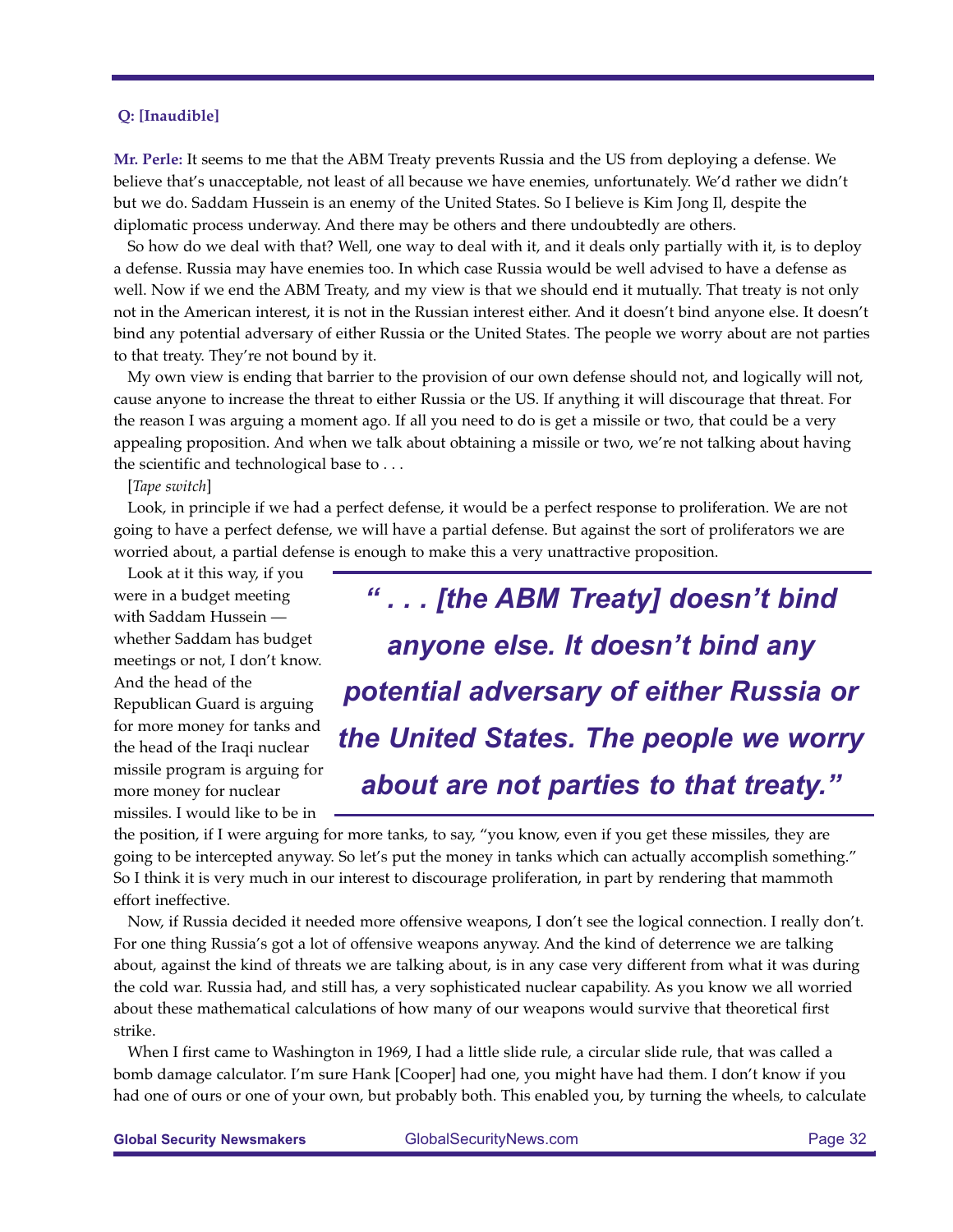the probability of the survival of an American missile in its silo based on the CEP and yield and whether it was an air burst or a ground burst.

Those calculations are unimaginable today. We need to give substance to the view I've just expressed by changing in some fundamental ways our doctrine about these forces. Some of us are very eager to do that now. And that includes taking some weapons off alert. It makes no sense to increase the threat of an accident, for example, by behaving as we did during the Cold War.

But old ideas die hard. And I think if President Putin examines this carefully, he will decide that if the United States builds a missile defense, a decision to invest more money in offensive forces by Russia would not be a well ordered decision. And I trust that his mind is still open on that issue. But he is vulnerable, as are many Americans, to the ideas that developed during the Cold War and it is not easy to think this through. I argue this subject all the time now with friends and colleagues who are having a very difficult time letting go of the conceptual framework that was so important for so long.

### **Q: We hear a lot about the implications of missile defenses for Russia. We hear a lot about what it means for the various rogue states. We seem to hear very little about strategic relations with China?**

**Mr. Perle:** Well let me be very blunt about this. There is a kind of "sotto voce" cynical, well-informed view that this is really all about China. Of course they are not saying it, but this is really what they have in mind. I can tell you there may be people who think that but they are not people in senior positions who are responsible for the policies we are talking about. They just aren't. I don't know anyone — the President, the Secretary of Defense, the Secretary of State, the National Security Advisor — who thinks we will talk about rogue states but we really mean China. Let me explain why.

First of all, there is nothing inevitable about a hostile relationship between the United States and China. We have our differences. So far we've managed to resolve those differences at the negotiating table and there is no reason why we can't continue to do so. The idea that we are going to be locked in a sort of deadly quarrel with China, in which the possession of nuclear weapons and Mutual Assured Destruction is fundamental, as it was once thought to be in the Cold War between East and West. There is no reason to expect that, no reason to anticipate it. If we handle things badly, and we are confused, we can almost certainly create a climate in which that will seem like a rational policy. But we should do everything we can to avoid it because it isn't inevitable. And it would be very damaging to the development of China and to the safety and stability of all the rest of us. So, I certainly don't assume, and I don't know any one in the administration who assumes that Mutual Assured Destruction is going to be fundamental or important to the relationship between the United States and China.

Secondly, the Chinese nuclear force is a small one. It is probably, in a theoretical point of view, vulnerable to a preemptive first strike from the United States, should we choose to do that. If you just look at the numbers, I think the number of Chinese weapons that would survive a preemptive attack if we were to launch one is probably very small.

But why would we do that? And this has been the condition that has existed up until today. Up until today we have not heard Chinese concerns about their vulnerability to a preemptive first strike. I suppose because there is no reason to expect or fear or anticipate an offensive first strike from the United States. Which is exactly how it should be. There's no reason to fear that.

So, I understand the Chinese are repeating, in their official policy, the concerns that were once expressed in the context of the Cold War. And here I think they've learned too much from us. And if they stand back and look objectively at their situation, an American defense need not be a concern to the Chinese. And as we reduce the size of our offensive forces I hope they will take some comfort in that.

Now the Chinese force is going to grow. We all anticipate that. I hope they will be wise enough not to over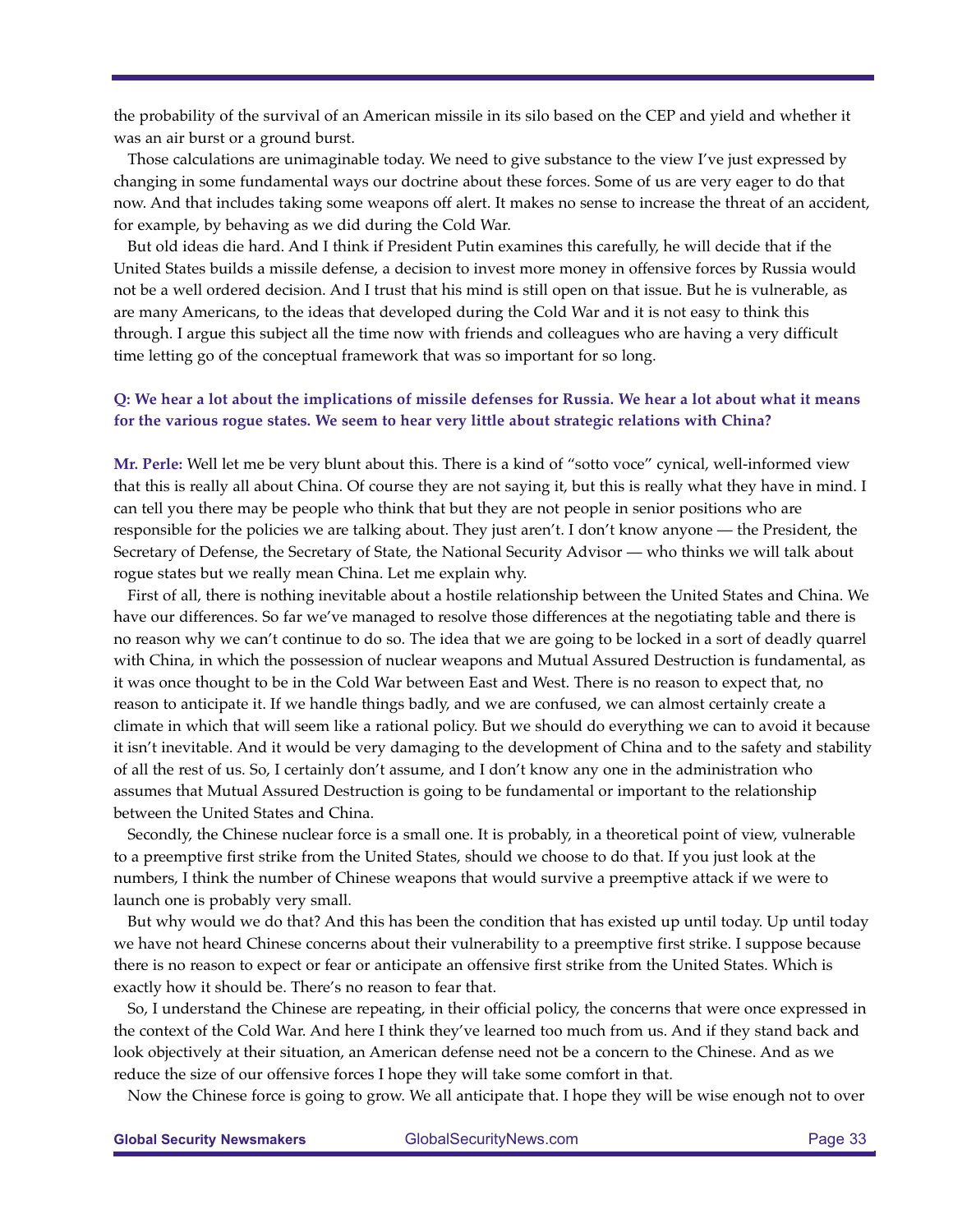invest in military power, as the Soviet Union once did. I think a third of Soviet GDP was at one time at work in the defense sector. And it unbalanced the economy and in the end did a lot of damage. I don't think the Chinese are going to do that. They haven't showed an indication or a desire to do it. They'd be very foolish to do it.

But to the degree to which the Chinese are concerned about our missile defense, we should be talking to the Chinese about it and urging them to think through why they need be concerned. It is probably true that a limited defense could deal with an offensive attack from China. But we don't anticipate an offensive attack from China. If it were not for threats originating with people like Saddam Hussein, we wouldn't need a defense. We certainly wouldn't need one with respect to China. Now I can't tell you that 50 years from now, if we manage to do things wrong and we make mutually reinforcing mistakes and we wind up in some awful, hostile relationship with China that that situation won't change. But there is no reason to expect it now. And there is every reason to do whatever we can to avoid that kind of relationship developing.

**Q: [AMB. COOPER] If I could, I'd like to comment on the last thing and get your reaction to what I have to say. I thinks there's one more argument and it underlines this kind of suggestion about the Chinese supposition that we had it right with the Soviet Union and the ABM treaty. And my view is that it was not right then. It was based on a setup of false premises and I think demonstrably so. That in fact, had we both invested in defenses as well as offenses, we would not have built up the massive offensive capabilities that actually resulted. And I remember, I believe it was the mid-60s when we took down our air defense, which was a major investment in this country because we were on the path of adopting this Mutual Assured Destruction model. That's when the Soviet bomber program started. So the actionreaction argument I think is just plain wrong. And I hope we don't make the same mistake with China that I believe we made, in fact, with the Soviet Union. That's my view, I wondered . . .**

**Mr. Perle:** I think it's a very well-taken point and it troubles me that so much of the doctrine that lay behind that mistake was invented here. A lot of it right in this town in places like Brookings and elsewhere. We have a terrible trade imbalance with the Chinese and I hope we don't export some of our bad ideas to try to balance it out.

**Q: I would like to quote one sentence from a speech by Joe Biden on the twenty-first of June. "My concerns are well-known, so is my belief that making it possible to craft a defense with an amended ABM Treaty" and this is the part I want you to concentrate on, "so as not to threaten Russia or China's nuclear deterrent capabilities." No one ever asked these people what it is that China or Russia are trying to deter us from doing. I was wondering if you could comment on that.**

**Mr. Perle:** I think that statement reflects an inability, so far, to move beyond the Cold War. It really is an expression of the Cold War relationship, extended now to China in the absence of the Cold War. It's really very unhelpful and I'm hopeful that by the time this thing has been discussed pretty extensively that Joe Biden will change his view of it.

I'm against amending the ABM Treaty and I'll tell you why. The ABM Treaty can only be understood in the context of the Cold War relationship. That is to say that the requirement that we have a legal exchange of obligations not to defend ourselves, or to defend ourselves only partially, between the United States and Russia implies that Russia is right to fear an American combination of offense and defense that could destroy Russia. And conversely, that we are right to fear that emanating from Russia.

That is the Cold War relationship and if we are going to move beyond that. If we are going try to build the sort of constructive, even friendly relationship, between the United States and Russia that we should be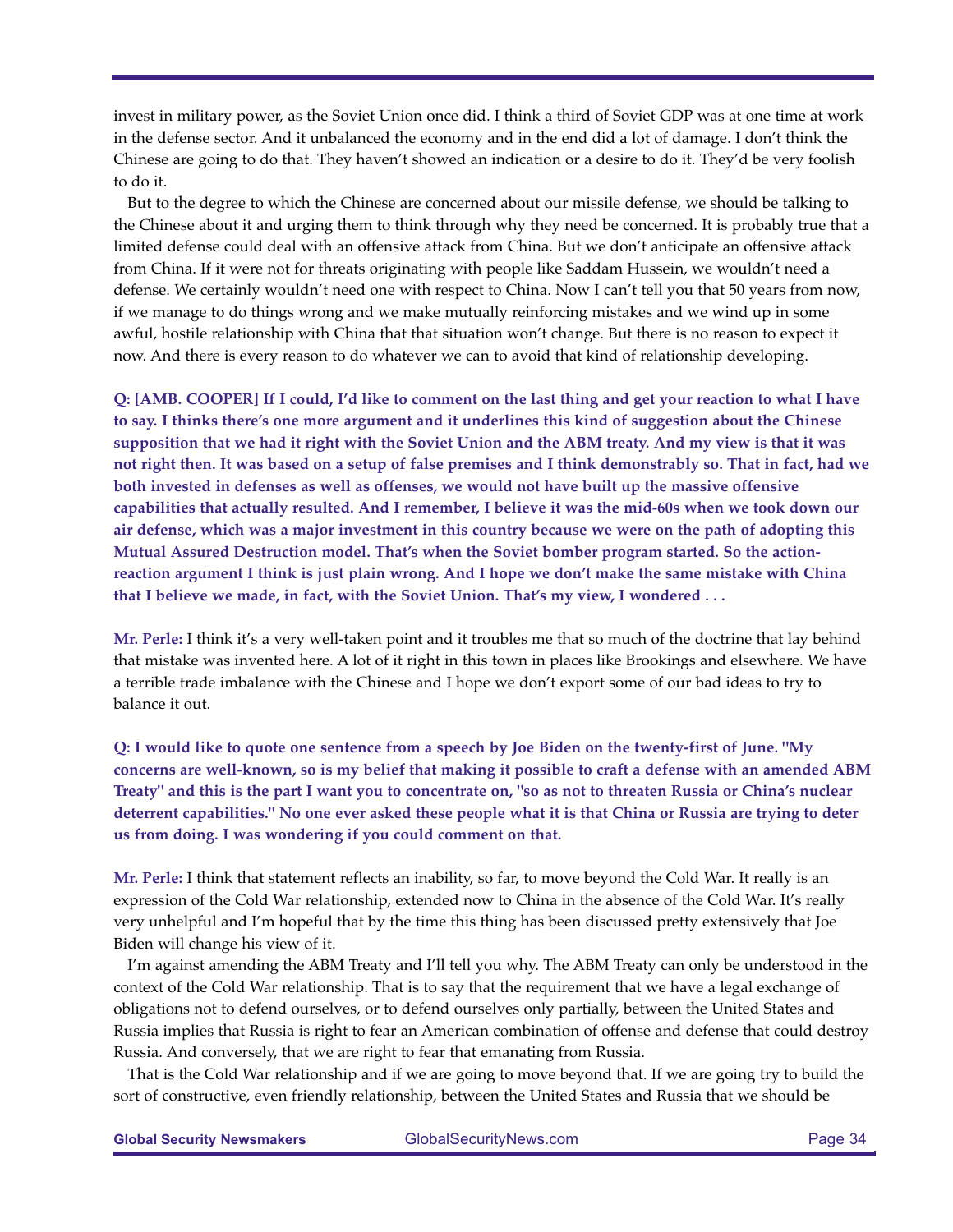working toward, we need to get that out of the way. When you set up the table and put the flags on either side and Russian and American negotiators come in and start talking about how many defensive missiles each side should be permitted to have, what does that say about the nature of the relationship? That was the relationship. It shouldn't be the relationship in the future. So I would be in favor of withdrawal from the ABM Treaty — even if we have no plans to build a defense — as a vestige of the Cold War that we should put behind us.

**Q: I have a couple of observations. The first thing is with the ABM Treaty, what is the intention if you withdraw? So far, at least, the arms control architecture in general has been helpful for the international situation. This is at least my perception. So what comes instead? This is question number one. I think Putin made that point in Ljubljana [inaudible] as well.** 

**The next observation is, I heard you saying here what I heard from Colin Powell and Condaleeza Rice as well, that you do not intend to have arms reduction talks. You want to do that unilaterally. The historic experience is, at least, under the certain conditions of the Cold War and the bipolar world, that these added a lot of trust between the USSR at that time and the USA. And was also helpful for the rest of the international community. So why not, just a question, go with the two powers who have the biggest nuclear arsenals and discuss that. I understand the approach that you do not want to discuss for ten years and get rid of bipolar defensive systems. But I think one can agree and make that point and say its part of a more stable world.** 

**And if I look down the road, what is your idea? I should make one point in between. Proliferation is quite an issue. I hear a lot of Republicans, or Republican agents, say proliferation failed, therefore we have to do that. Its an intellectually good argument because we don't know what would have happened if we had not tried non-proliferation. But indeed we see the situation that proliferation happened. Well, obviously, our efforts were not strong enough so have now 32 or 36 nations which are of concern for you. But basically an arms control architecture was helpful for the entire international community, not only for bilateral Russian-American relations.** 

**And the last point, if I look down the road a couple of decades, how do you see all of those nations that now have weapons of mass destruction and ways of delivering it, how do we deal with them under the assumption that there is an offensive as well as a defensive capability in the United States — and perhaps in Russia as well, and other countries? How do we put them into an international framework of agreement to make the world a safer place?**

**Mr. Perle:** There is a lot there and I want to respond to all of it. Let me take the last point first. I don't have a lot of confidence in the international structure of agreements, to be candid. And the reason is that these agreements inevitably involve bringing together in a single regime, if I can call it that, the good guys and the bad guys, if I can put it that way.

So, you create an agreement and the agreement includes Germany and Portugal — and I was going to say Switzerland but the Swiss tend to avoid these things, but maybe it includes Switzerland. And it also includes Iraq and North Korea. This is a peculiar notion of how you achieve stability. You put together in the same agreement the people you're worried about and the people who are trying to contain the damage that they might do. It's a little bit like organizing civil security with an agreement between the criminals and the police. We'll get everybody in the same treaty.

There's another approach and the other approach is that those of us who are concerned about proliferation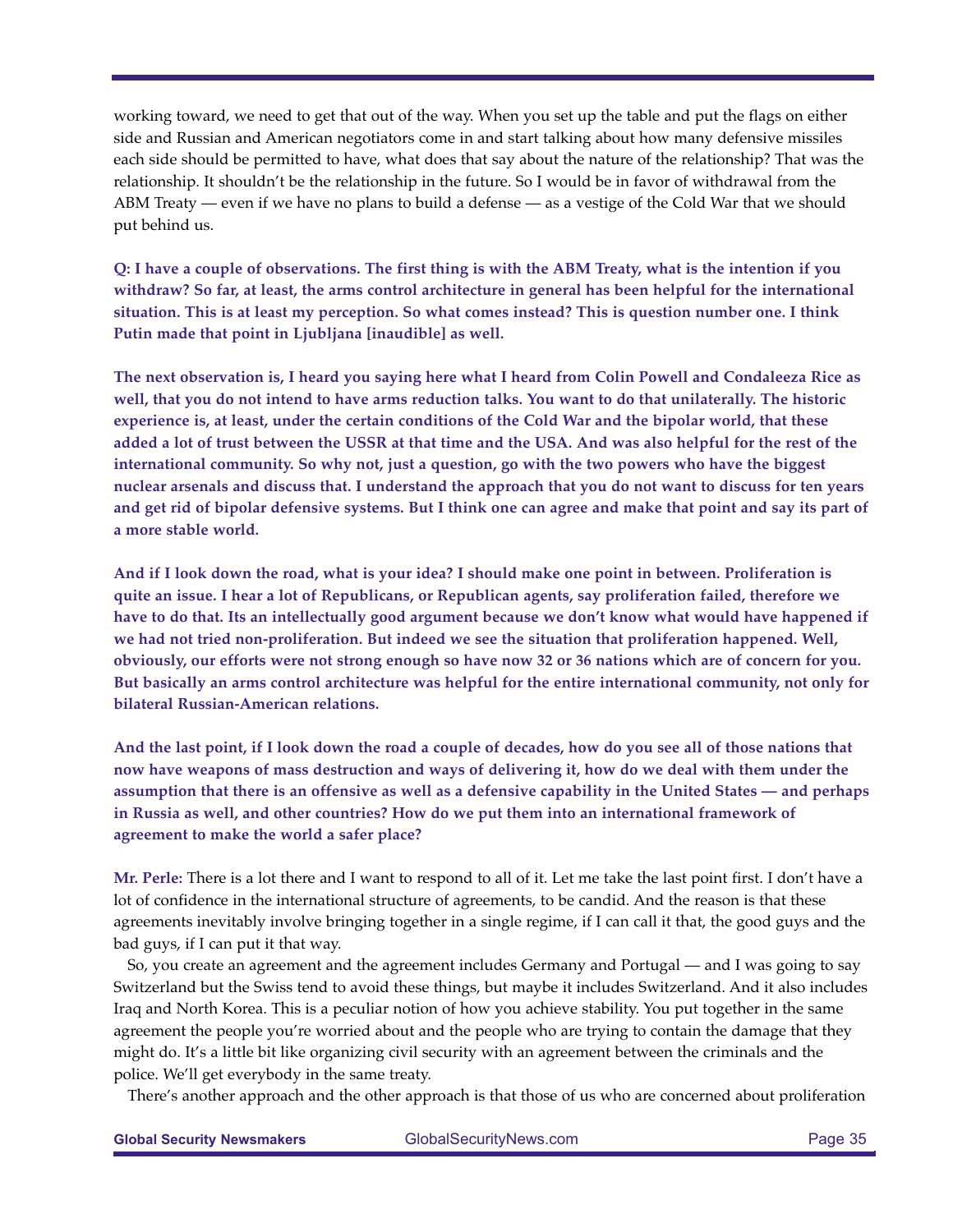get together to try to prevent the proliferation of those that we're concerned about. So we get together to stop Iraq or we get together to stop North Korea — in various ways. By controlling what they're permitted to buy, by a variety of means. Peaceful ideally but ultimately, conceivably, even using force. It's a different approach from the notion that voluntary restraint, which is what we're talking about, can be counted upon with people like Saddam Hussein. I think agreements with the people we're mostly concerned about aren't worth very much.

During the Cold War, I know its fashionable to think that the arms control agreements that were reached contributed to stability. I'm not so sure. Did they build confidence? I'm not so sure of that either. I sat in some of those meetings and there was a great deal of distrust about compliance. We spent I don't know how many billions of dollars in a tremendous intellectual effort, watching every move the Soviets made to see if they were cheating or not — and sometimes they were cheating. I mean, Gorbachev's foreign minister, Shevardnadze, has acknowledged that the radar at Krasnoyarsk was a violation of the ABM Treaty. And there



*Dr. Richard Perle speaking to members of the Defense Attachés Association.*

were lots of other violations and I think we sat in some of those meetings discussing the violations. And it's conceivable that our counterparts in Moscow thought that there were violations on our side. I don't believe there were but there was plenty of mistrust.

Not only was there mistrust. There was exploitation of the imperfection of the agreements. And this is always the case. You have battleships. You prohibit one tonnage, you get another tonnage. You limit the number of intercontinental ballistic missiles and what happens? The SS-20 emerges because it's not limited. The SS-20 was a product of the SALT I agreement. No question about it. In order to maintain the maximum intercontinental capability, the Soviets converted SS-11s to SS-19s and that left them short with respect to Europe and the SS-20 was born. And you and I went through a nightmare surrounding the SS-20 and it was the product of an arms control agreement. Where there are arms control agreements that can be worked

around, it is human nature to work around them. If the political relationship is such and if the fears and anxieties are such that people are motivated to arm against one another, treaties will lead to ways around treaties — and not to an end to the activity. So I think the potential for arms control, looking back historically, is really very limited.

The most popular approach to arms control nowadays is these large multilateral treaties and frankly I don't think we are well protected by those sorts of treaties. Because the people we worry most about will violate them. And I doubt that there's anyone in this room who, when he sits down to plan or to participate in the planning of his national defense, I doubt there is anyone in this room that is prepared to rule out a possible hostile action simply because there's an agreement prohibiting it. I think we all want to make a separate assessment of how likely it is that we might be a victim of some behavior even if that behavior is illegal.

So the world has not yet arrived at the point where we can count on regimes of law and international exchanges of commitments, frankly. We could, among some of us. But those of us who could freely give and accept and rely upon those exchanges of commitment are not worried about one another. It's the people we worry about that will freely accept obligations and then violate them. We were surprised to discover how far along the Iraqi nuclear program was — a member of the IAEA. We now know not only did Iraq have a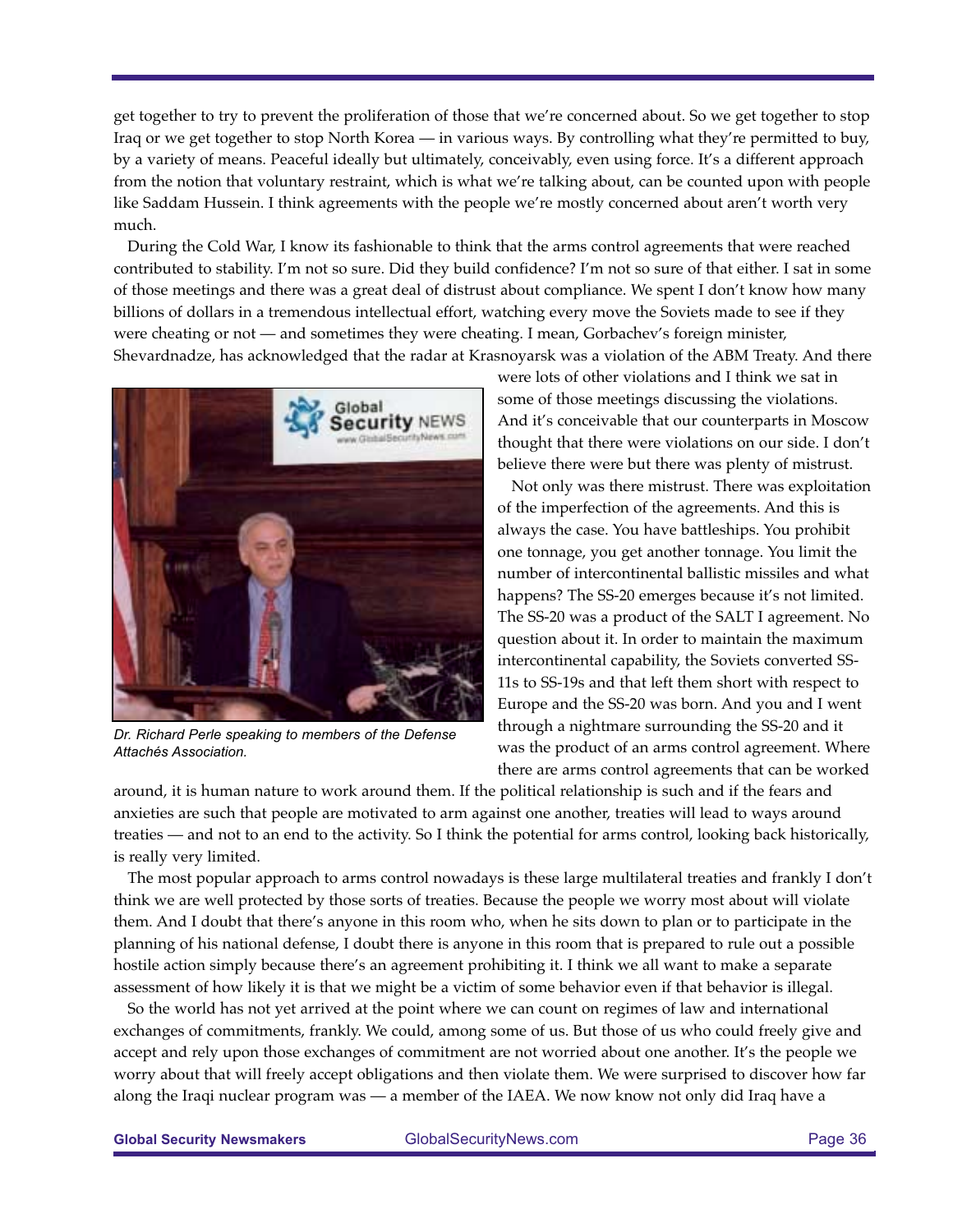covert nuclear program that went far beyond anything we understood but their ability to evade detection was facilitated by the fact that an Iraqi was in the detection apparatus at the IAEA. Now, how foolish do we have to be?

So I think the kind of prudence that all of us apply in our daily lives should be applied here too. And looking back I'm not convinced that we benefited a lot from an arms control regime. Which is why the problem with negotiating rather than unilateral decisions is not that it takes time, although it does take time. It implies a relationship. It implies that each of us has to be concerned about the forces of the other country. And if the Germans say to us, go negotiate with Russia the precise balance of your offensive and defensive nuclear missiles. You are telling us to continue that relationship of hostility that we want to get behind us. That's not the purpose, but that's the effect. And you don't feel it necessary. The British don't feel it necessary to negotiate with the French the precise size of their nuclear arsenals. Because they're not enemies and they don't conceive that either is going to attack the other. I want us to get to that point with Russia and there's no reason that we shouldn't, now that the Cold War is over. So don't push us back into a way of thinking.

# **Q: [inaudible] I was talking about the two nations with the largest arsenals as far as nuclear weapons. And I was thinking on the positive effects [inaudible] . . . it would be a sign for the rest of the international community if those two countries come to a conclusion [inaudible].**

**Mr. Perle:** What I think would really be positive is when we announce very significant reductions in our offensive nuclear forces. The rest of the world can read that as they like. The right way to read it is that we no longer feel we need a large nuclear force to protect our interests. And it would be a good thing if Russia were to do the same. They don't have to do the same and they may see their security requirements different than ours.

During the Cold War we built a massive number of nuclear weapons because we were at a conventional disadvantage in the center of Europe. We were looking at all these Soviet divisions. Well, how are we going to deal with that? Well, we'll have nuclear weapons. So we built thousands of them. Every conceivable conventional weapon was built in a nuclear version. Land mines. We had nuclear land mines, as you know. I chaired a high level group at a period when its mandate was to reduce the total number of tactical nuclear weapons on the NATO side in Europe. And let me tell you there was bitter controversy. One very senior general officer refused to talk to me because I was responsible for a reduction from 7,000 nuclear weapons to 4,000 nuclear weapons. And he thought I had endangered the security of the Western alliance.

That's how we were thinking in those days. And the whole idea was that we had to offset the superiority of the Soviet Union in ground forces. So attitudes about what is necessary will change. I think we're more enlightened now and neither of us needs large numbers of nuclear weapons. If the world changes again, I can't tell you there will never be a time when we don't once again feel we need large numbers of nuclear weapons. But if we don't seize this opportunity now to change the mentality, I think we'll be making a serious mistake. And with the best of intentions. A lot of the old structure and the old framework really perpetuates a sense that a precise balance is necessary for security and I think that's very damaging.

## **Q: In your vision of the future, in the balance between defense and [offense-based] deterrence, is your vision that you will eventually eliminate deterrence as a concept?**

**Mr. Perle:** I think deterrence is going to be there as long as there are nuclear weapons but I think it's a great mistake to rely principally on nuclear deterrence. So I think it will fade into the background. Someone contemplating an attack on the United States will always, I expect, have to reckon that if things got completely out of hand it could be very painful and not just with conventional weapons.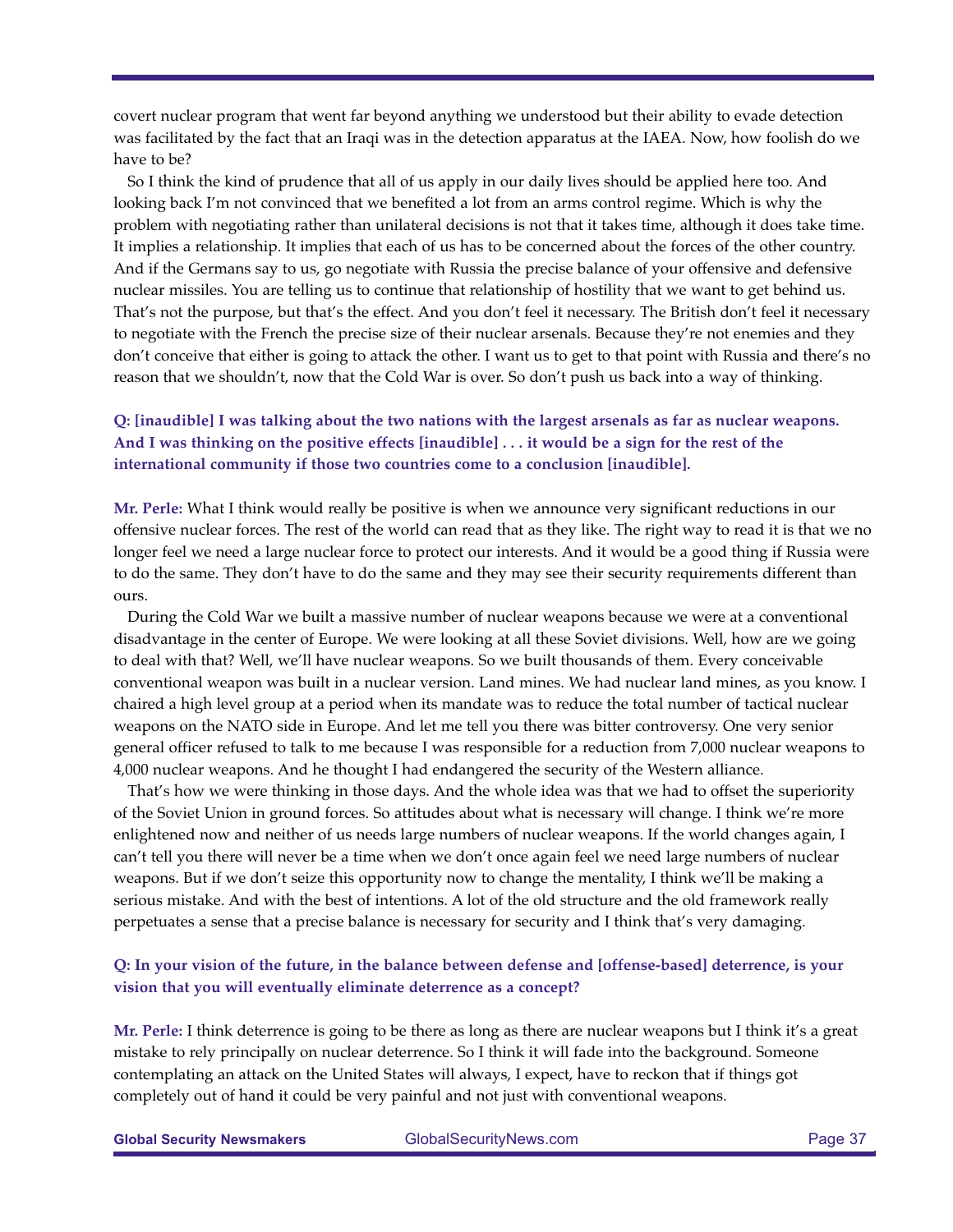But that's very different than relying on deterrence. There are people who actually argue today that we should rely on deterrence. And we shouldn't do the other things that we might do to diminish our reliance on deterrence. I think that's very shortsighted. So I see deterrence largely going away and limited to the most extreme situation, which is where one is the victim of a nuclear attack. I no longer think it makes sense to talk about the use of nuclear weapons to respond to a whole variety of contingencies that during the Cold War we thought we might use nuclear weapons to respond to. I used to have to deal with the question, as a lot of us did, of the policy on first use during the Cold War. And I was very much against agreements to rule out the first use of nuclear weapons because of the conventional imbalance. I would not have a problem today ruling out the first use of nuclear weapons. The world's different.

**Q: It's about the unilateral ban. If we follow the philosophy of the suggestions of both sides, Russian and US sides, there might be a suggestion where we scrap '72 and the rest of the arms control treaties in nuclear and strategic weapon in existence. I mean START I and START II. [inaudible] Where would we be with the problem of trust, confidence, transparency and control measures if there is no START I in existence, which is quite a mechanism to control what's going in arms control and arms reduction. [inaudible]**

**Mr. Perle:** I really think that trust and confidence is going to flow from the nature of the relationship, which is how it is between most countries. Trust and confidence between France and Britain doesn't flow from an arms control agreement. It doesn't flow from transparency. It flows from the political relationship between them which is a benign relationship. And I see no insurmountable obstacle to the same sort of benign relationship between the United States and Russia. We don't have differences that would preclude that. We won't always see the world in the same way. We may object to a Russian policy here or there and you may object to an American policy here or there. But I see no reason why trust and confidence won't flow from the political relationship and the economic relationship.

I've been quoted in the press so I don't hesitate to repeat it here, in suggesting that one of the things we should be doing, under appropriate arrangements, is canceling the Soviet era debt. I don't think Russia, which is struggling to rebuild its country, its economy, should be burdened by the claims of bankers who lent money to Brezhnev. Who certainly didn't use it for the benefit of the Russian people. Now, I suppose one could argue that we could at the same time be working together cooperatively in the economic and trade and political arena and still harbor such hostility that we need an arms control regime between us. But I really believe that the arms control regime is part and parcel of the Cold War and we won't lose anything by setting it aside.

By the way, as you know, we now hold on to more nuclear weapons than we want. We're obliged to do so by law enacted in the Congress. Because those weapons are regarded as bargaining chips. And my guess is you've got some weapons that you would happily retire if you didn't need bargaining chips in anticipation of future arms control. That made sense during the Cold War — it doesn't make sense today. For you to spend a ruble more than you need or for us to spend a dollar more than we need, just so we can be ready to sit down and agree on exchanges of weapons levels — I really think that doesn't make sense.

And beyond that, by the way, the cost of implementing the current agreements is very high. The compliance with the existing arrangements where instead of scrapping something, in an industrially sound way, we do it in an elaborate way out of a fear that we might secretly reconstitute that capability. This is crazy in the world we're living in today. So I've seen an estimate that the cost to us — and I don't know what it is on the Russian side — but the cost to us of converting some submarines from nuclear to conventional could be as high as \$600 million more per submarine under the START rules, as opposed to the way you would do it if you didn't have that particular set of rules. Now I'd rather give the \$600 million to Russia than